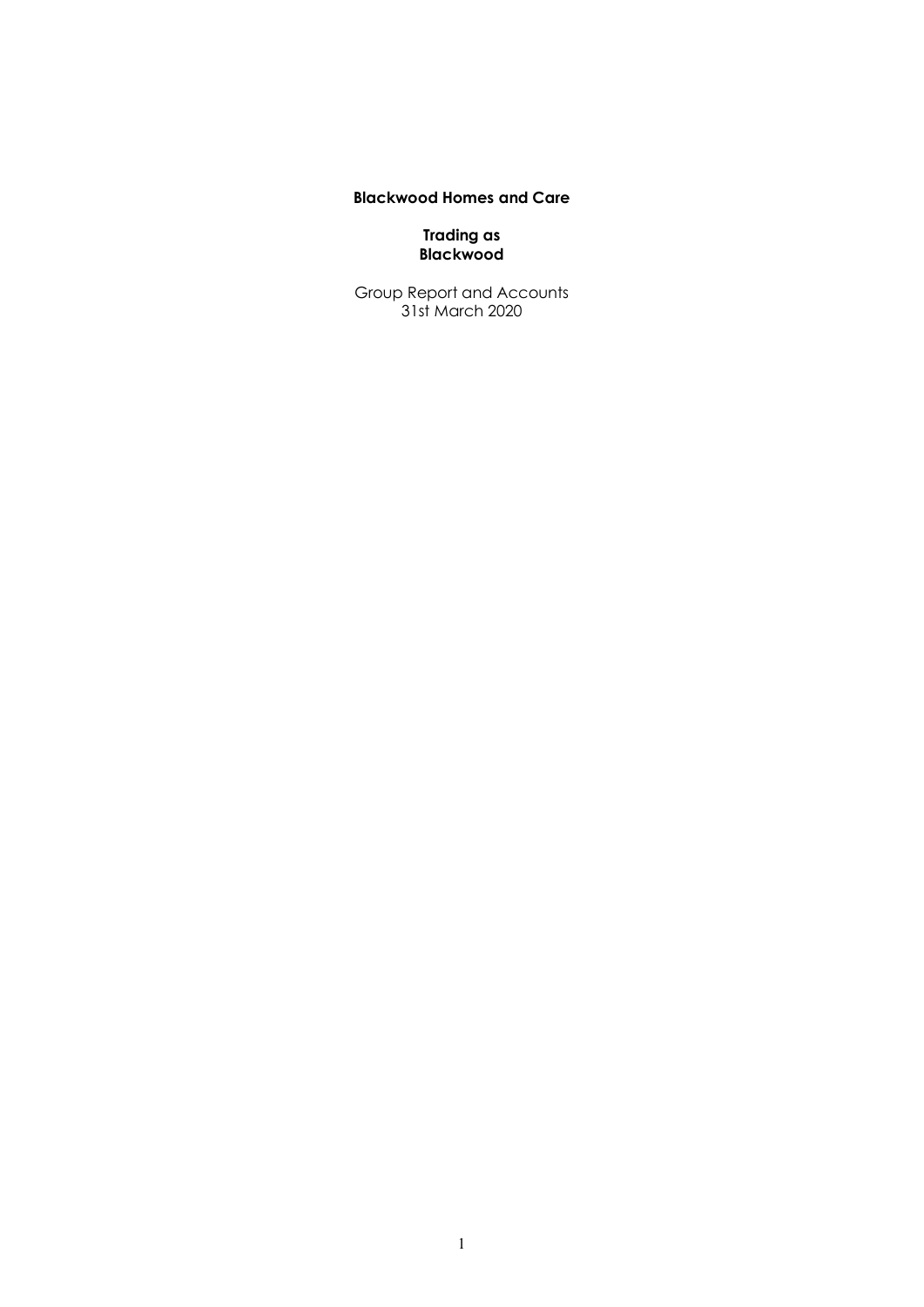## **Group Report and Financial Statements For the year ended 31 March 2020**

## **Contents**

| The Board, Executives and Advisers                        | 3         |
|-----------------------------------------------------------|-----------|
| Report of the Board                                       | 4         |
| Statement of the Board's Responsibilities                 | 12        |
| The Board's Statement of Internal Financial Control       | 13        |
| External Auditor's Report on Corporate Governance Matters | 14        |
| Independent Auditor's Report                              | 15        |
| Statements of Comprehensive Income                        | 18-19     |
| Statements of Financial Position                          | $20 - 21$ |
| Statements of Changes in Reserves                         | 22        |
| <b>Statements of Cashflows</b>                            | 23        |
| Notes to the Financial Statements                         | 24        |

Page

## **Registration Particulars:**

| <b>Financial Conduct Authority</b> | Co-operative and Community Benefit Societies Act<br>2014 Registered Number SP1728RS |
|------------------------------------|-------------------------------------------------------------------------------------|
| Scottish Housing Regulator         | Housing (Scotland) Act 2010<br>Registered Number HEP158                             |
| <b>Charity Number</b>              | SC007658                                                                            |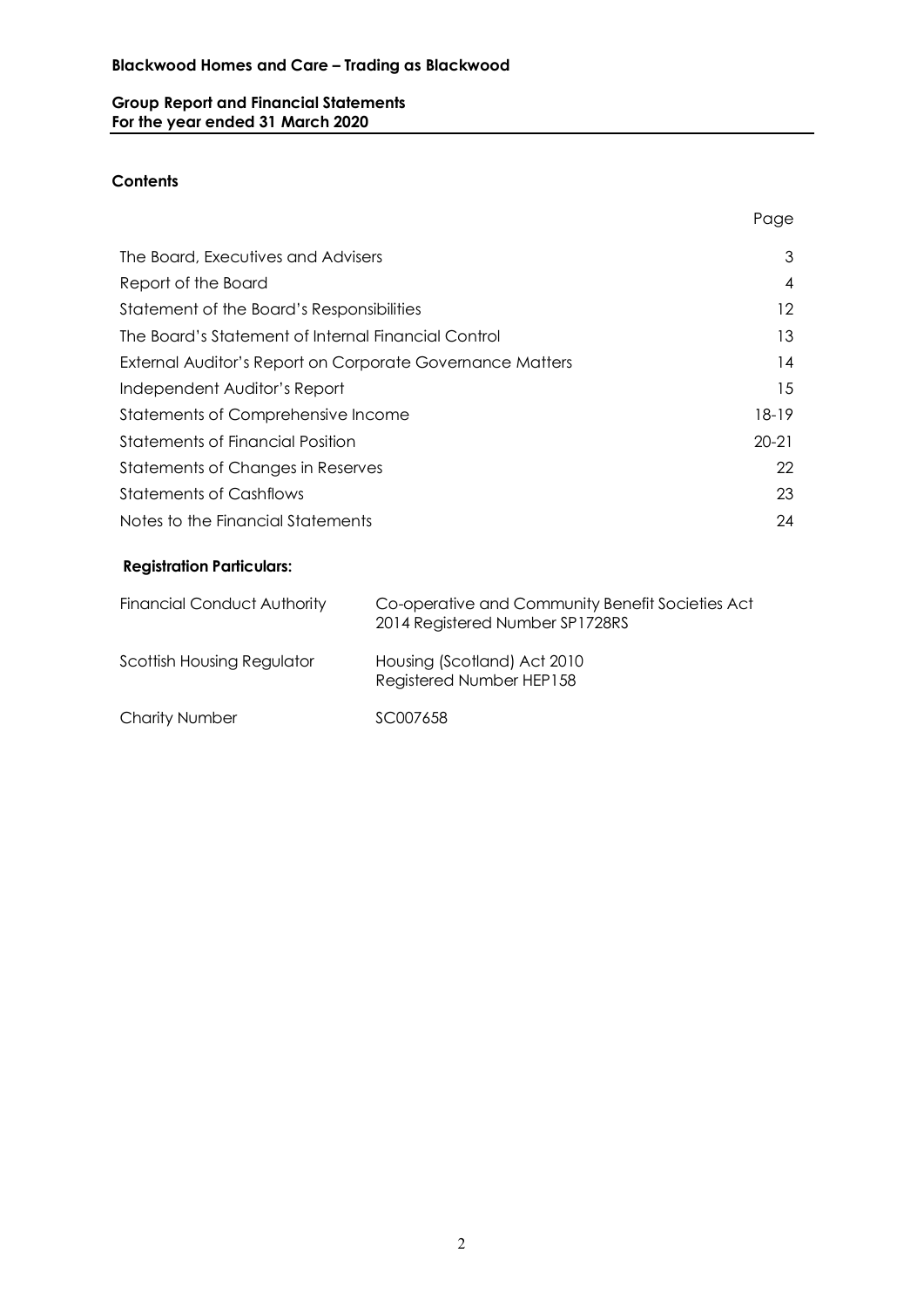## **Blackwood Homes and Care – Trading as Blackwood**

## **The Board, Executives and Advisers For the year ended 31 March 2020**

The following were Board members up to the date of signing of the accounts:

Max Brown – Chair David Melvin – Vice Chair Derek Croll Peter Moir Louise Dunlop Martin Hensman Karen Moore Julie McDowell Nick Tordoff Tom Cotter Fiona Thwaites David Tares Co-opted October 2019

## **Key Management Personnel**

Fanchea Kelly – Chief Executive Angela Currie – Operations Director Simon Fitzpatrick – Development & Commercial Director Debbie Collins – Finance Director

Wendy Russell – Company Secretary

#### **Registered Office Solicitors**

Edinburgh The Cad'oro EH11 IDQ 45 Gordon Street

#### **Auditor** G1 3PE

RSM UK Audit LLP First Floor, Quay 2 TC Young Edinburgh EH3 9QG Glasgow

## **Bankers**

Clydesdale Bank PLC 50 Lothian Road Edinburgh EH3 9BY

Lloyds Bank PLC Corporate Banking Henry Duncan House 120 George Street Edinburgh EH2 4LH

Triodos Bank NV Deanery Road Bristol BS1 5AS

160 Dundee Street **Harper Macleod LLP** Glasgow

139 Fountainbridge 7 West George Street G2 1BA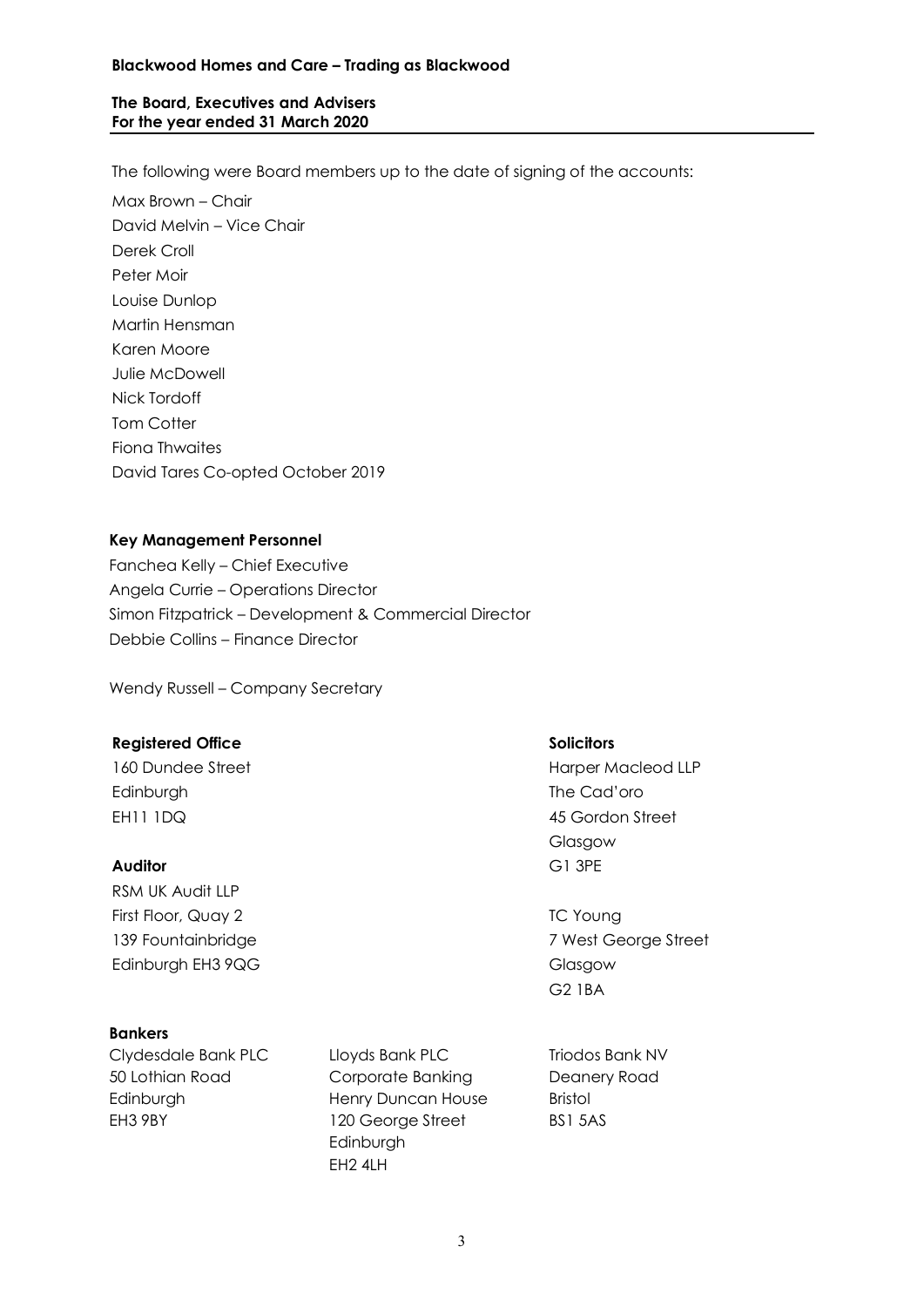## **Blackwood Homes and Care – Trading as Blackwood**

#### **Report of the Board For the year ended 31 March 2020**

The Board of Blackwood presents its group report and audited financial statements for the year ended 31 March 2020.

#### **Principal Activities**

Blackwood Homes and Care is a charity, and a registered Housing Association within the Cooperative and Community Benefit Society Act 2014. Its primary purpose is to provide high quality housing, support, and care services to enable people to live independently. Blackwood Homes and Care has a dormant subsidiary, Margaret Blackwood Technical Consultants Limited.

Blackwood aims to '**help people live their life to the full**' and is guided in how it does business by its values.

Its Five-Year Strategy and Business Plan 2015-2020 was rolled forward during the year to assess prospects for scaling up the Blackwood offer for independent living with new investment and partnerships.

During the five years the Strategy has delivered services, products and thought leadership on independent living in Scotland with;

- A Design Guide and delivery programme for the Blackwood House. The result is a new standard for a highly accessible, beautiful, affordable, and connected house, using technology to help people remain independent, with a programme of 160 new homes within mixed tenure developments.
- CleverCogs™, an interoperable system which gives people more choice and control over their life accompanied by a programme of broadband installation in all housing developments across Scotland.
- A Housing Strategy co-designed with tenants and front line staff to offer on-line engagement and new services, supported by digital coaches. Services such as handyperson services have been enhanced to support independent living, along with increasing opportunities for volunteering.

With growing demand and proven products, the Board confirmed the next stage of the Strategy as opening investment routes to scale up delivery of new homes and services. It also wished to maintain affordable rent and investment in existing homes for tenants. The Board proposed to demonstrate the new products and services in specific neighbourhoods in Scotland to build further engagement with residents and establish more holistically what people need to live independently.

The strategic goals for the next period were set as;

- Building at least an additional 500 Blackwood Homes to respond to demand
- Creating and reimagining sustainable personal support and care services for Independent Living, which influence stakeholders, connect customers, and prevent crisis
- Opening investment opportunities for innovation in technology for independent living
- Investing in existing homes to optimise independent living for tenants, while maintaining asset value for the future
- Ensuring rents remain affordable for tenants and setting out a series of core 'promises' or commitments to customers to respond to their priorities.

The Board made an important decision to withdraw from care services assessed as financially unsustainable while at the same time developing new services using technology such as the Night Support Service in Edinburgh.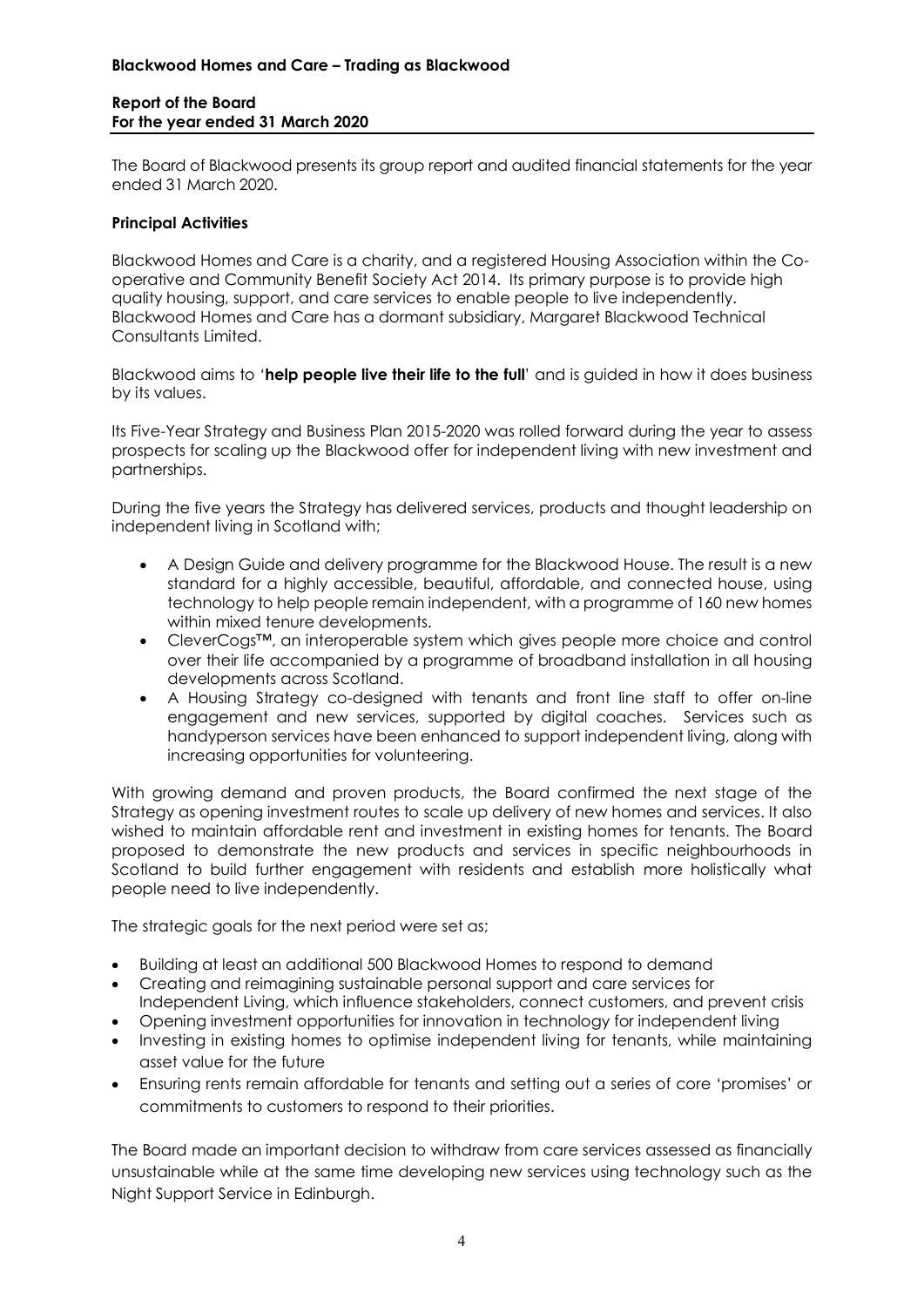## **Report of the Board (continued) for the year ended 31 March 2020**

This led to the closure of its care home in Greenock as demand had decreased and the home operated at a growing loss. Given the demographics and population loss in the Inverclyde area it was clear that this situation could not be turned around. The strategy agreed with the local Health and Social Care Partnership was to close the registered home and replace it with remodelled individual tenancies for independent living.

The financial pressure was significant and shows in these accounts. However, the Board wished to put the interests of residents first by ensuring that the closure was managed with the local Health and Social Care Partnership until everyone had suitable new homes. Staff were encouraged to remain to look after the reducing number of residents, putting care and safety first, and the closure on 31st March achieved the aims. The programme to remodel modern homes will be taken ahead during 2020.

Similarly, the accounts show a managed withdrawal from an unsustainable care at home service in Perth and Kinross. The underlying improved position on care and support services means Blackwood can deliver more successfully for the coming years.

During the year the Board engaged in partnership discussions to establish how it could fulfil more of its ambitions to offer more to customers and people in need in Scotland.

An important strategic milestone was achieved towards the end of the year as Blackwood was awarded funding from Innovate UK, - part of the UK Research and Innovation agency (UKRI) - to set up a 'Trailblazer' programme for Healthy Ageing that develops and deliver products, services, and business models which support people as they age to live independently in their own homes. This programme enables Blackwood's thought leadership on independent living to be delivered in practice with major academic and industrial partners and will be an exciting part of its programmes over the next period.

Previous investment in technology proved its value as the Covid-19 lockdown commenced in March 2020. All housing and corporate staff were successfully able to work from home, and CleverCogs helped customers stay safe and connected through:

- Linking people to their GP through 'Near Me', the national virtual service for primary care
- Virtual care visits
- Friends and family video calls
- Connecting to over 4000 websites, including entertainment and health information

The need for safe and secure independent living models has been highlighted dramatically during the pandemic. Combined with a pressing national need to review how care services are commissioned, the Blackwood strategy of scaling up and finding the right investment routes to enable independent living to happen is prescient.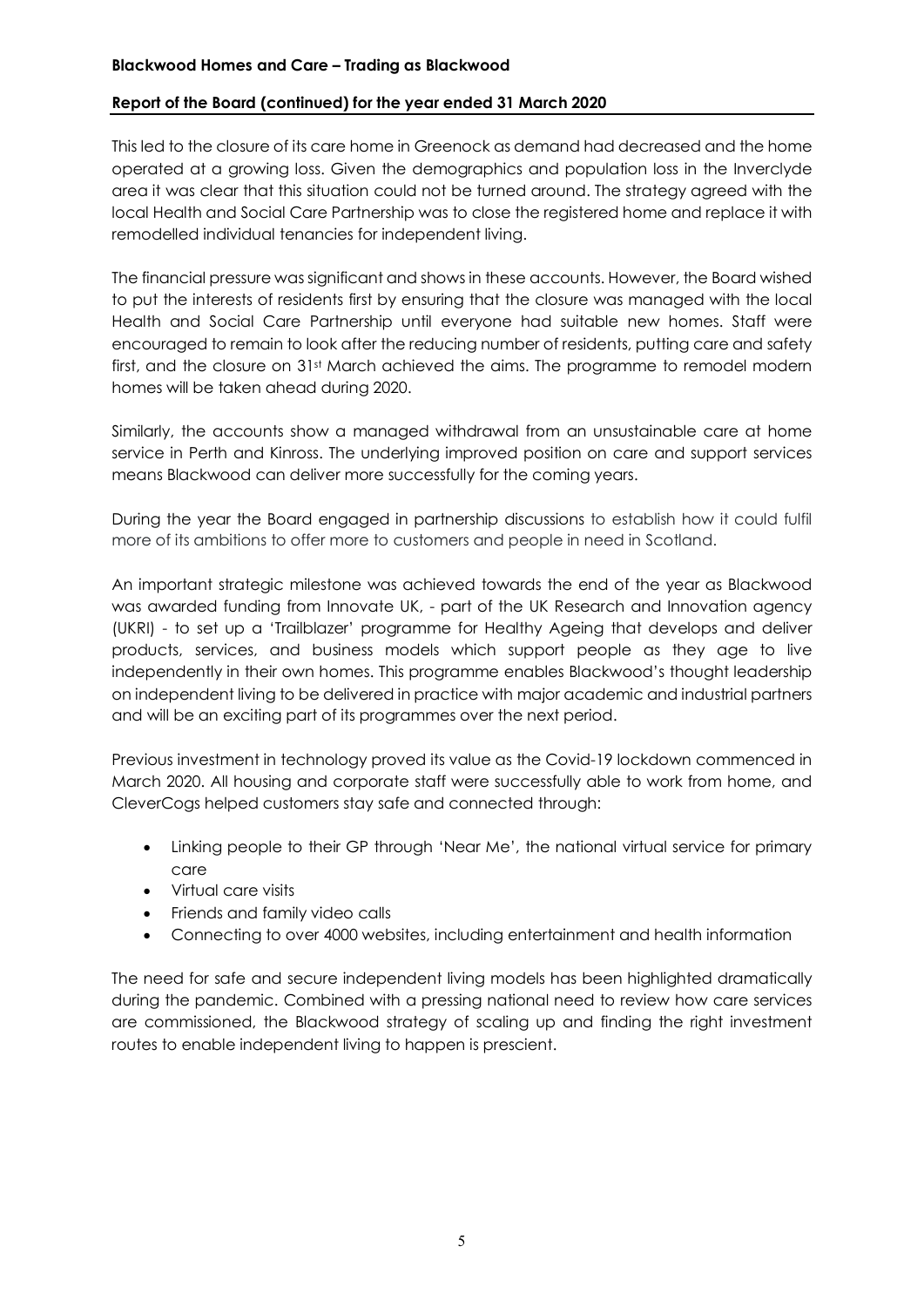## **Report of the Board (continued) for the year ended 31 March 2020**

## **Summary of Annual Performance**

## *Operational Surplus*

Blackwood's operational surplus remains strong having taken the decisions to withdraw from unsustainable care services.

| <b>OPERATIONAL SURPLUS</b>                                                                          | 2020<br>£'000             | 2019<br>£'000              |
|-----------------------------------------------------------------------------------------------------|---------------------------|----------------------------|
| <b>TOTAL COMPREHENSIVE INCOME FOR THE YEAR</b>                                                      | (836)                     | 27                         |
| Add:<br>Net Interest<br>Depreciation<br>Closure of a Care Home<br>Closure of a Care at Home service | 684<br>3,121<br>475<br>93 | 718<br>2,998<br>(20)<br>97 |
| Less:<br>Development Grant Amortisation                                                             | (1, 546)                  | (1, 512)                   |
| <b>OPERATIONAL SURPLUS FOR THE YEAR</b>                                                             | 1,991                     | 2.308                      |

The operating surplus reflects;

- Continued investment in tenants' homes
- The roll out of CleverCogs with support for customers to be digitally included
- Improved sustainability of the continuing care services

## *Asset Management*

£1.39m was invested in planned maintenance programmes and Blackwood is 100% compliant with the Scottish Housing Quality Standard (SHQS). 99.9% of homes meet the Energy Efficiency Standard for Social Housing (EESSH) and the 2020 target of 100% completion will be met. Over 90% of tenants are satisfied with the quality of their home.

Adaptations grants of £0.39m from Scottish Government, and Edinburgh and Glasgow City Councils, enabled 160 households to retain their independence in the year.

Emergency repairs were completed in an average of 3.6 hours and non-emergencies in just under 6 working days. 85% of repair appointments were right first time, compared to 82% in the previous year. This positive increase in performance was due to 3 new contractors being engaged from April 2019.

The annual programme of fire risk assessment, in line with Scottish Government advice following Grenfell in 2017/18, reassures tenants that all necessary steps were taken to assess any risks and action the results within planned and cyclical programmes during 2019/20. This included the commencement of investment in the upgrade of all fire detection and alarm systems within homes to comply with the Housing (Scotland) Act 1987 (Tolerable Standards) (Extension of Criteria) Order 2019 which will be completed by March 2021.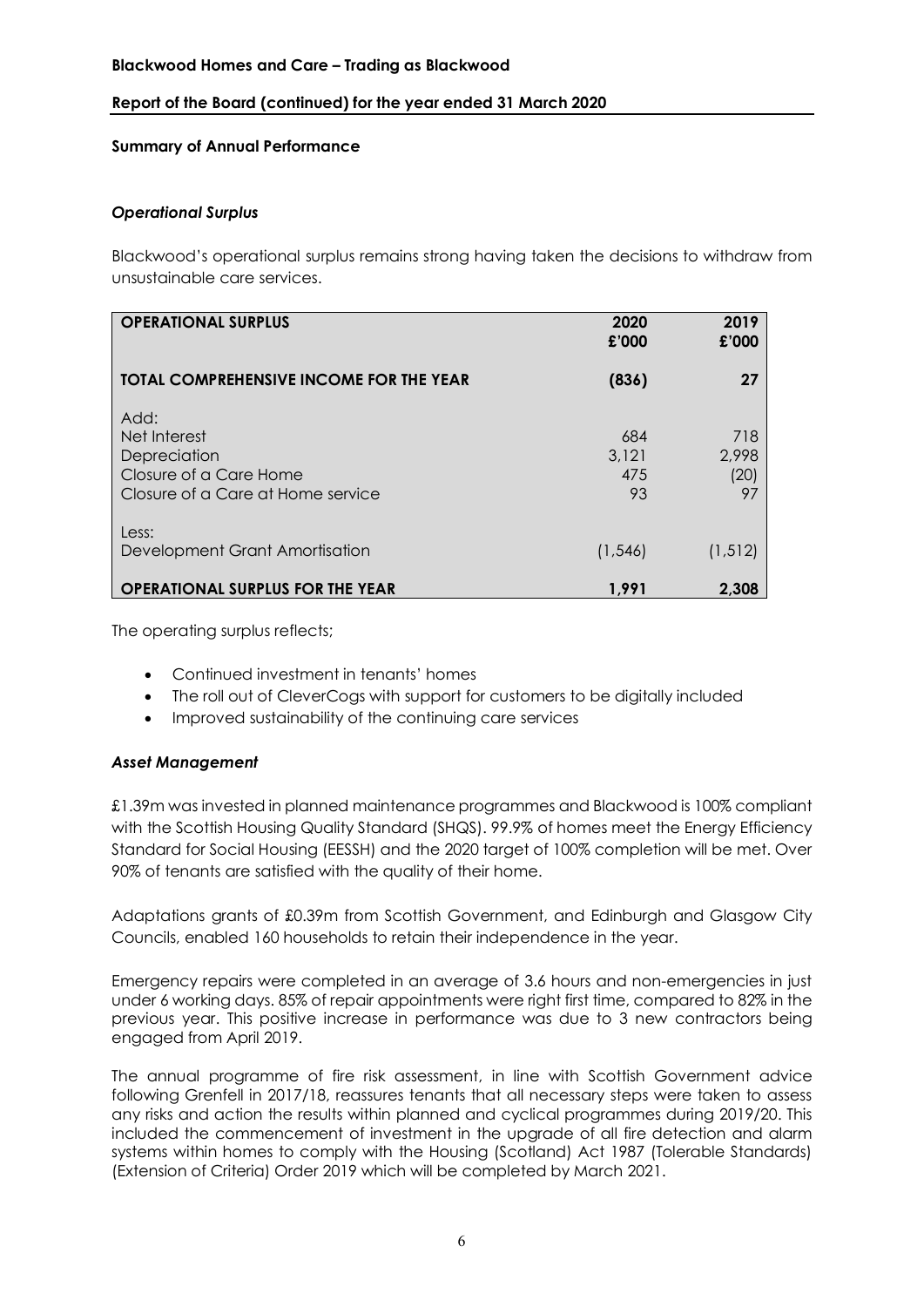## **Blackwood Homes and Care – Trading as Blackwood**

#### **Report of the Board (continued) for the year ended 31 March 2020**

The development of 24 new Blackwood Homes in Glasgow will be completed in the summer of 2020. Planning permission for 66 homes in Dundee was submitted in April 2020 as part of the programme of 160 new Blackwood Homes within the Design Guide standards. Blackwood works closely with the local Health and Social Care Partnerships in commissioning the houses for their customers.

The pioneering design of the Blackwood House was brought to life for training and marketing in a full-scale replica where customers, stakeholders and staff can explore the high levels of accessibility offered by the technology and design. It also won recognition and an award at the Chartered Institute of Housing UK Conference during the year.

## *Housing performance*

124 homes were re-let in an average of 25.7 days and 0.55% of rent loss due to empty homes. COVID-19 restrictions had a negative impact on this KPI in March.

Gross rent arrears were 3.4% at year end, and 99.7% of rent due was successfully collected. Shelter Scotland providesindependent and confidential financial advice to tenants, alongside Housing Officers, to help people navigate the benefits system and Universal Credit.

91% of anti-social behaviour (ASB) and neighbour nuisance cases were resolved within target, ensuring that tenants are supported and safe in their homes.

The programme of installing wi-fi in all housing developments, was delivered to 67% of homes in 2019/20 with the remainder to be completed during 2020. This is an exciting and unique part of the housing strategy, so that more services can be done on-line, including repairs reporting. This new offer for tenants is core to help people live independently, ensuring everyone has use of a device, and rolling out a personalised approach to digital skills coaching.

#### *Support and Care performance*

Blackwood delivered circa 10,000 hours of care and support each week to customers. It also provided care customers with connected devices along with digital coaching, to enhance the care service provision and support customers to be independent and connected.

In the majority of services customers said that services were either 'Good' or 'Very Good'. In addition, all care and support services were inspected by the Care Inspectorate during the year receiving either 'Good' or 'Very Good' Care Inspectorate grades.

As above ensuring care services are sustainable continues to be a key focus for all providers across the care sector. Blackwood took the difficult decision to withdraw from two nonsustainable services during the year. The financial impacts of managing the closure of these two services are included within the 2019/20 financial statements reflecting the strategy to focus on sustainable care services for the future.

#### **Governance**

The Board is elected according to the Rules and manages its business in line with Standing Orders and delegations, and regularly reviews them.

Blackwood has two standing Committees which support the Board to develop and deliver its Strategy. The Audit and Performance Committee provided independent assurance, and ongoing scrutiny of compliance and performance. The Services Committee oversaw detailed discussion and shared understanding of more complex issues, contributing to the Board's development of its future strategy.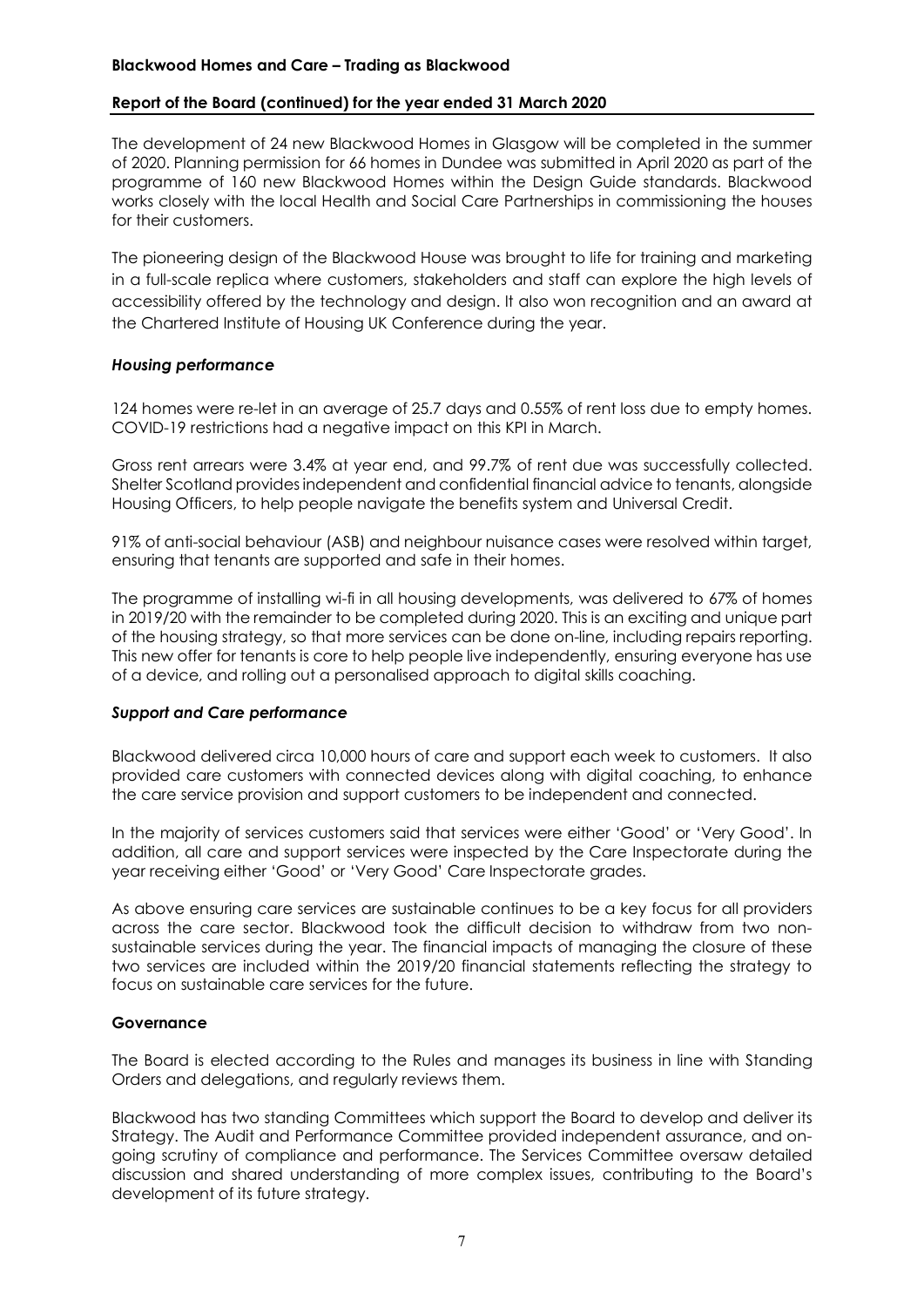## **Blackwood Homes and Care – Trading as Blackwood**

#### **Report of the Board (continued) for the year ended 31 March 2020**

Two externally facilitated Strategy Days, in addition to Board meetings, ensured that all members participated in driving the Strategy and Business Plan forward.

The first annual Assurance Statement was completed by Board through a self-assessment process, supported by a new evidence bank, which has demonstrated the breadth and depth of the Board's understanding of Blackwood's business and its financial and operational issues.

The annual Board appraisal system and a succession plan ensured that the right mix of skills and experience were available to direct the growing complexity and risk profile of the business while staying closely in touch with customer experience. Board members have a Learning and Development programme which helps develop a shared understanding of the opportunities and risks Blackwood faces.

## **The Board**

The following people were Board members during the year and up to the date of signing of the accounts:

| Lesley Beddie                                  | Resigned September 2019 |
|------------------------------------------------|-------------------------|
| Max Brown                                      |                         |
| Lorna Cameron                                  | Resigned October 2019   |
| Tom Cotter                                     |                         |
| Derek Croll                                    |                         |
| Louise Dunlop                                  |                         |
| lan Hartley                                    | Resigned September 2019 |
| Martin Hensman                                 |                         |
| David Melvin                                   |                         |
| Karen Moore (on leave of absence January 2020) |                         |
| Nick Tordoff                                   |                         |
| Fiona Thwaites                                 |                         |
| Peter Moir                                     |                         |
| Julie McDowell                                 |                         |
| David Tares                                    | Co-opted October 2019   |
|                                                |                         |

## **Principal Risks and Uncertainties**

Blackwood's Board Assurance Framework consists of strategic risk themes aligned to the Strategic Objectives and KPIs which are monitored throughout the year. This enables the Board to be assured that controls are in place to mitigate risks, realise opportunities, and keep visibility of any major uncertainties.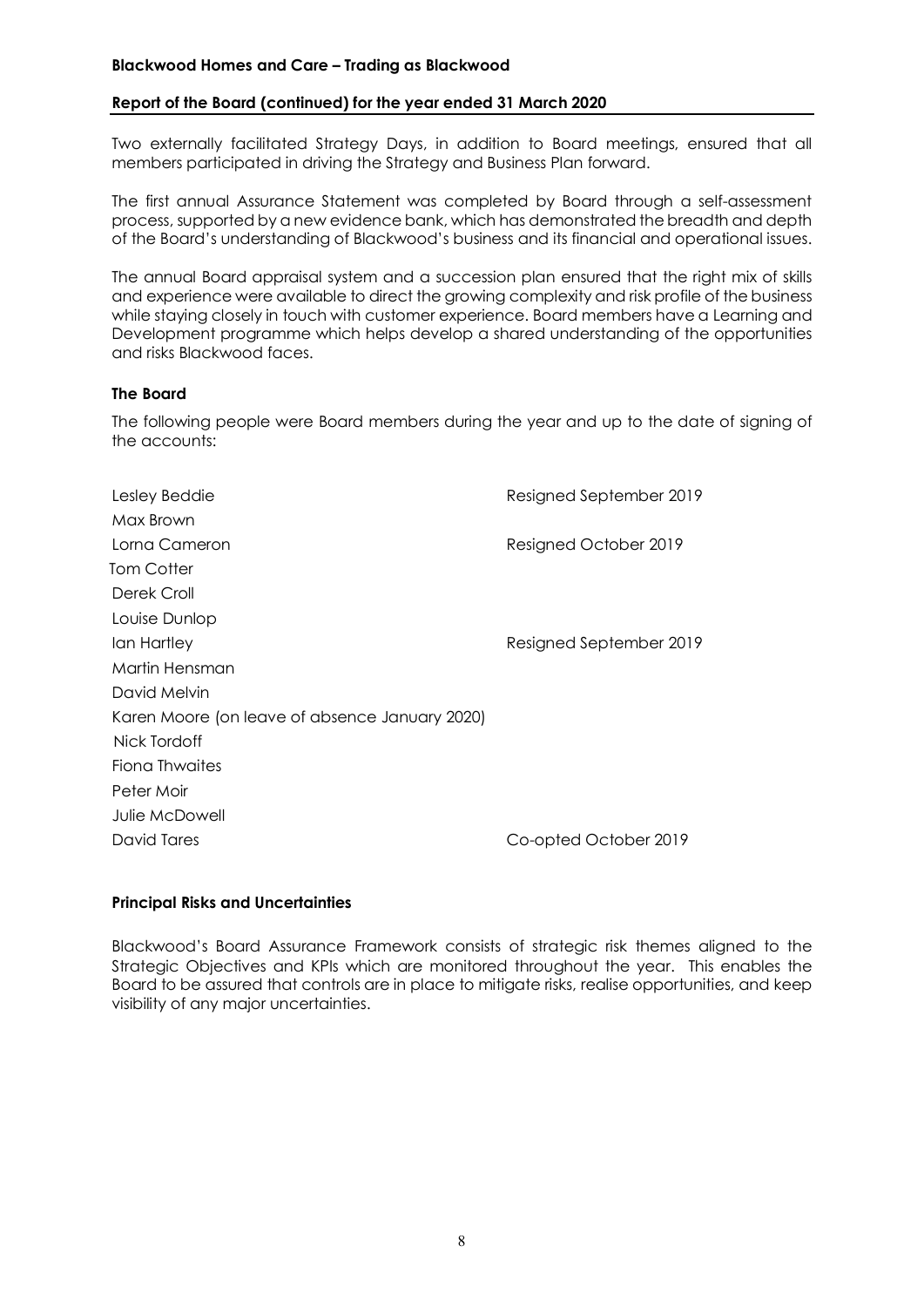| <b>Strategic Risk</b>            | <b>Assurances</b>                                                                                                                                                                                              |
|----------------------------------|----------------------------------------------------------------------------------------------------------------------------------------------------------------------------------------------------------------|
| Development Programme            | Asset Management Strategy and treasury plan<br>Structured Gateway approval process<br>٠<br>Professional capacity on Board and in-house team, with<br>$\bullet$<br>expert external advice                       |
| Care Sustainability              | Regular operational and financial monitoring<br>$\bullet$<br>Quality Control Framework in place<br>$\bullet$<br>Internal audit of Rota Management<br>$\bullet$                                                 |
| Promoting the Digital Offer      | Low cost broadband roll -out<br>$\bullet$<br>Digital coaching programme for customers and staff<br>$\bullet$<br>Device roll out offer to all customers<br>Future focused systems review<br>٠                   |
| Managing the Workforce           | People Strategy and action plan<br>$\bullet$<br>Recruitment and retention focus and Internal Audit<br>$\bullet$<br>Employee Voice and surveys, and Investors In People<br>$\bullet$<br>Gold accreditation.     |
| Health, Safety, and<br>Wellbeing | Regular reporting on audits and actions<br>٠<br>New focus on fire safety, and on workforce wellbeing<br>$\bullet$<br>Early regular reporting on Covid-19 pandemic<br>$\bullet$<br>response and policy approval |

## **Report of the Board (continued) for the year ended 31 March 2020**

## **Key Financial Performance Indicators**

As noted in the introduction this was an unusual year for Blackwood because of the costs of withdrawal from two care services. Blackwood's income increased in total by £0.43m from 2018/19 due to the application of a general rent increase of 3.5% and care rate uplifts for the Scottish Living Wage from Local Authorities. This was offset by income reducing from the closure of the two care services in the last quarter of the year.

- Operating costs increased by £1.34m reflecting the one-off additional costs to close the Care Home in Greenock, uplift in paying Scottish Living Wage, and investment in technology and innovation
- The operating deficit of £0.836m reflects these issues plus delayed receipt of grant funding of £129k until after year end due to the impact of Covid-19 on the funding bodies during March.
- Net interest payable has decreased from £0.730m to £0.703m reflecting the full year benefit of repayment of a Scottish Homes loan in 2018/19.
- Cash balances increased by £7m to £9.8m during 2019/20 due to the drawdown of the funding from a £12m Allia Bond facility to support the development programme in Glasgow, Dundee and Edinburgh.
- This was supported by the Triodos revolving credit facility (RCF) throughout the year which was temporarily repaid in February 2020 from short-term excess funds and will fund the asset programme over the next two years.

## **Key financial policies**

The following policies were all in place during the year and supported the financial results.

• The Treasury Management policy was reviewed during the year to enable Blackwood to control borrowing and investing risks. The Triodos RCF facility and Allia Bond will fund the planned investments for the two years to support the remainder of the Blackwood House development programme.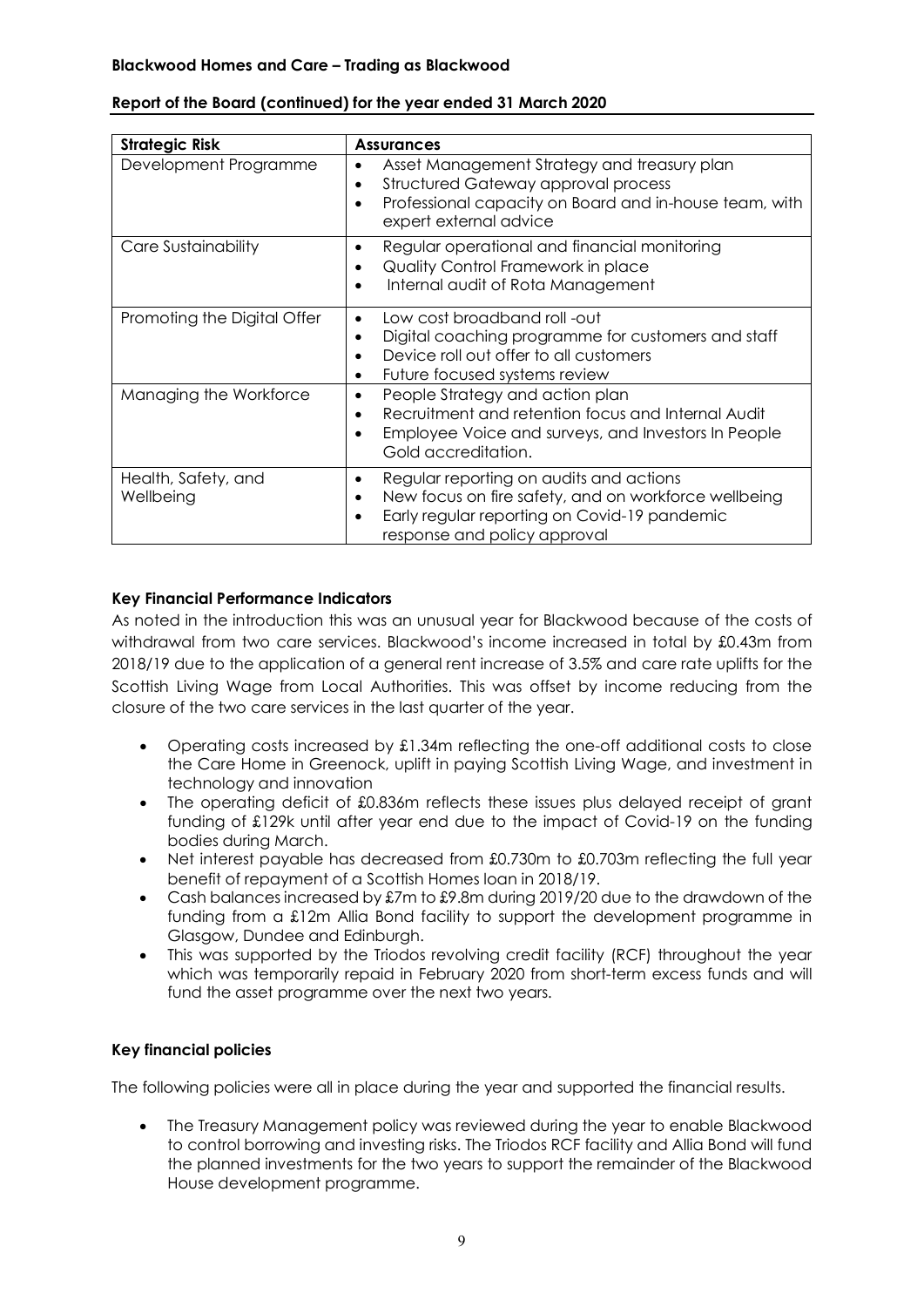## **Report of the Board (continued) for the year ended 31 March 2020**

- The Rent Policy is in line with accepted Housing Association practice. The Housing Strategy ensures that we keep affordability and Value for Money for tenants under review and develop engagement with tenants on their key priorities.
- The separate Debt Recovery Policy for Care introduced in 2018/19 has been implemented during the year improving the care debt position with debt of 9.9% due from care income at the end of the year compared to 19.9% for the previous year.
- The Insurance Management Policy ensures that Blackwood has adequate insurance cover to safeguard its assets, protect its reputation and comply with banking covenants.
- The Credit Payment Procedure ensured Blackwood complies with industry guidelines and maintains good relations with creditors.
- The Asset Management Strategy (AMS) aims to retain strong demand for Blackwood homes, as well as meeting all requirements such as Scottish Housing Quality Standards (SHQS), asbestos and legionella, and preparation for the Energy Efficiency Standards for Social Housing (EESSH). The new homes programme adds to the rent roll as well as securing further care income. The capitalisation of replacement components during the year is in line with accounting practice and complies with the current Housing Association Statement of Recognised Practice (SORP).
- The Reserves Policy sets targets which Blackwood met during the year. The cumulative revenue reserves now stand at £15.31 million.
- The Financial Standing Orders were reviewed and updated at the end of the year.

## **Going Concern**

The Board's assessment of Blackwood shows no significant doubts about its ability to continue as a going concern. There are no matters of known material uncertainties that would require disclosure.

The Board have considered the impact of Covid-19 by revisiting its 2020/21 reforecast and its 5 year financial plan which have been stress tested. This exercise has assessed that there is minimial impact on Blackwood's finances.

The revolving credit facility of £5m from Triodos Bank and the draw-down of the £12m Allia Bond has enabled Blackwood to continue its AMS programme and will support the investment programme for 2020/21 as it commences build in Dundee later in the year.

The Board continues to monitor the sustainability of its Care Services with two services including a care home in Greenock closing in 2019/20. These decisions support a stronger financial position for Blackwood's Care Services in 2020/21 which will also see new services for the provision of care in 24 new homes in Glasgow in 2020.

The Board has a reasonable expectation that Blackwood has adequate resources to continue in operational existence for the foreseeable future. Thus, it continues to adopt the going concern basis of accounting in preparing the annual financial statements.

#### **Disclosure of Information to the Auditor**

The members of the Board at the date of approval of these financial statements have confirmed, as far as they are aware, that there is no relevant information of which the auditors are unaware. They confirm that they have taken all steps that they ought to have taken to make themselves aware of any relevant audit information and to establish that it has been communicated to the auditors.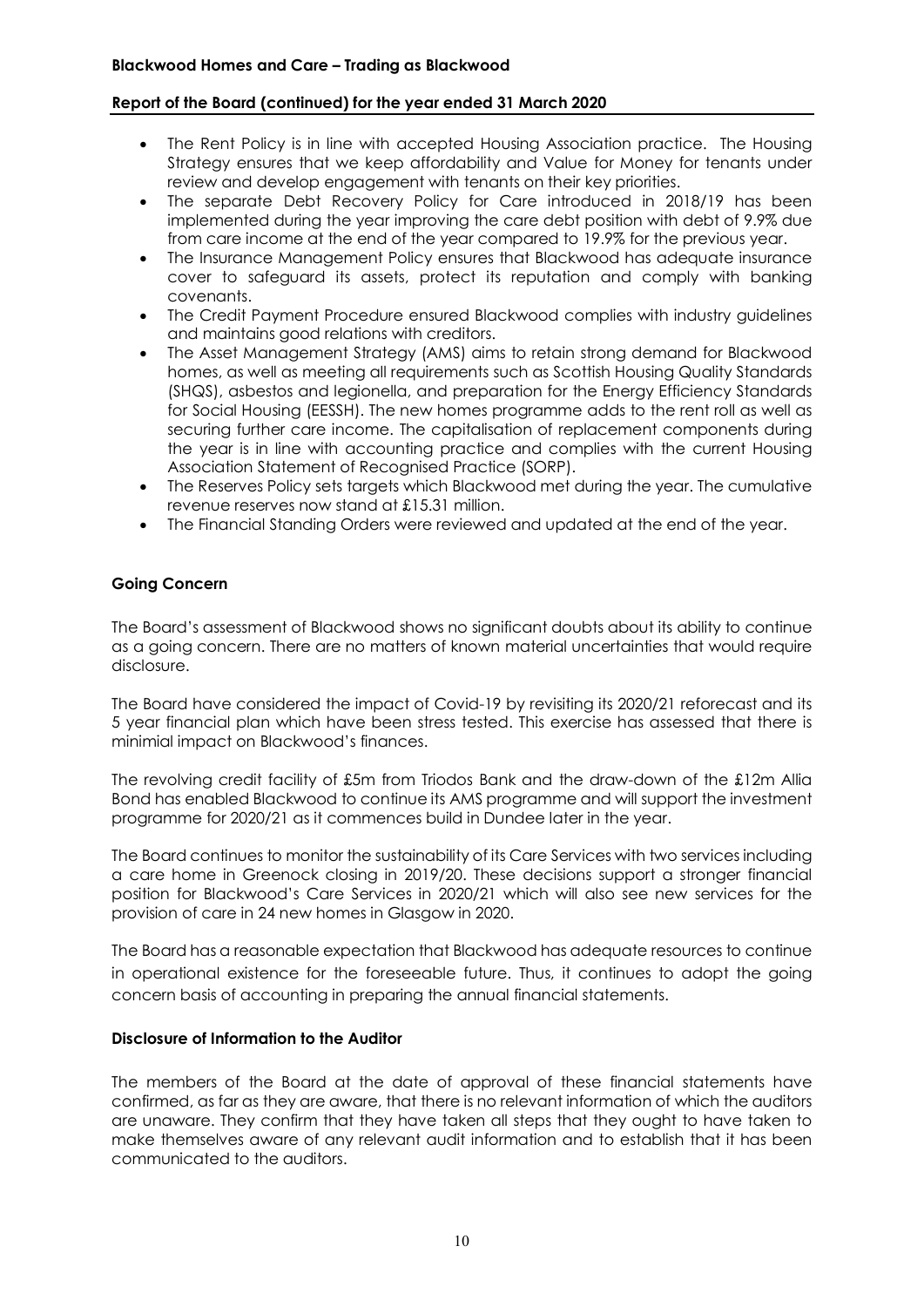## **Blackwood Homes and Care – Trading as Blackwood**

## **Report of the Board (continued) for the year ended 31 March 2020**

## **Auditor**

A resolution for the reappointment of RSM UK Audit LLP, as auditors of Blackwood, will be proposed at the Annual General meeting.

By Order of the Board

Max Brown

Position Chair

Date 19th August 2020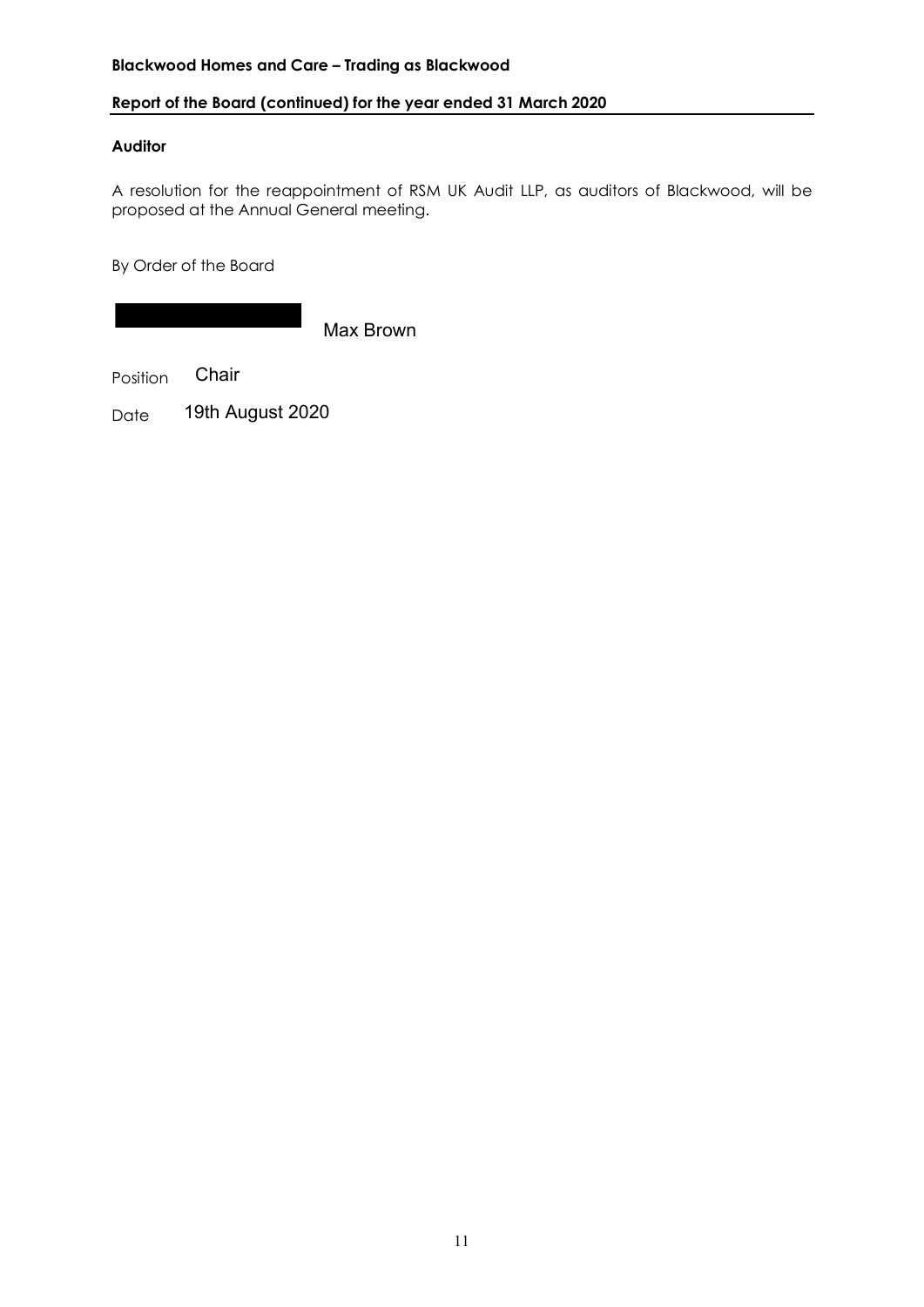## **Statement of Board Responsibilities for the year ended 31 March 2020**

The Co-operative and Community Benefit Societies Act 2014 and registered social housing legislation require the Board to ensure that financial statements are prepared for each financial year, which give a true and fair view of the affairs of the Group and of the surplus or deficit of the Association and Group for that period. In preparing those financial statements, the Board is required to:

- select suitable accounting policies and apply them consistently;
- make judgements and estimates that are reasonable and prudent;
- state whether applicable accounting standards have been followed, subject to any material departures being disclosed and explained in the financial statements; and
- prepare the financial statements on the going concern basis unless it is not appropriate to presume that the Association will continue in business.

The Board is responsible for the keeping of proper accounting records which disclose with reasonable accuracy, at any time, the financial position of the Association. The Board must ensure that the financial statements comply with the Co-operative and Community Benefit Societies Act 2014, the Housing (Scotland) Act 2010 and the Registered Housing Associations Determination of Accounting Requirements 2019. It is responsible for safeguarding the assets of the Association and hence for taking reasonable steps for the prevention and detection of fraud and other irregularities. It has general responsibility for taking reasonable steps to safeguard the assets of the RSL and to prevent and detect fraud and other irregularities.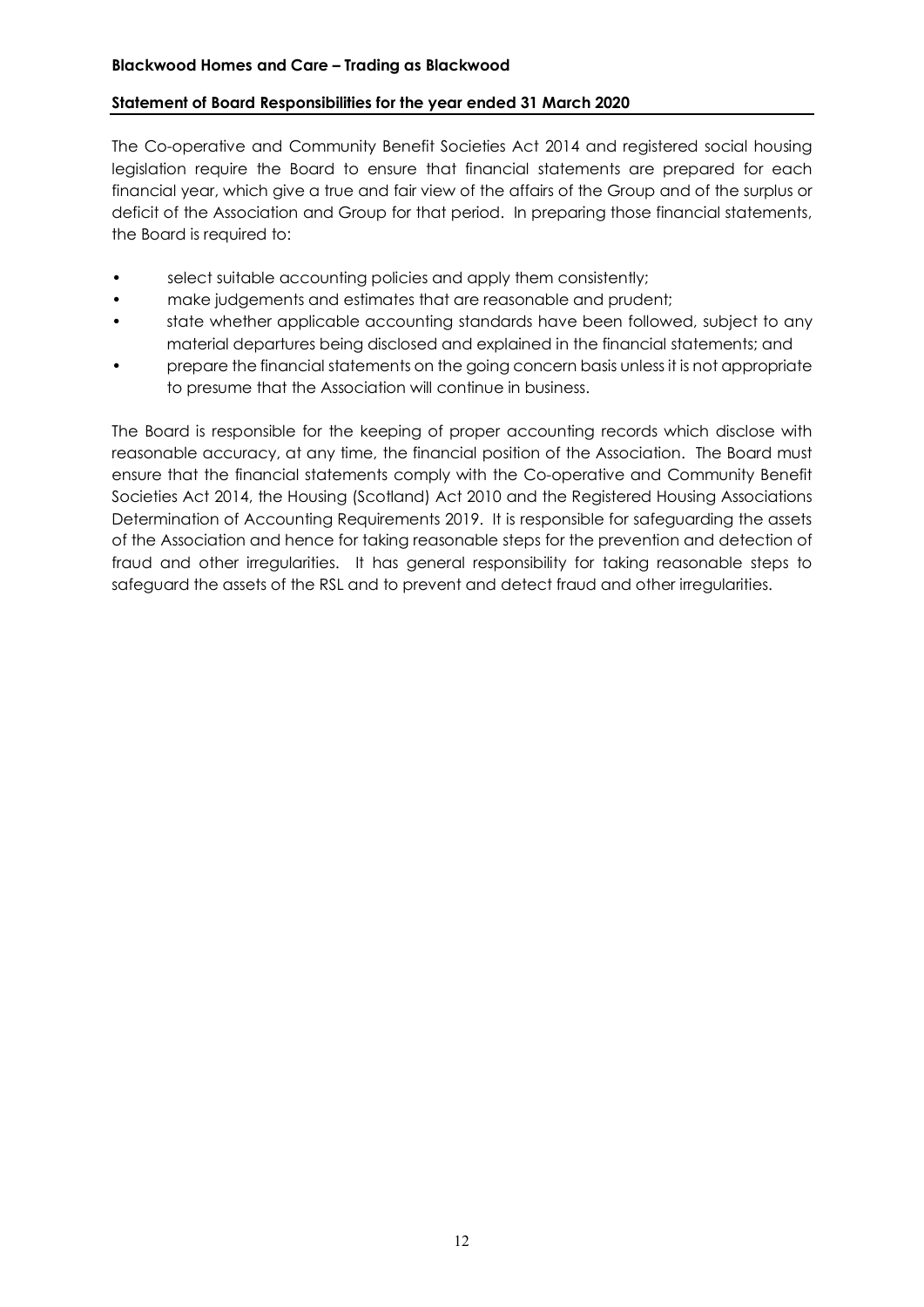## **The Board's Statement of Internal Financial Control for the year ended 31 March 2020**

The Board acknowledges its ultimate responsibility for ensuring that the Group has in place a system of controls that is appropriate for the business environment in which it operates. These controls are designed to give reasonable assurance with respect to:

- the reliability of financial information used within the Group, or for publication;
- the maintenance of proper accounting records; and
- the safeguarding of assets against unauthorised use or disposition.

It is the Board's responsibility to establish and maintain systems of internal financial control. Such systems can only provide reasonable, and not absolute, assurance against material financial mis-statement or loss or failure to meet objectives. Key elements of the Association's systems include ensuring that:

- formal policies and procedures are in place, including the ongoing documentation of key systems and rules relating to the delegation of authority which allow the monitoring of controls and restrict the unauthorised use of the Association's assets;
- experienced and suitably qualified staff take responsibility for the important business functions and annual appraisal procedures have been established to maintain standards of performance;
- forecasts and budgets are prepared which allow the Management Team and Board to monitor the key business risks, financial objectives and progress being made towards achieving the financial plans set for the year and for the medium term;
- monthly/quarterly management accounts are prepared promptly, providing relevant, reliable and up-to-date financial and other information, with significant variances from budget being investigated as appropriate;
- regulatory returns are prepared, authorised and submitted promptly to the relevant regulatory bodies;
- all significant new initiatives, major commitments and investment projects are subject to formal authorisation procedures through the Board;
- the Audit and Performance Committee receives reports from management and from the external and internal auditors, to provide reasonable assurance that control procedures are in place and are being followed, and that a general review of the major risks facing the Group is undertaken; and
- formal procedures have been established for instituting appropriate action to correct any weaknesses identified through internal and external audit reports.

The effectiveness of the Group's system of internal financial control has been reviewed by the Audit and Performance Committee for the year ended 31 March 2020. No weaknesses were found in internal financial controls which resulted in material losses, contingencies, or uncertainties which require disclosure in these financial statements or in the auditor's report on the financial statements.

By Order of the Board

Position Date Max Brown **Chair** 19th August 2020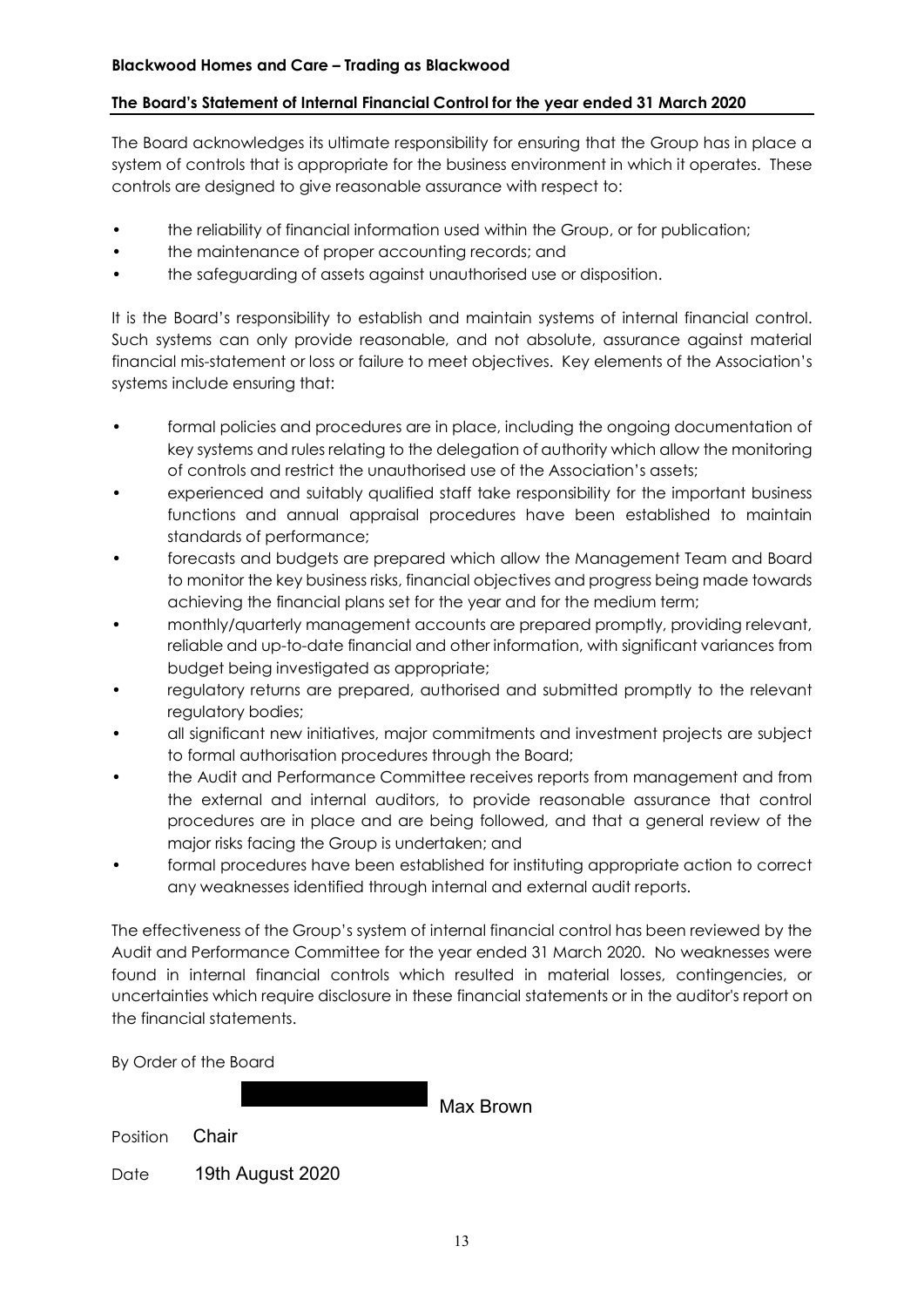#### **Blackwood Homes and Care - Trading as Blackwood**

#### **Report by the Auditors to the Members of Blackwood Homes and Care on Corporate Governance for the year ended 31 March 2020**

In addition to our audit of the Financial Statements, we have reviewed your statement on Page 13 concerning the Association's compliance with the information required by the Regulatory Standards in respect of internal financial controls contained within the publication "Our Regulatory Framework" and associated Regulatory Advisory Notes which are issued by the Scottish Housing Regulator.

#### **Basis of Opinion**

We carried out our review having regard to the requirements to corporate governance matters within Bulletin 2006/5 issued by the Financial Reporting Council through enquiry of certain members of the Management Committee and Officers of the Association and examination of relevant documents. The Bulletin does not require us to review the effectiveness of the Association's procedures for ensuring compliance with the guidance notes, nor to investigate the appropriateness of the reason given for non-compliance.

#### **Opinion**

In our opinion the Statement of Internal Financial Control on page 13 has provided the disclosures required by the relevant Regulatory Standards within the publication "Our Regulatory Framework" and associated Regulatory Advisory Notes issued by the Scottish Housing Regulator in respect of internal financial controls and is consistent with the information which came to our attention as a result of our audit work on the Financial Statements.



RSM UK AUDIT LLP Statutory Auditor Chartered Accountants First Floor, Quay 2, 139 Fountainbridge, Edinburgh, EH3 9QG

Date  $20|3|10$ .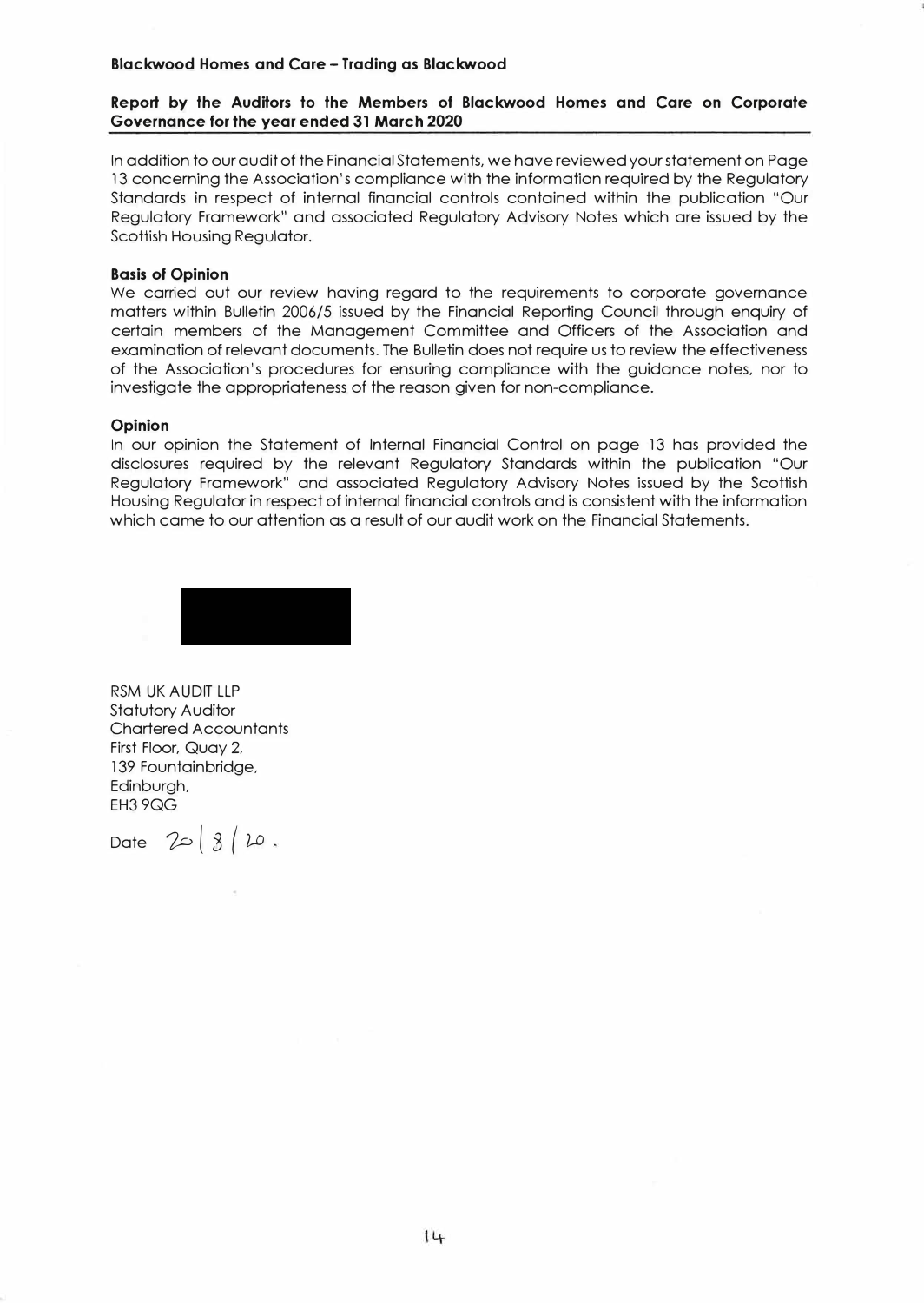## **The Independent Auditor's Report to the Members of Blackwood Homes and Care Scottish I & P RSL CCBS for the year ended 31 March 2020**

## **Opinion**

We have audited the financial statements of Blackwood Homes & Care (the 'Association') and its subsidiary (the 'Group') for the year ended 31 March 2020 which comprise the Group Statement of Comprehensive Income, Association Statement of Comprehensive Income, Group Statement of Financial Position, Association Statement of Financial Position, Group Statement of Changes in Reserves, Association Statement of Changes in Reserves, Group Statement of Cash Flows, Association Statement of Cash Flows and notes to the financial statements, including a summary of significant accounting policies. The financial reporting framework that has been applied in their preparation is applicable law and United Kingdom Accounting Standards including FRS 102 "The Financial Reporting Standard applicable in the UK and Republic of Ireland" (United Kingdom Generally Accepted Accounting Practice).

In our opinion the financial statements:

- give a true and fair view of the state of the Group's and Association's affairs as at 31 March 2020 and of the income and expenditure of the Group and the income and expenditure of the Association for the year then ended;
- have been properly prepared in accordance with United Kingdom Generally Accepted Accounting Practice;
- have been prepared in accordance with the requirements of the Co-operative and Community Benefit Societies Act 2014, Part 6 of the Housing (Scotland) Act 2010 and the Determination of Accounting Requirements – February 2019.

## **Basis for opinion**

We conducted our audit in accordance with International Standards on Auditing (UK) (ISAs (UK)) and applicable law. Our responsibilities under those standards are further described in the Auditor's responsibilities for the audit of the financial statements section of our report. We are independent of Group and the parent Association in accordance with the ethical requirements that are relevant to our audit of the financial statements in the UK, including the FRC's Ethical Standard, and we have fulfilled our other ethical responsibilities in accordance with these requirements. We believe that the audit evidence we have obtained is sufficient and appropriate to provide a basis for our opinion.

#### **Conclusions relating to going concern**

We have nothing to report in respect of the following matters in relation to which the ISAs (UK) require us to report to you where:

- the Board's use of the going concern basis of accounting in the preparation of the financial statements is not appropriate; or
- the Board has not disclosed in the financial statements any identified material uncertainties that may cast significant doubt about the Association's ability to continue to adopt the going concern basis of accounting for a period of at least twelve months from the date when the financial statements are authorised for issue.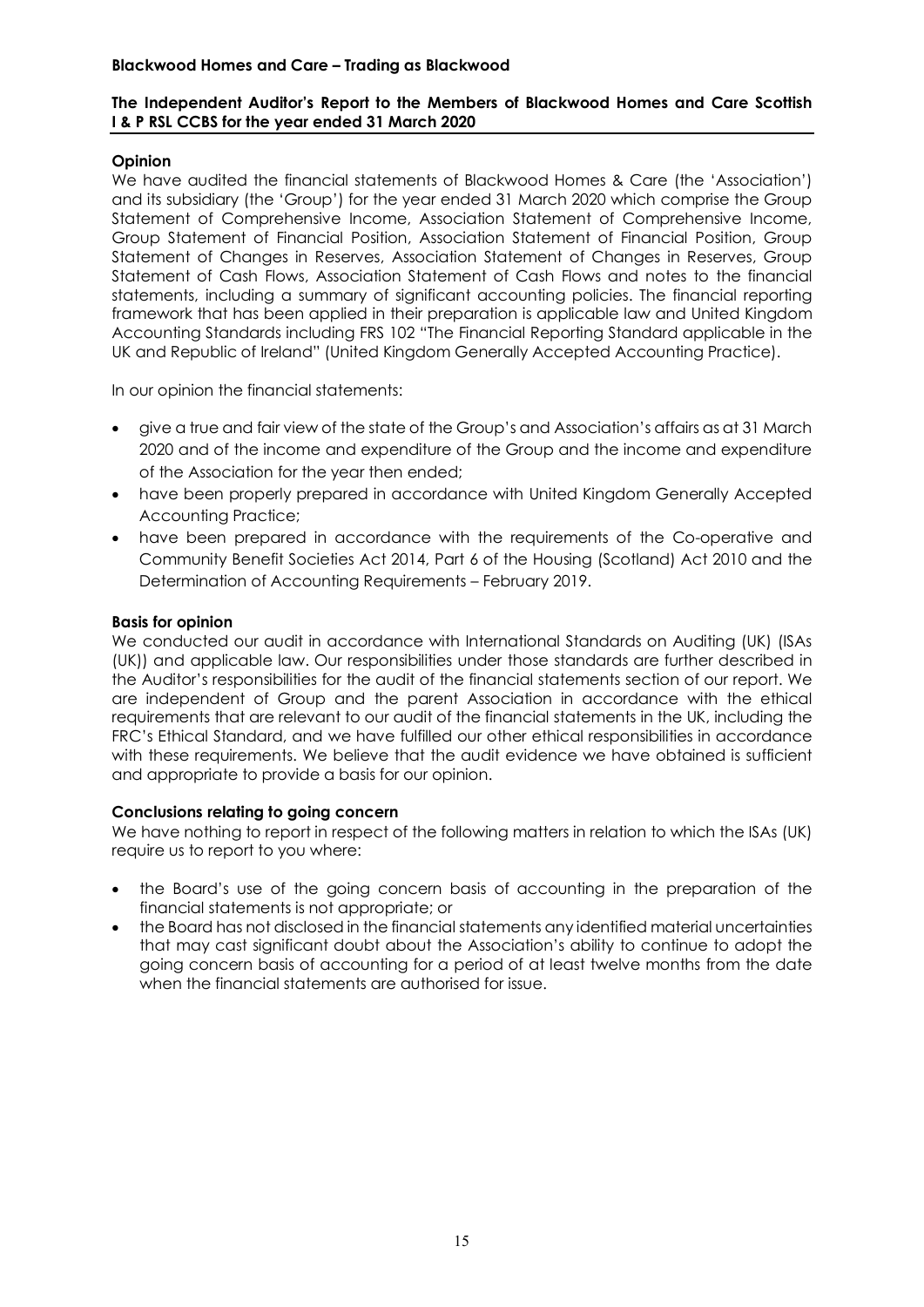## **The Independent Auditor's Report to the Members of Blackwood Homes and Care Scottish I & P RSL CCBS for the year ended 31 March 2020**

## **Other information**

The other information comprises the information included in the annual report, other than the financial statements and our auditor's report thereon. The Board is responsible for the other information. Our opinion on the financial statements does not cover the other information. We do not express any form of assurance conclusion thereon.

In connection with our audit of the financial statements, our responsibility is to read the other information and, in doing so, consider whether the other information is materially inconsistent with the financial statements or our knowledge obtained in the audit or otherwise appears to be materially misstated. If we identify such material inconsistencies or apparent material misstatements, we are required to determine whether there is a material misstatement in the financial statements or a material misstatement of the other information. If, based on the work we have performed, we conclude that there is a material misstatement of this other information, we are required to report that fact. We have nothing to report in this regard.

## **Matters on which we are required to report by exception**

We have nothing to report in respect of the following matters where the Co-operative and Community Benefit Societies Act 2014 requires us to report to you if, in our opinion:

- a satisfactory system of control over transactions has not been maintained; or
- the Association has not kept proper accounting records; or
- the financial statements are not in agreement with the books of account of the Association; or
- we have not received all the information and explanations we require for our audit.

## **Responsibilities of the Board**

As explained more fully in the Board's responsibilities statement set out on page 12, the Board is responsible for the preparation of the financial statements and for being satisfied that they give a true and fair view, and for such internal control as the Board determines is necessary to enable the preparation of financial statements that are free from material misstatement, whether due to fraud or error.

In preparing the financial statements, the Board is responsible for assessing the Association's ability to continue as a going concern, disclosing, as applicable, matters related to going concern and using the going concern basis of accounting unless the Board either intends to liquidate the Association or to cease operations, or have no realistic alternative but to do so.

#### **Auditor's responsibilities for the audit of the financial statements**

Our objectives are to obtain reasonable assurance about whether the financial statements as a whole are free from material misstatement, whether due to fraud or error, and to issue an auditor's report that includes our opinion. Reasonable assurance is a high level of assurance, but is not a guarantee that an audit conducted in accordance with ISAs (UK) will always detect a material misstatement when it exists. Misstatements can arise from fraud or error and are considered material if, individually or in the aggregate, they could reasonably be expected to influence the economic decisions of users taken on the basis of these financial statements.

A further description of our responsibilities for the audit of the financial statements is located on the *Financial Reporting Council's website at: [https://www.frc.org.uk/auditorsresponsibilities.](https://www.frc.org.uk/auditorsresponsibilities)*  This description forms part of our auditor's report.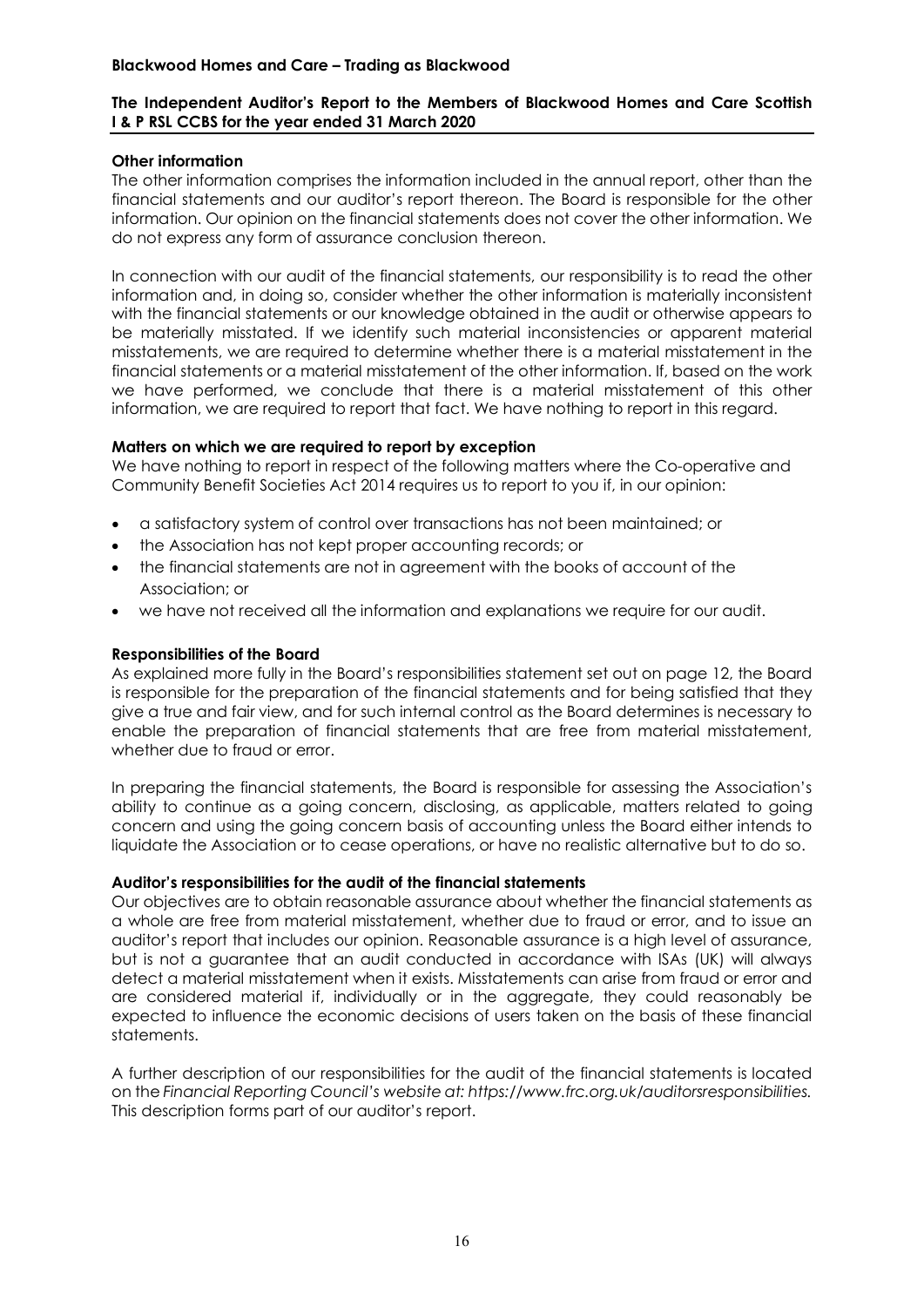#### **Blackwood Homes and Care - Trading as Blackwood**

#### **The Independent Auditor's Report to the Members of Blackwood Homes and Care Scottish I & P RSL CCBS for the year ended 31 March 2020**

#### **Use of our report**

This report is made solely to the Association's members as a body, in accordance with Part 7 of the Co-operative and Community Benefit Societies Act 2014. Our audit work has been undertaken so that we might state to the Association's members those matters we are required to state to them in an auditor's report and for no other purpose. To the fullest extent permitted by law, we do not accept or assume responsibility to anyone other than the Association and the Association's members as a body, for our audit work, for this report, or for the opinions we have formed.



RSM UK AUDIT LLP Statutory Auditor Chartered Accountants First Floor, Quay 2 139 Fountainbridge Edinburgh EH39QG

Date  $20/8/2$ .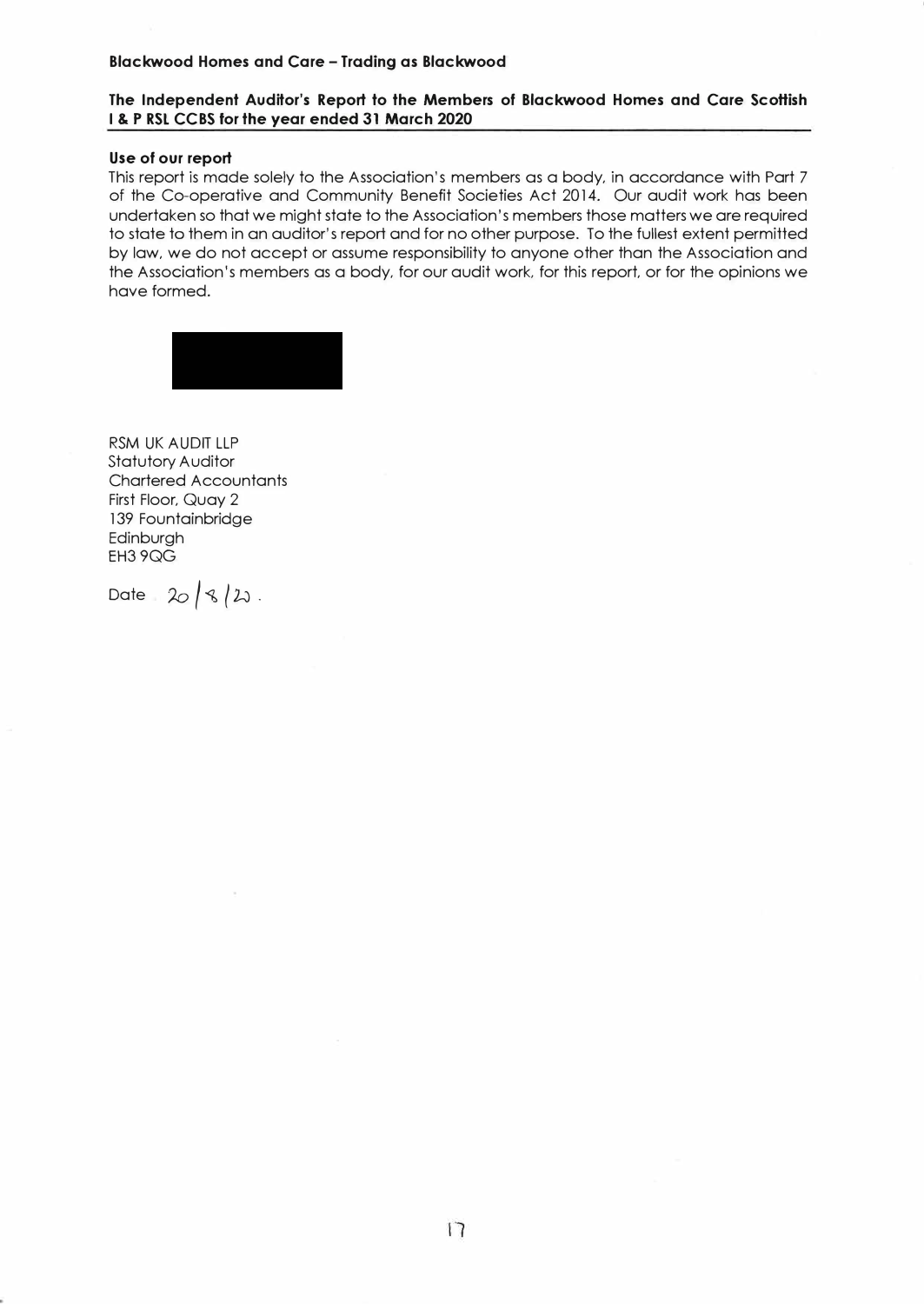#### **Group Statement of Comprehensive Income For the year ended 31 March 2020**

|                                                                                                            | <b>Notes</b>   | 2020<br>£'000       | 2019<br>£'000       |
|------------------------------------------------------------------------------------------------------------|----------------|---------------------|---------------------|
| <b>TURNOVER</b>                                                                                            | 2              | 18,202              | 17,773              |
| Operating expenditure                                                                                      | $\overline{2}$ | (18, 344)           | (17,003)            |
| OPERATING (DEFICIT)/SURPLUS                                                                                |                | (142)               | 770                 |
| (Loss) on disposal of property, plant and equipment<br>Interest receivable<br>Interest and financing costs | 9<br>6<br>7    | (10)<br>19<br>(703) | (25)<br>12<br>(730) |
| (DEFICIT)/SURPLUS BEFORE TAX                                                                               |                | (836)               | 27                  |
| Taxation                                                                                                   |                |                     |                     |
| TOTAL COMPREHENSIVE INCOME FOR THE YEAR                                                                    |                | (836)               | 27                  |

The results relate wholly to continuing activities.

During the year Blackwood closed two of its care services as part of its strategy to ensure that its care services are financially sustainable. The financial impact of managing the withdrawal from these two care services are included in these financial statements.

The accompanying notes form part of these financial statements.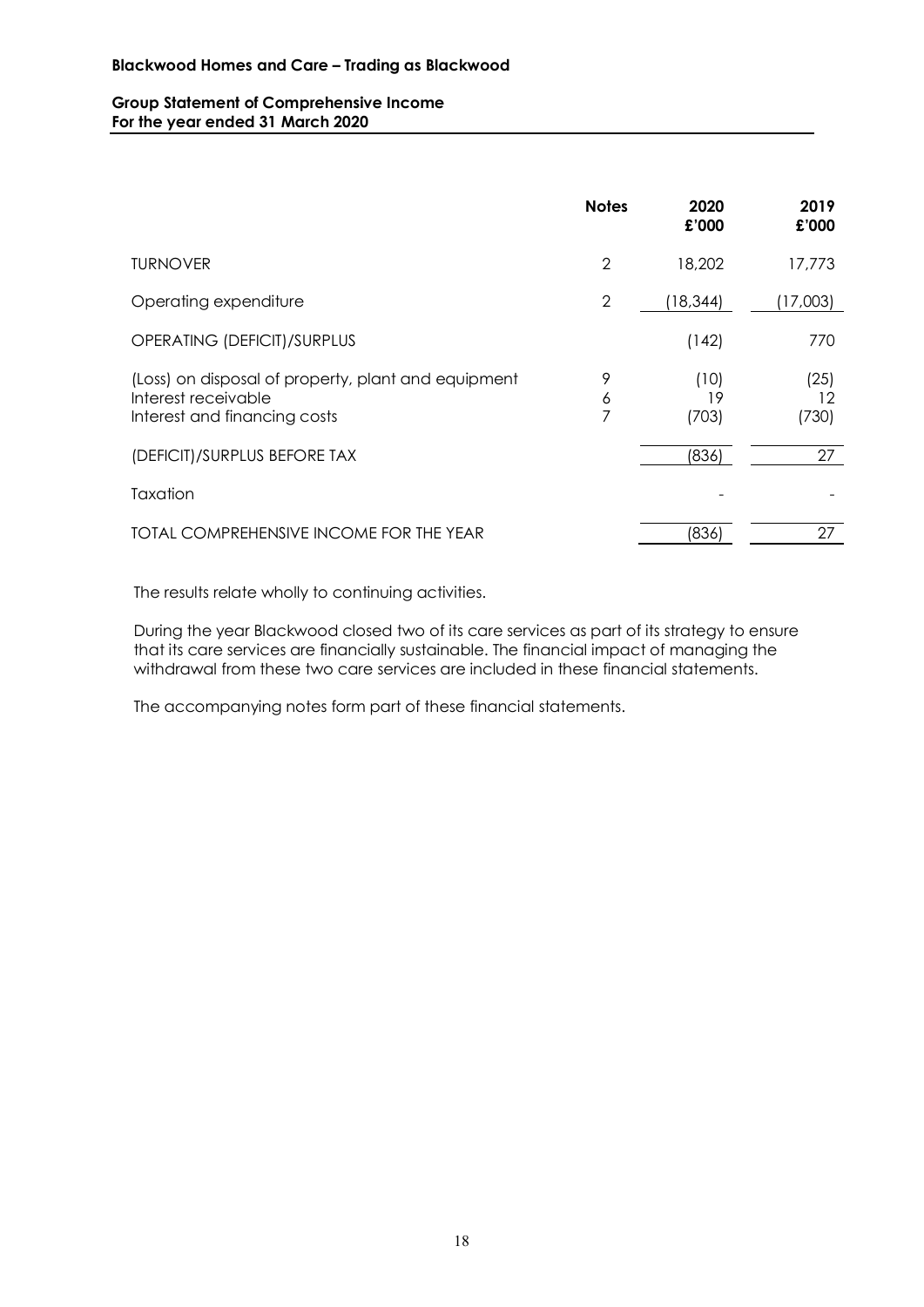#### **Association Statement of Comprehensive Income For the year ended 31 March 2020**

|                                                                                                            | <b>Notes</b> | 2020<br>£'000       | 2019<br>£'000       |
|------------------------------------------------------------------------------------------------------------|--------------|---------------------|---------------------|
| <b>TURNOVER</b>                                                                                            | 2            | 18,202              | 17,773              |
| Operating expenditure                                                                                      | $\mathbf{2}$ | (18, 344)           | (17,003)            |
| OPERATING (DEFICIT)/ SURPLUS                                                                               |              | (142)               | 770                 |
| (Loss) on disposal of property, plant and equipment<br>Interest receivable<br>Interest and financing costs | 9<br>6<br>7  | (10)<br>19<br>(703) | (25)<br>12<br>(730) |
| (DEFICIT)/SURPLUS BEFORE TAX                                                                               |              | (836)               | 27                  |
| Taxation                                                                                                   |              |                     |                     |
| TOTAL COMPREHENSIVE INCOME FOR THE YEAR                                                                    |              | (836)               | 27                  |

The results relate wholly to continuing activities.

During the year Blackwood closed two of its care services as part of its strategy to ensure that it care services are financially sustainable. The financial impact of managing the withdrawal from these two care services are included in these financial statement.

The accompanying notes form part of these financial statements.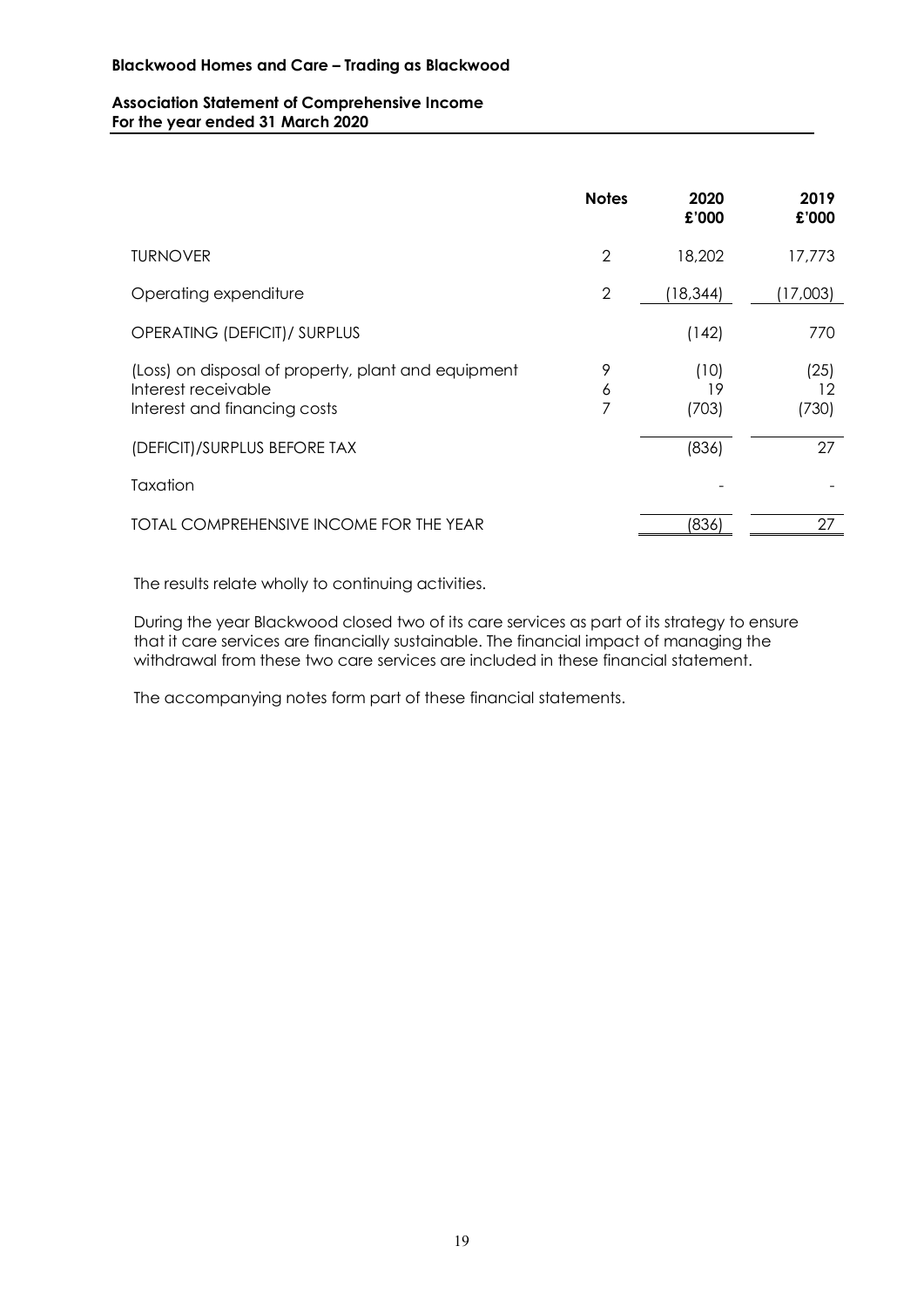#### **Group Statement of Financial Position As at year ended 31 March 2020**

|                                                                                       | <b>Notes</b> | 2020<br>£'000  | 2019<br>£'000  |
|---------------------------------------------------------------------------------------|--------------|----------------|----------------|
| <b>FIXED ASSETS</b>                                                                   |              |                |                |
| Intangible assets                                                                     | 11           | 306            | 303            |
| Housing properties                                                                    | 12.A         | 86,023         | 83,863         |
| Other fixed assets                                                                    | 12.B         | 902            | 746            |
|                                                                                       |              | 87,231         | 84,912         |
| <b>CURRENT ASSETS</b>                                                                 |              |                |                |
| Trade and other debtors<br>Cash and cash equivalents                                  | 14<br>22     | 1,868<br>9,806 | 2,307<br>2,772 |
|                                                                                       |              | 11,674         | 5,079          |
| <b>CURRENT LIABILITIES</b>                                                            |              |                |                |
| Creditors: amounts falling due within one year                                        | 15           | (5, 478)       | (5,039)        |
| <b>NET CURRENT ASSETS</b>                                                             |              | 6,196          | 40             |
|                                                                                       |              |                |                |
| <b>TOTAL ASSETS LESS CURRENT LIABILITIES</b>                                          |              | 93,427         | 84,952         |
| Creditors: Amounts falling due after more than one year<br>Provisions for liabilities | 16           | (78,067)       | (68, 773)      |
| Other provisions                                                                      | 19           | (50)           | (33)           |
|                                                                                       |              |                |                |
| <b>TOTAL NET ASSETS</b>                                                               |              | 15,310         | 16,146         |
|                                                                                       |              |                |                |
| <b>RESERVES</b>                                                                       |              |                |                |
| Income and expenditure reserve                                                        |              | 15,310         | 16,146         |
| <b>TOTAL RESERVES</b>                                                                 |              | 15.310         | 16,146         |

The financial statements on pages 18 to 43 were approved by the Board and authorised for issue on 18th August 2020 and are signed on its behalf by:

| Max Brown<br><b>Board Chairman</b>               |          |
|--------------------------------------------------|----------|
| David Melvin<br><b>Board Vice Chairman</b>       |          |
| <b>Wendy Russell</b><br><b>Company Secretary</b> | 19.08.20 |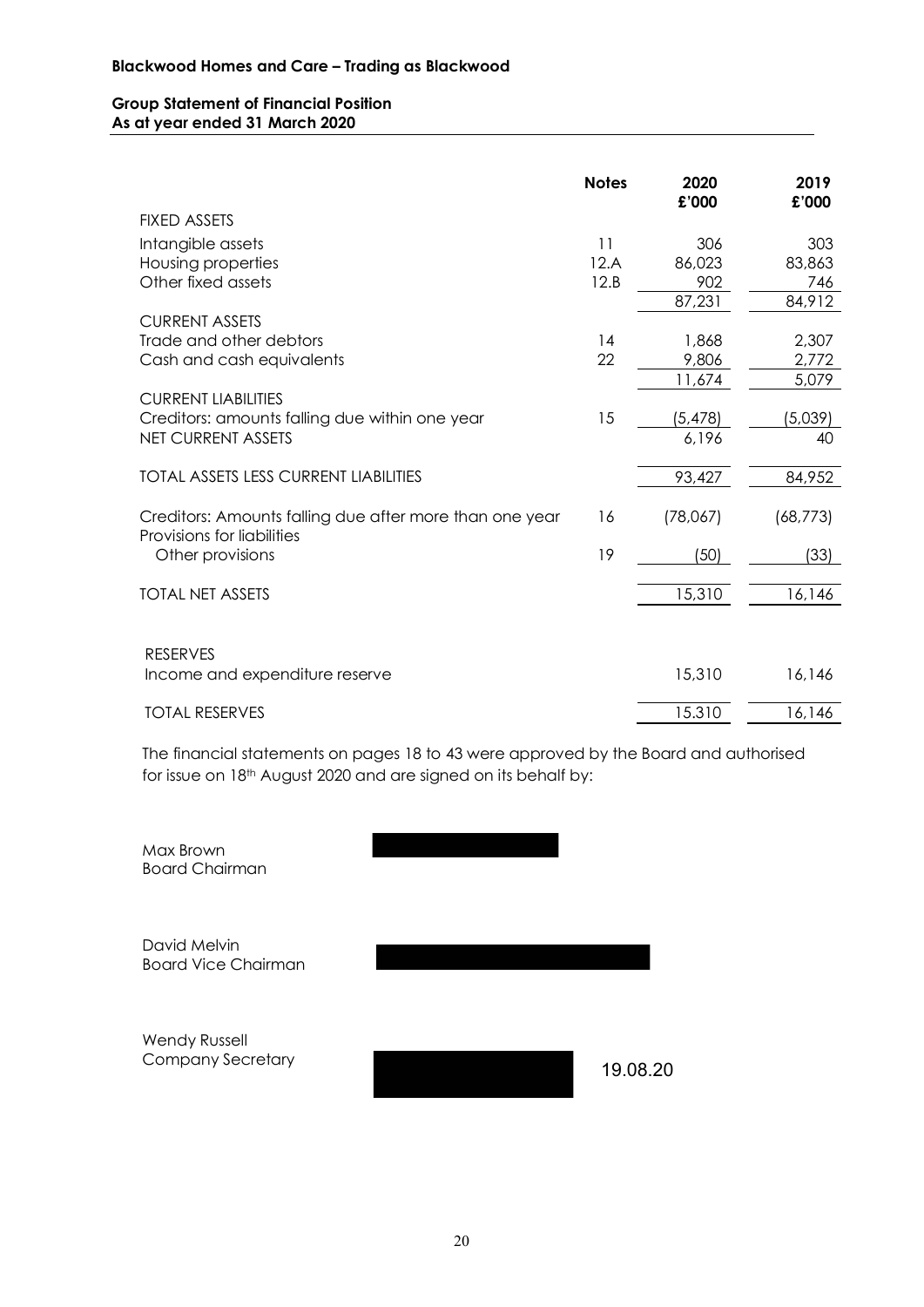#### **Association Statement of Financial Position As at year ended 31 March 2020**

|                                                                                       | <b>Notes</b> | 2020<br>£'000     | 2019<br>£'000 |
|---------------------------------------------------------------------------------------|--------------|-------------------|---------------|
| <b>FIXED ASSETS</b>                                                                   |              |                   |               |
| Intangible assets                                                                     | 11           | 306               | 303           |
| Housing properties                                                                    | 12.A         | 86,023            | 83,863        |
| Other fixed assets                                                                    | 12.B         | 902               | 746           |
| Investment in subsidiaries                                                            | 13           |                   |               |
|                                                                                       |              | 87,231            | 84,912        |
| <b>CURRENT ASSETS</b>                                                                 |              |                   |               |
| Trade and other debtors                                                               | 14           | 1,868             | 2,307         |
| Cash and cash equivalents                                                             | 22           | 9,806             | 2,772         |
|                                                                                       |              | 11,674            | 5,079         |
| <b>CURRENT LIABILITIES</b>                                                            | 15           |                   |               |
| Creditors: amounts falling due within one year<br><b>NET CURRENT ASSETS</b>           |              | (5, 478)<br>6,196 | (5,039)<br>40 |
|                                                                                       |              |                   |               |
| <b>TOTAL ASSETS LESS CURRENT LIABILITIES</b>                                          |              | 93,427            | 84,952        |
|                                                                                       |              |                   |               |
| Creditors: Amounts falling due after more than one year<br>Provisions for liabilities | 16           | (78,067)          | (68, 773)     |
| Other provisions                                                                      | 19           | (50)              | (33)          |
| <b>TOTAL NET ASSETS</b>                                                               |              | 15,310            | 16,146        |
|                                                                                       |              |                   |               |
|                                                                                       |              |                   |               |
| <b>RESERVES</b>                                                                       |              | 15,310            | 16,146        |
| Income and expenditure reserve                                                        |              |                   |               |
| <b>TOTAL RESERVES</b>                                                                 |              | 15,310            | 16,146        |

The financial statements on pages 18 to 43 were approved by the Board and authorised for issue on 18th August 2020 and are signed on its behalf by:

| Max Brown<br><b>Board Chairman</b>               |          |
|--------------------------------------------------|----------|
| David Melvin<br><b>Board Vice Chairman</b>       |          |
| <b>Wendy Russell</b><br><b>Company Secretary</b> | 19.08.20 |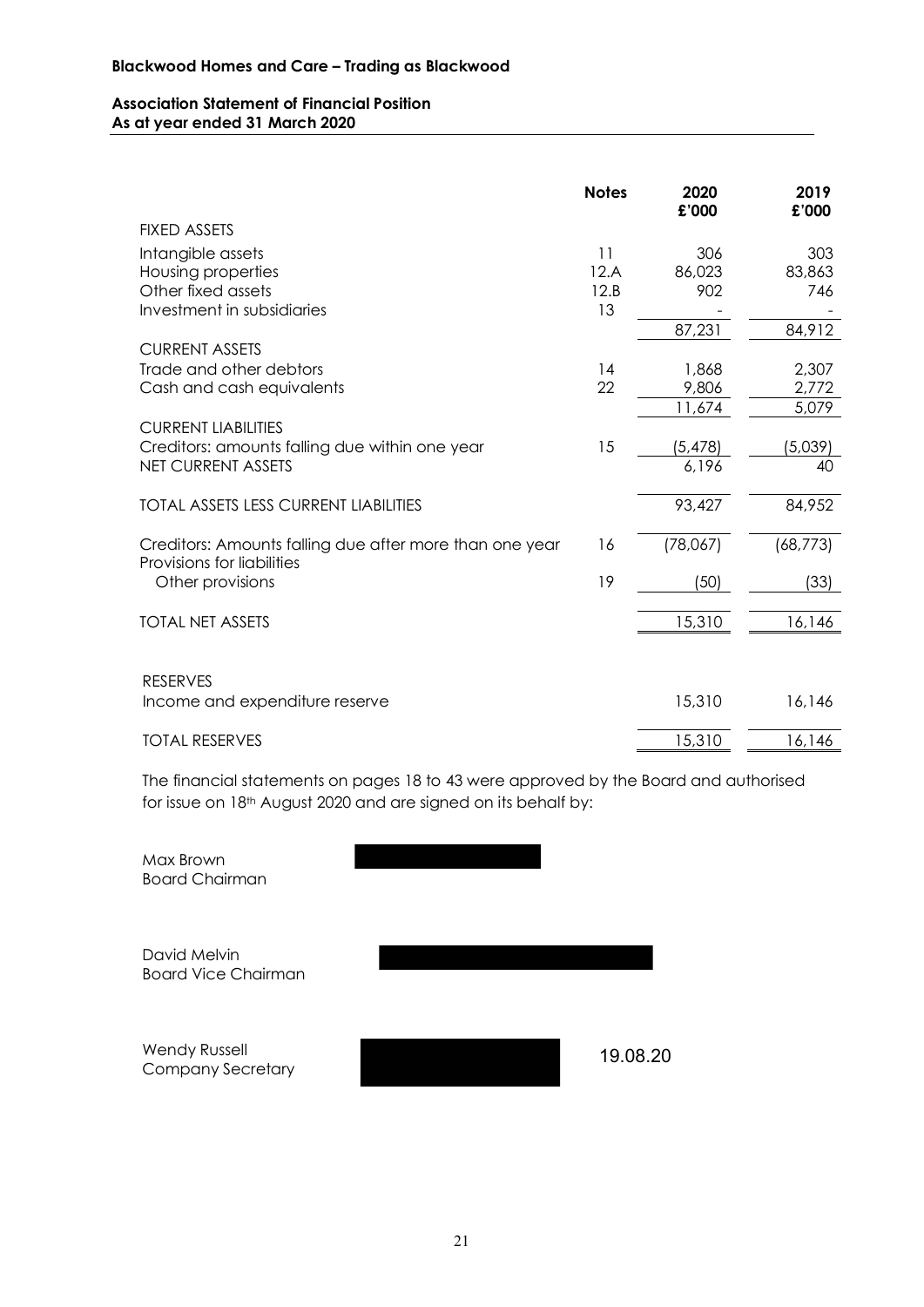#### **Statement of Changes in Reserves For the year ended 31 March 2020**

| Group                           | Income and<br>expenditure<br>reserve<br>£'000 | Total<br>£'000 |
|---------------------------------|-----------------------------------------------|----------------|
| <b>Balance at 1 April 2018</b>  | 16.119                                        | 16,119         |
| Surplus for the year            | 27                                            | 27             |
| Balance as at 31 March 2019     | 16,146                                        | 16,146         |
| Deficit for the year            | (836)                                         | (836)          |
| <b>Balance at 31 March 2020</b> | 15,310                                        | 15,310         |

| <b>Association</b>                 | Income and<br>expenditure<br>reserve<br>£'000 | Total<br>£'000 |
|------------------------------------|-----------------------------------------------|----------------|
| <b>Balance at 1 April 2018</b>     | 16,119                                        | 16.119         |
| Surplus for the year               | 27                                            | 27             |
| <b>Balance as at 31 March 2019</b> | 16,146                                        | 16,146         |
| Deficit for the year               | (836)                                         | (836)          |
| <b>Balance at 31 March 2020</b>    | 15,310                                        | 15,310         |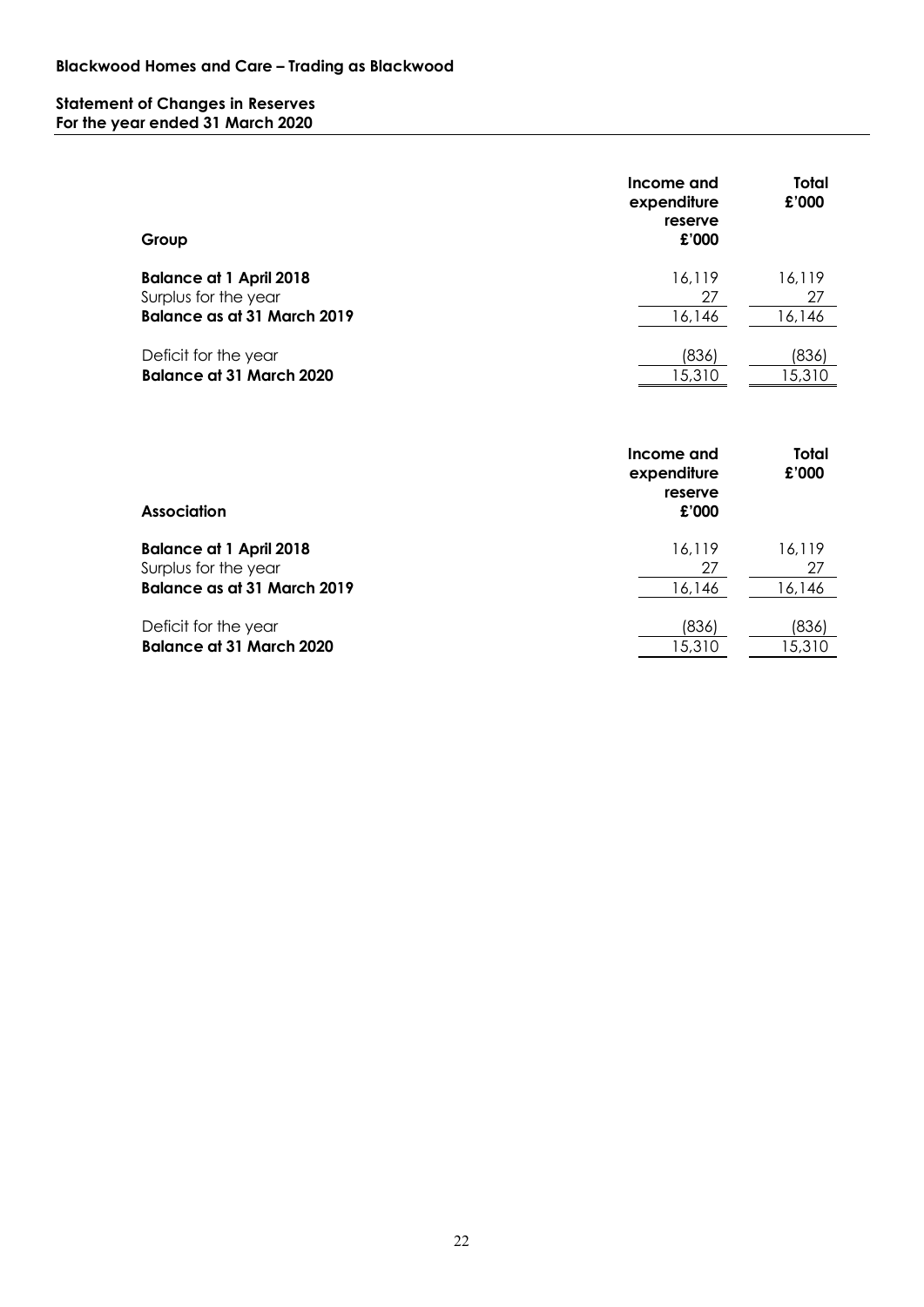## **Statement of Cashflows For the year ended 31 March 2020**

| Group                                                                                                                                                                                                                                             | <b>Notes</b> | 2020<br>£'000                                     | 2019<br>£'000                             |
|---------------------------------------------------------------------------------------------------------------------------------------------------------------------------------------------------------------------------------------------------|--------------|---------------------------------------------------|-------------------------------------------|
| Net cash generated from operating activities                                                                                                                                                                                                      | 22           | 2,336                                             | 2,578                                     |
| CASH FLOW FROM INVESTING ACTIVITIES<br>Purchase of intangible fixed assets<br>Purchase of tangible fixed assets<br>Proceeds from sale of tangible fixed assets<br>Grants received<br>Interest received<br>NET CASH (USED IN) INVESTING ACTIVITIES |              | (83)<br>(5, 587)<br>221<br>1,063<br>19<br>(4,367) | (67)<br>(3,869)<br>1,586<br>12<br>(2,338) |
| CASH FLOW FROM FINANCING ACTIVITIES<br>Interest paid<br>New secured loans<br>Repayments of borrowings<br>NET CASH FROM FINANCING ACTIVITIES                                                                                                       |              | (791)<br>14,880<br>(5,024)<br>9,065               | (763)<br>1,500<br>(1,077)<br>340)         |
| NET INCREASE/(DECREASE) IN CASH AND CASH EQUIVALENTS<br>CASH AND CASH EQUIVALENTS AT BEGINNING OF YEAR<br>CASH AND CASH EQUIVALENTS AT END OF YEAR                                                                                                | 23<br>22     | 7,034<br>2,772<br>9,806                           | (100)<br>2,872<br>2,772                   |

| <b>Association</b>                                                                                                                                                                                                                                | <b>Notes</b> | 2020<br>£'000                                      | 2019<br>£'000                             |
|---------------------------------------------------------------------------------------------------------------------------------------------------------------------------------------------------------------------------------------------------|--------------|----------------------------------------------------|-------------------------------------------|
| Net cash generated from operating activities                                                                                                                                                                                                      | 22           | 2,336                                              | 2,578                                     |
| CASH FLOW FROM INVESTING ACTIVITIES<br>Purchase of intangible fixed assets<br>Purchase of tangible fixed assets<br>Proceeds from sale of tangible fixed assets<br>Grants received<br>Interest received<br>NET CASH (USED IN) INVESTING ACTIVITIES |              | (83)<br>(5, 587)<br>221<br>1,063<br>19<br>(4, 367) | (67)<br>(3,869)<br>1,586<br>12<br>(2,338) |
| CASH FLOW FROM FINANCING ACTIVITIES<br>Interest paid<br>New secured loans<br>Repayments of borrowings<br><b>NET CASH FROM FINANCING ACTIVITIES</b>                                                                                                |              | (791)<br>14,880<br>(5,024)<br>9,065                | (763)<br>1,500<br>(1,077)<br>(340)        |
| NET INCREASE/(DECREASE) IN CASH AND CASH EQUIVALENTS<br>CASH AND CASH EQUIVALENTS AT BEGINNING OF YEAR<br>CASH AND CASH EQUIVALENTS AT END OF YEAR                                                                                                | 23<br>22     | 7,034<br>2,772<br>9,806                            | (100)<br>2,872<br>2,772                   |

- -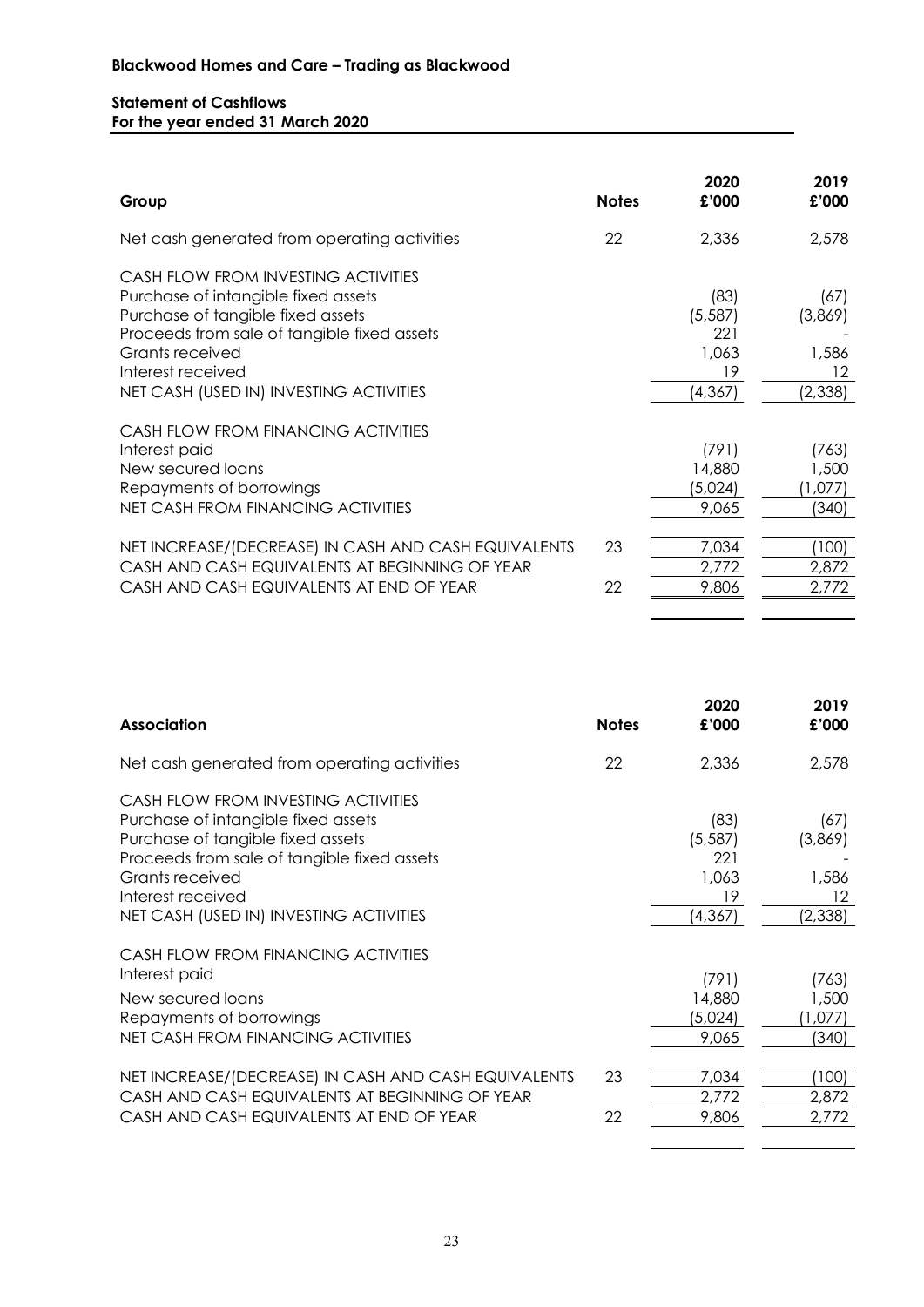## **1. ACCOUNTING POLICIES**

#### **LEGAL STATUS**

The Association is registered in Scotland under the Co-operative and Community Benefit Societies Act 2014 and is registered with the Scottish Housing Regulator under the Housing (Scotland) Act 2010. The Association meets the definition of a Public Benefit Entity.

The address of the Association's registered office and principal place of business is 160 Dundee Street, Edinburgh, EH11 1DQ.

The Association's principal activities are shown on page 4.

These financial statements have been prepared in accordance with the UK Generally Accepted Accounting Practice (UK GAAP) including FRS 102 "The Financial Reporting Standard applicable in the UK and Republic of Ireland ("FRS 102"), the Housing SORP 2018 "Statement of Recommended Practice for Registered Housing Providers" and they comply with the Determination of Accounting Requirements 2019, and under the historical cost convention.

The financial statements are prepared in Sterling and all monetary amounts are rounded to the nearest whole £000.

#### **BASIS OF CONSOLIDATION**

The Group financial statements consolidate the results of Blackwood and its wholly owned subsidiary company Margaret Blackwood Technical Consultants Limited (MBTC) using acquisition accounting. Any intra-group transactions, balances, income and expenses are eliminated in full on consolidation.

#### **CRITICAL ACCOUNTING ESTIMATED AND AREAS OF JUDGEMENT**

Preparation of the financial statements require management to make critical judgements and estimates concerning the future. Estimates and judgements are continually evaluated and are based on historical experience, advice from qualified experts and other factor, including expectations of future events that are believed to be reasonable under the circumstances.

The resulting accounting estimates and assumptions will, by definition, seldom equal the related actual results. The estimates and assumptions that have a significant risk of causing a material adjustment to the carrying amounts of assets and liabilities with the next financial year are included below.

#### *Useful lives of property*

Management reviews its estimate of the useful lives of depreciable assets at each reporting date based on historical experience, advice from qualified experts where required or appropriate and other factors

#### *Components of housing properties*

Housing properties are split between land, structure and major components which require periodic replacement. Replacement or refurbishment of such major components is capitalised and depreciated over the estimated useful life which has been set taking into account professional advice, Blackwood's own Asset Management Strategy and the requirement of the Scottish Housing Quality Standard.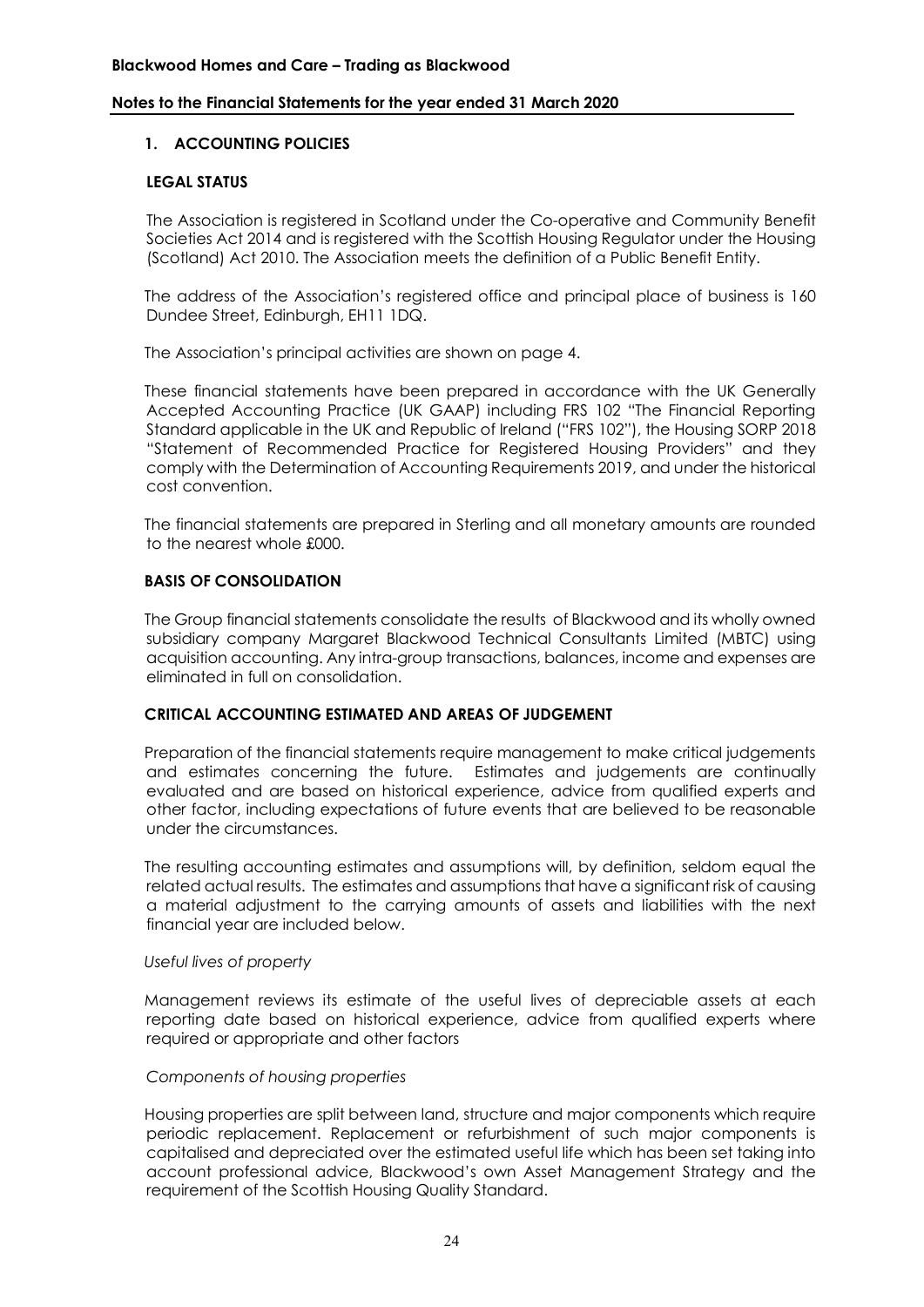## **1. ACCOUNTING POLICIES (continued)**

## **CATEGORISATION OF LEASES**

In categorising leases as finance leases or operating leases, management makes judgments as to whether significant risks and reward of ownership have transferred to the Association as lessee or the lessee, where the Association is a lessor.

## **GOING CONCERN**

As set out on Page 10 of its Report, the Board considers the assumption regarding going concern underlying the preparation of Blackwood's Financial Statements to be appropriate.

The Board have considered the impact of Covid-19 by revisiting its 2020/21 reforecast and its 5 year financial plan which have been stress tested. This exercise has assessed that there is minimial impact on Blackwood's finances.

On that basis the Board has a reasonable expectation that the Association has adequate resources to continue in operational existence for the foreseeable future. Thus they continue to adopt the going concern basis of accounting in preparing the annual financial statements.

#### **TURNOVER AND REVENUE RECOGNITION**

Turnover comprises rental and service charge income receivable in the period, income from shared ownership first tranche sales, sale of properties built for sale, other services provided at the invoice value (excluding VAT) and revenue grants receivable in the period.

Rental income is recognised from the point when properties under development reach practical completion or otherwise become available for letting, net of any voids.

Income from first tranche sales and sales of properties built for sale is recognised at the point of legal completion of the transaction.

Revenue grants are receivable when the conditions for receipt of agreed grant funding have been met. Charges for support services funded under Supporting People are recognised as they fall due under the contractual arrangements with Administering Authorities.

## **GOVERNMENT GRANTS**

Government grants include grants receivable from the Scottish Government, local authorities and other government bodies. Government grants are recognised at the fair value of the asset received or receivable when there is reasonable assurance that the grant conditions will be met and the grants will be received.

Government grants received for housing properties are recognised in income over the useful economic life of the structure of the asset and, where applicable, the individual components of the structure (excluding land) on a pro rata basis under the accruals model.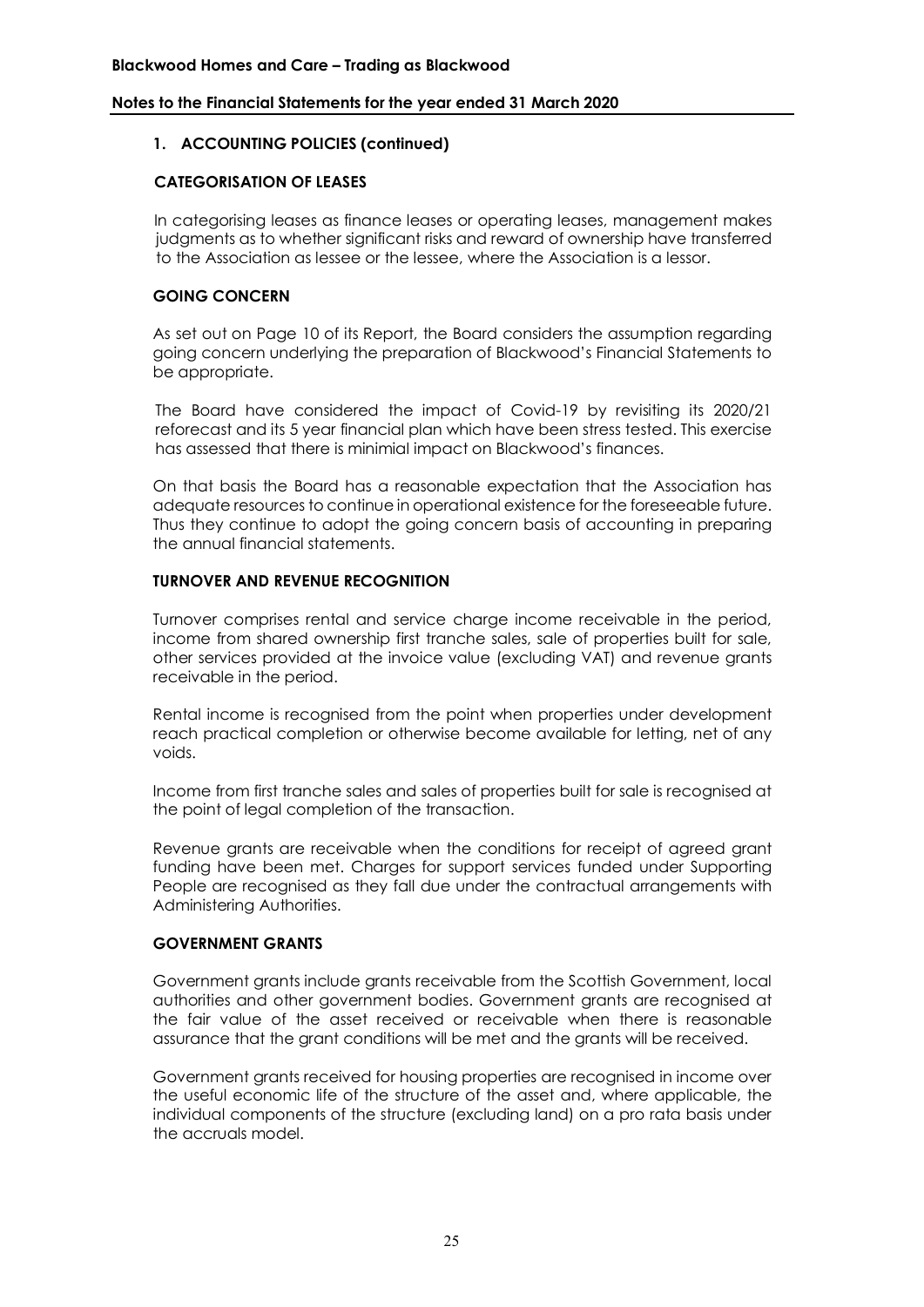#### **1. ACCOUNTING POLICIES (Continued)**

On disposal of an asset for which government grant was received, if there is no obligation to repay the grant, then any unamortised grant remaining is derecognised as a liability and recognised as income. Where there is a requirement to repay a grant a liability is included in the Statement of Financial Position to recognise this obligation.

## **OTHER GRANTS**

Grants received from non-government sources are recognised using the performance model. Grants are recognised as income when the associated performance conditions are met.

#### **OTHER INCOME**

Interest income is recognised on an accruals basis.

## **BORROWING COSTS**

General and specific borrowing costs directly attributable to the acquisition and construction of qualifying properties are added to the cost of those properties until such a time as the properties are ready for their intended use or sale.

All other borrowing costs are expensed as incurred.

## **FIXED ASSETS – INTANGIBLE ASSETS**

Intangible assets purchased other than in a business combination are recognised when future economic benefits are probable and the cost or value of the asset can be measured reliably.

Intangible assets are initially recognised at cost and are subsequently measured at cost less accumulated amortisation and accumulated impairment losses. Intangible assets are amortised to profit or loss on a straight-line basis over their useful lives, as follows:-

Computer Software - 5 -10 years straight line

Amortisation is revised prospectively if there is a significant change in the useful life or residual value. On disposal, the difference between the net disposal proceeds and the carrying amount of the intangible asset is recognised in profit or loss.

## **FIXED ASSETS – SOCIAL HOUSING PROPERTIES**

Housing properties are properties for the provision of social housing or to otherwise provide social benefit and are principally properties available for rent and shared ownership. In accordance with SORP 2018, Blackwood operates a full component accounting policy in relation to the capitalisation and depreciation of its completed housing stock.

Works to existing properties which replace a component that has been treated separately for depreciation purposes, along with those works that enhance the economic benefits of the assets, are capitalised as improvements. Such enhancements can occur if improvements result in either: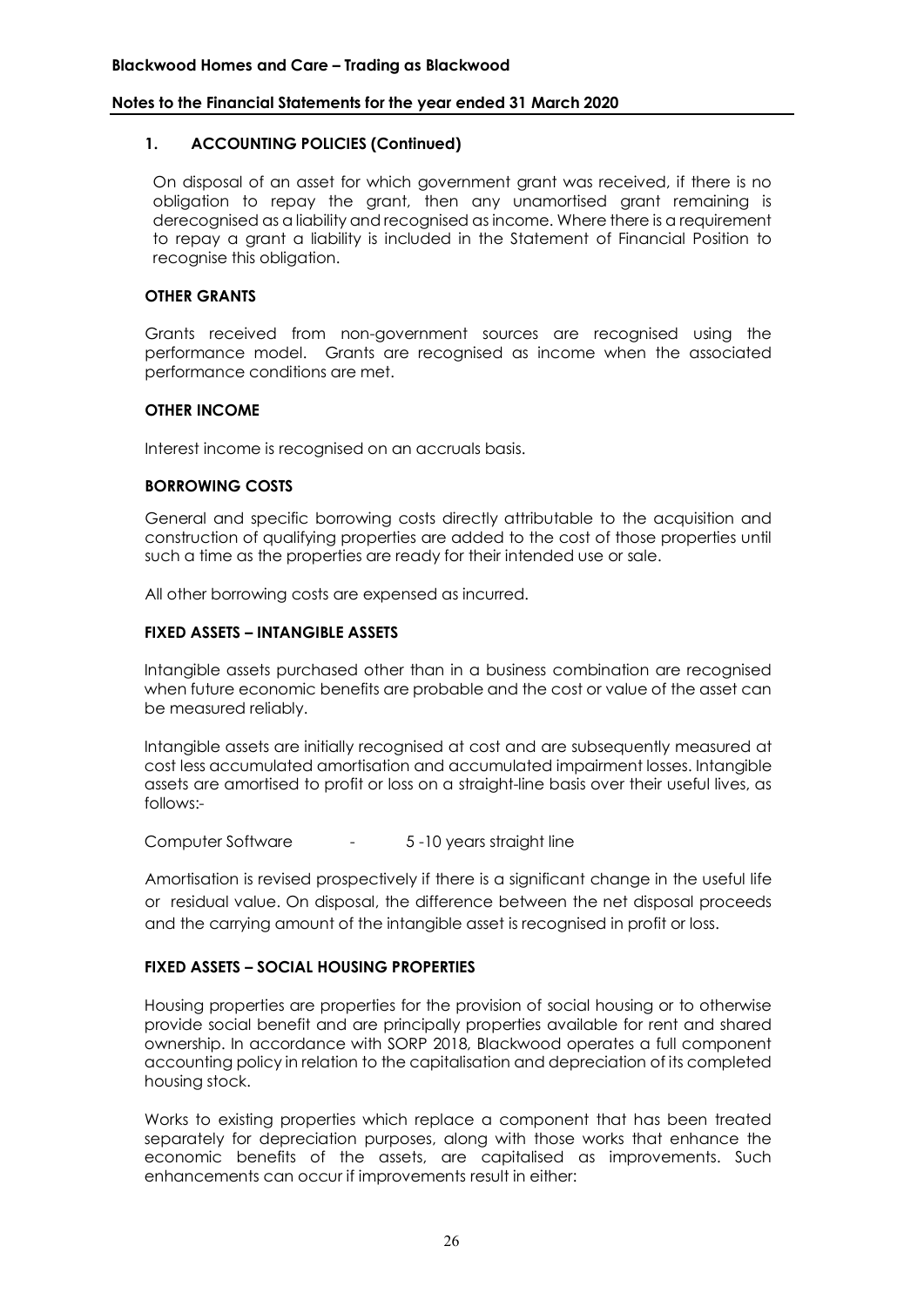#### **1. ACCOUNTING POLICIES (Continued)**

- An increase in rental income;
- A material reduction in future maintenance costs; or
- A significant extension to the life of the property.

Major components are treated as separate assets and depreciated over their useful economic lives or the lives of the structure to which they relate, if shorter at the following rates. Freehold land is not subject to depreciation.

| <b>Component Type</b>              | Years depreciated |
|------------------------------------|-------------------|
| Land                               | Not depreciated   |
| Structure                          | over 60 years     |
| <b>Electrical wiring</b>           | over 30 years     |
| Windows and doors                  | over 30 years     |
| Sanitary ware                      | over 30 years     |
| <b>Radiators</b>                   | over 30 years     |
| <b>Storage Heaters</b>             | over 20 years     |
| Kitchens (Domestic and commercial) | over 15 years     |
| Boilers (Domestic and commercial)  | over 15 years     |
| Lifts                              | over 30 years     |
| Energy efficiency installations    | over 15 years     |
| Adaptations                        | over 15 years     |
| Floor coverings                    | over 30 years     |
| Fire preventions                   | over 30 years     |
| Wifi network infrastructure        | Over 15 years     |

Shared ownership properties are split proportionally between fixed assets and current assets based on the element relating to expected first tranche sales. The first tranche proportion is classed as a current asset and related sales proceeds are included in turnover.

The remaining element is classed as a fixed asset and included in housing properties at cost, less any provisions needed for depreciation or impairment. Where the first tranche has been sold prior to the acquisition of the properties, these are included in fixed assets only.

Shared Ownership properties are depreciated over 60 years. Assets under construction are not depreciated.

#### *New Build*

Housing properties in the course of construction are held at cost and are not depreciated. They are transferred to completed properties when ready for letting.

It is Blackwood's policy to capitalise the following;

- Cost of acquiring land and buildings
- Interest costs directly attributable
- Development expenditure including direct development staff costs
- Other directly attributable internal and external costs

Expenditure on schemes which are subsequently aborted will be written off in the year in which it is recognised that the schemes will not be developed to completion.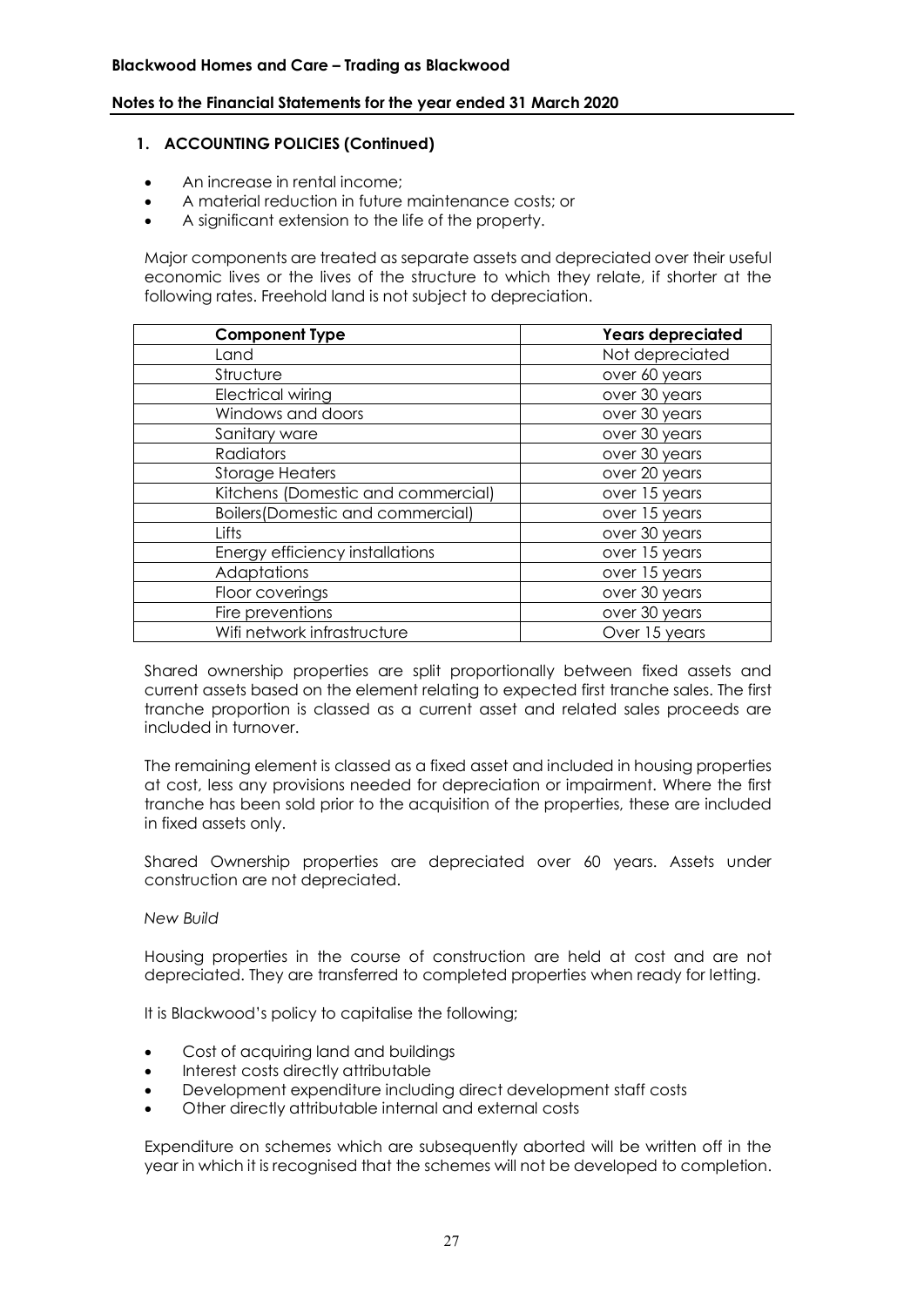## **1. ACCOUNTING POLICIES (Continued)**

#### **IMPAIRMENT**

An assessment is made at each reporting date of whether there are indications that a fixed asset (including housing properties) may be impaired or that an impairment loss previously recognised has fully or partially reversed. If such indications exist, the RSL estimates the recoverable amount of the asset.

Shortfalls between the carrying value of fixed assets and their recoverable amounts, being the higher of fair value less costs to sell and value-in-use of the asset based on

its service potential, are recognised as impairment losses in the income and expenditure account.

Recognised impairment losses are reversed if, and only if, the reasons for the impairment loss have ceased to apply. Reversals of impairment losses are recognised in income and expenditure. On reversal of an impairment loss, the depreciation or amortisation is adjusted to allocate the asset's revised carrying amount (less any residual value) over its remaining useful life.

#### **OTHER FIXED ASSETS**

For other fixed assets, depreciation is charged on a straight line basis over the expected useful, economic lives of fixed assets less any estimated residual value over the following expected lives. Assets are charged fully for the year in the year in which they are acquired at the following rates;

Fixtures & fittings over 5 – 25 years Computer hardware **computer hardware** over 3 – 10 years

#### **RECOVERABLE AMOUNT OF RENT ARREARS AND OTHER DEBTORS**

Provision is made against rent arrears of current and former tenants as well as other miscellaneous debts to the extent that they are considered potentially irrecoverable. Debts are classed as potentially uncollectable after an assessment of the legislative options available to recover and consideration specific circumstances.

#### **TAXATION**

Blackwood has charitable status and is registered with the Office of Scottish Charities Regulator and is therefore exempt from paying Corporation Tax on charitable activities.

#### **VAT**

Blackwood is not VAT registered, as a large proportion of income, namely rents, is exempt for VAT purposes. Expenditure is shown inclusive of VAT.

#### **DEPOSITS AND LIQUID RESOURCES**

Cash comprises cash in hand and deposits repayable on demand less overdrafts repayable on demand.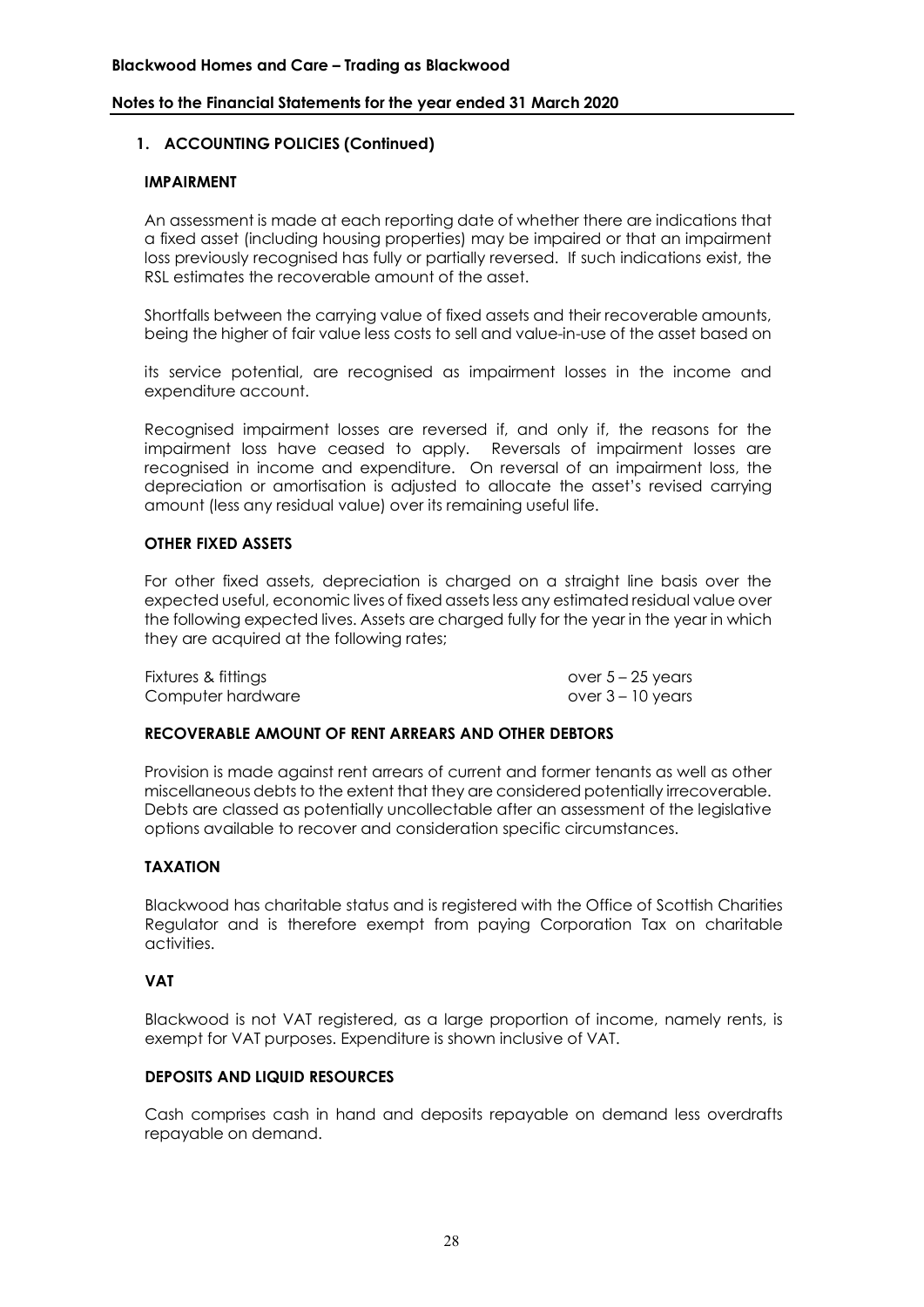## **1. ACCOUNTING POLICIES (Continued)**

#### **LEASES**

#### *Finance Leases*

An asset and corresponding liability are recognised for leasing agreements that transfer to the RSL substantially all of the risks and rewards incidental to ownership ("finance leases"). The amount capitalised is the fair value of the leased asset or, if lower, the present value of the minimum lease payments payable during the lease term, both determined at inception of the lease. Lease payments are treated as consisting of capital and interest elements. The interest is charged to income and expenditure so as to produce a constant periodic rate of interest on the remaining balance of the liability.

#### *Operating Leases*

All other leases are operating leases and the annual rentals are charged to income and expenditure on a straight line basis over the lease term.

Rent free periods or other incentives received for entering into an operating lease are accounted for as a reduction to the expense and are recognised, on a straight-line basis over the lease term.

#### **EMPLOYEE BENEFITS**

The costs of short-term employee benefits are recognised as a liability and an expense.

Employees are entitled to carry forward up to 5 days of any unused holiday entitlement at the reporting date. The cost of any unused entitlement is recognised in the period in which the employee's services are received.

The best estimate of the expenditure required to settle an obligation for termination benefits is recognised immediately as an expense when Blackwood is demonstrably committed to terminate the employment of an employee or to provide termination benefits.

#### **RETIREMENT BENEFITS**

For defined contribution schemes the amount charged to income and expenditure is the contributions payable in the year. Differences between contributions payable in the year and contributions actually paid are shown as either accruals or prepayments.

#### **FINANCIAL INSTRUMENTS**

The Association has elected to apply the provisions of Section 11 'Basic Financial Instruments' and Section 12 'Other Financial Instruments Issues' of FRS 102, in full, to all of its financial instruments.

Financial assets and financial liabilities are recognised when the Association becomes a party to the contractual provisions of the instrument and are offset only when the Association currently has a legally enforceable right to set off the recognised amounts and intends either to settle on a net basis, or to realise the asset and settle the liability simultaneously.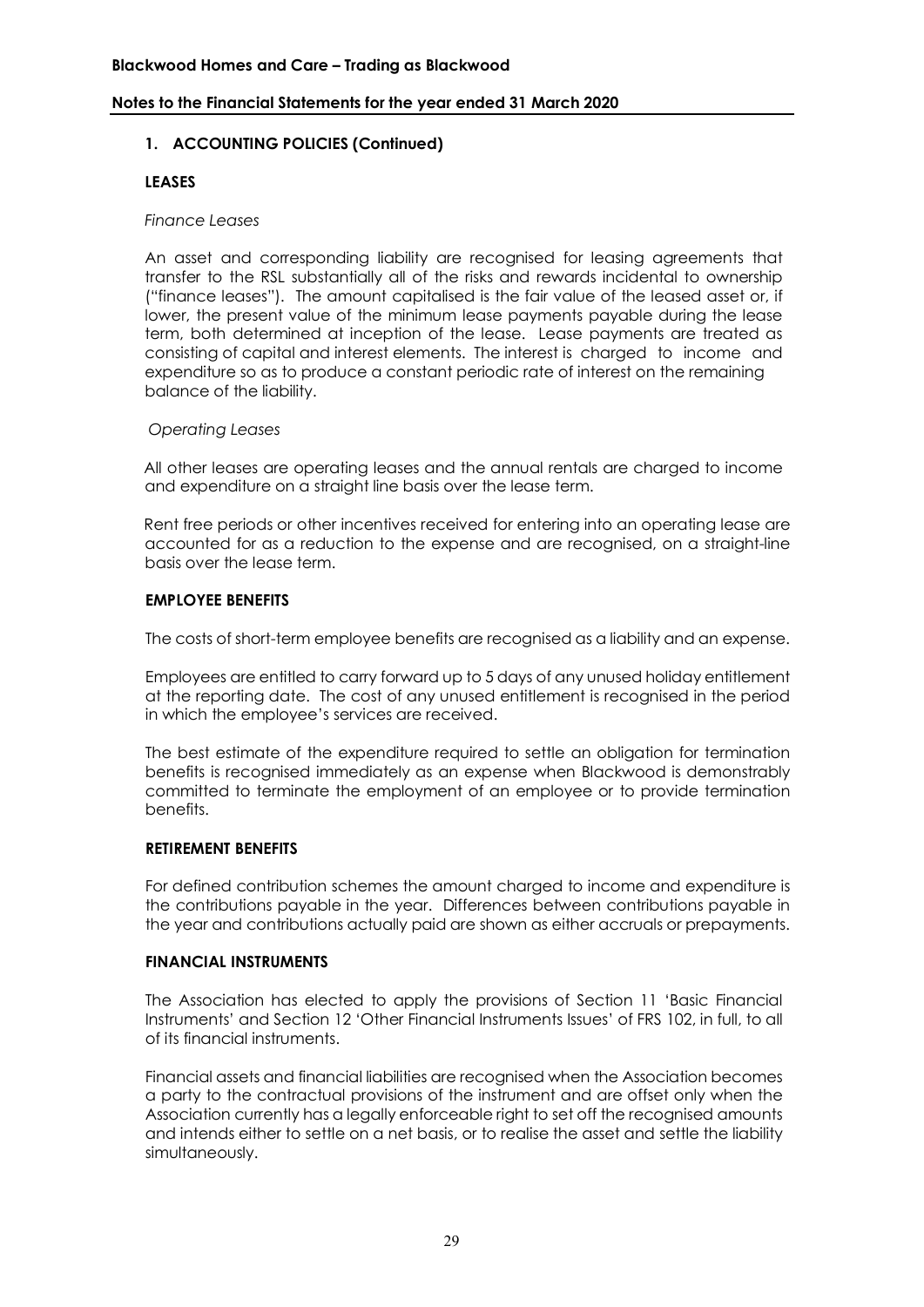## **1. ACCOUNTING POLICIES (Continued)**

#### **Financial Assets**

#### *Debtors*

Debtors which are receivable within one year and which do not constitute a financing transaction are initially measured at the transaction price. Trade debtors are subsequently measured at amortised cost, being the transaction price less any amounts settled and any impairment losses.

Where the arrangement with a trade debtor constitutes a financing transaction, the debtor is initially and subsequently measured at the present value of future payments discounted at a market rate of interest for a similar debt instrument.

A provision for impairment of debtors is established when there is objective evidence that the amounts due will not be collected according to the original terms of the contract. Impairment losses are recognised in profit or loss for the excess of the carrying value of the trade debtor over the present value of the future cash flows discounted using the original effective interest rate. Subsequent reversals of an impairment loss that objectively relate to an event occurring after the impairment loss was recognised, are recognised immediately in income and expenditure.

#### **Financial liabilities**

#### *Trade creditors*

Trade creditors payable within one year that do not constitute a financing transaction are initially measured at the transaction price and subsequently measured at amortised cost, being the transaction price less any amounts settled.

Where the arrangement with a trade creditor constitutes a financing transaction, the creditor is initially and subsequently measured at the present value of future payments discounted at a market rate of interest for a similar instrument.

#### *Borrowings*

Borrowings are initially recognised at the transaction price, including transaction costs, and subsequently measured at amortised cost using the effective interest method. Interest expense is recognised on the basis of the effective interest method and is included in interest payable and other similar charges.

Debt instruments that do not meet the conditions in FRS 102, paragraph 11.9, are subsequently measured at fair value through income and expenditure.

Commitments to receive a loan are measured at cost less impairment.

A financial asset is derecognised only when the contractual rights to cash flows expire or are settled, or substantially all the risks and rewards of ownership are transferred to another party, or if some significant risks and rewards of ownership are retained but control of the asset has transferred to another party that is able to sell the asset in its entirety to an unrelated third party. A financial liability (or part thereof) is derecognised when the obligation specified in the contract is discharged, cancelled or expires.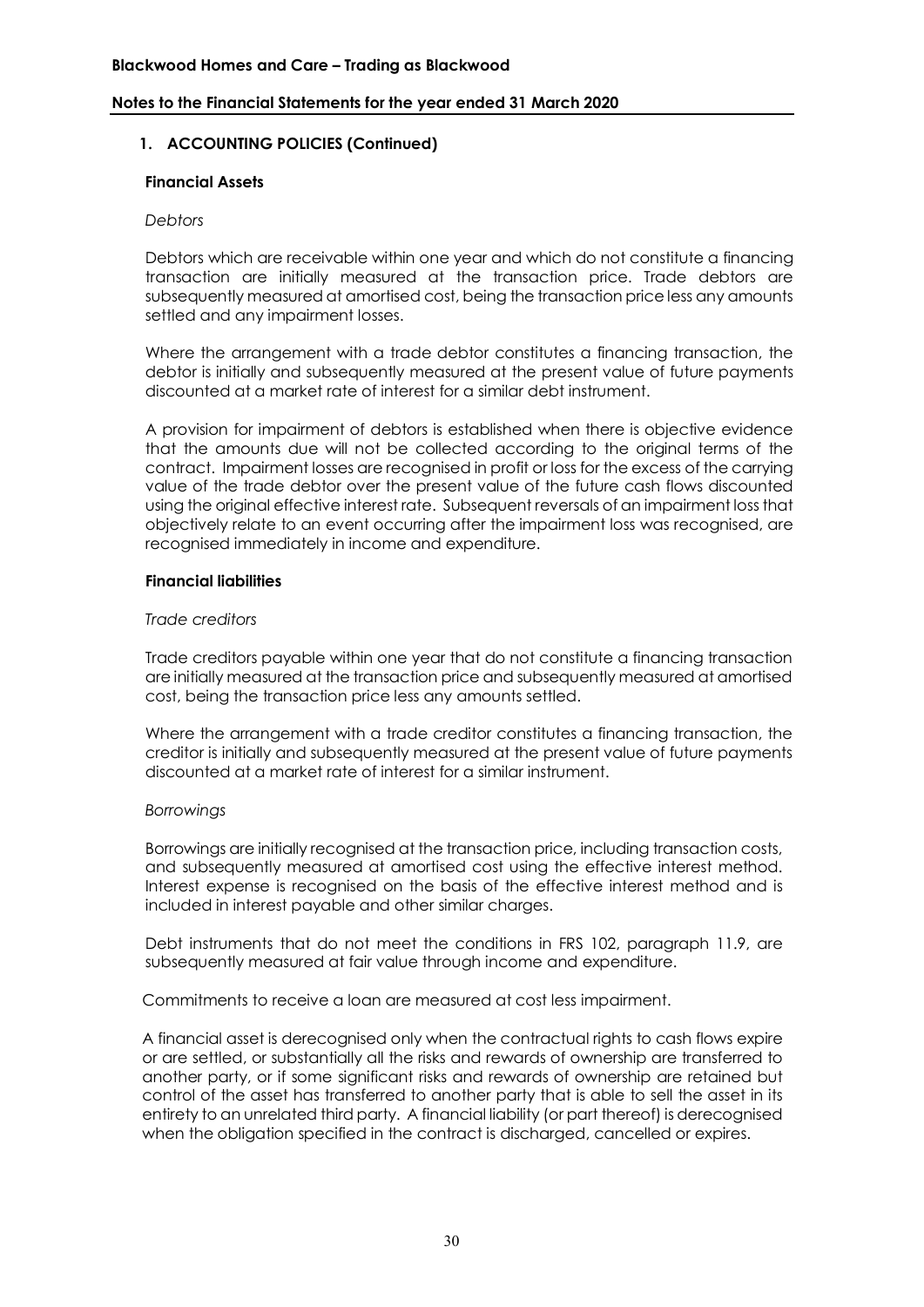## **1. ACCOUNTING POLICIES (Continued)**

## **PROVISIONS**

Provisions are recognised when Blackwood has an obligation at the reporting date as a result of a past event which it is probable will result in the transfer of economic benefits and that obligation can be estimated reliably.

Provisions are measured at the best estimate of the amounts required to settle the obligation. Where the effect of the time value of money is material, the provision is based on the present value of those amounts, discounted at the pre-tax discount rate that reflects the risks specific to the liability. The unwinding of the discount is recognised within interest payable and similar charges.

#### **RESERVES**

The Association establishes restricted funds for specific purposes where their use is subject to restrictions imposed by third parties.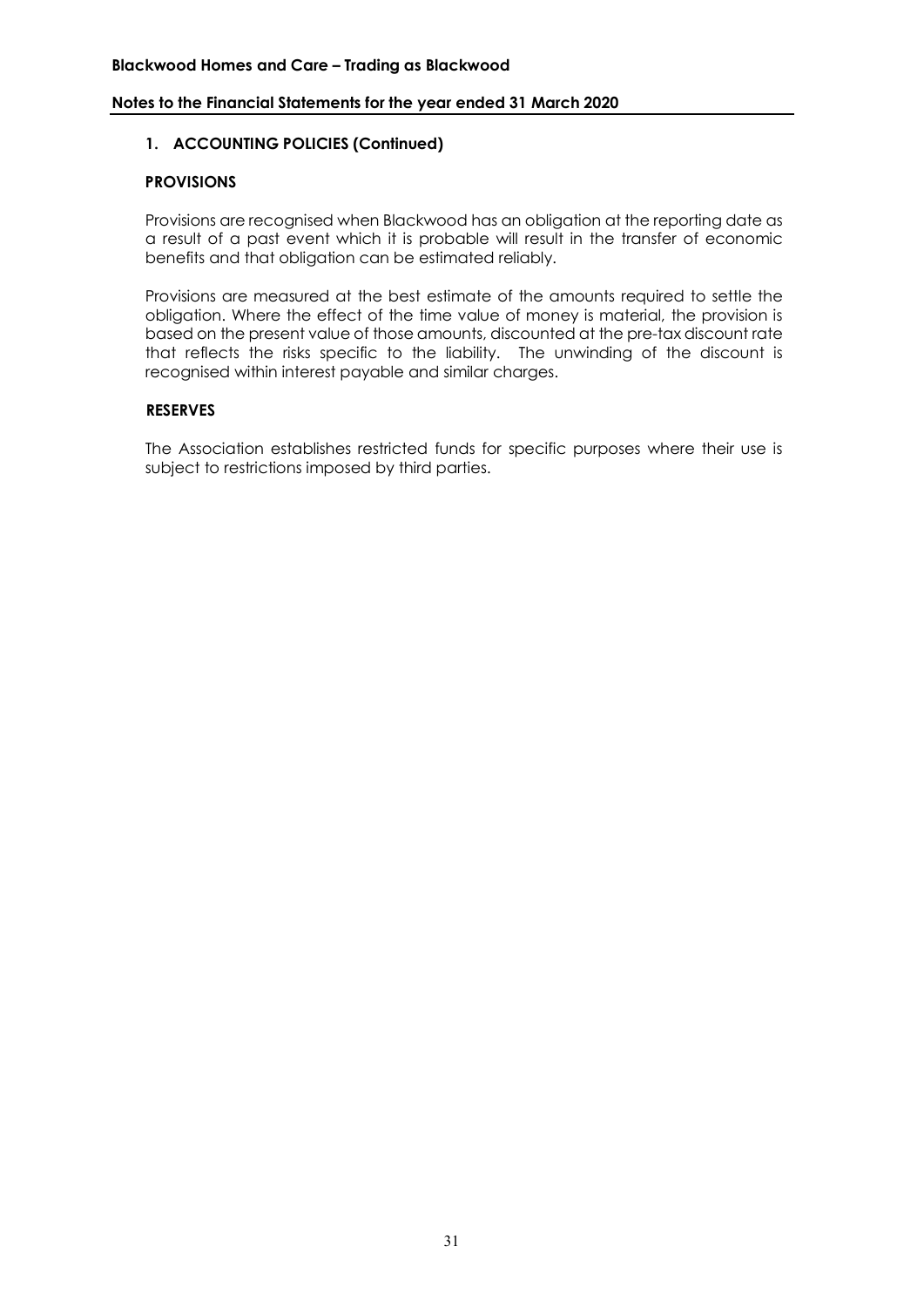## 2. **PARTICULARS OF TURNOVER, OPERATING COSTS AND OPERATING SURPLUS OR DEFICIT**

| <b>Group and Association</b>        | <b>Notes</b> | <b>Turnover</b><br>£'000 | Operating<br>costs<br>£'000 | 2020<br>Operating<br>surplus/(deficit)<br>£'000 | 2019<br><b>Operating</b><br>surplus/(deficit)<br>£'000 |
|-------------------------------------|--------------|--------------------------|-----------------------------|-------------------------------------------------|--------------------------------------------------------|
| Affordable letting activities       |              | 13,508                   | (13, 349)                   | 159                                             | 1,178                                                  |
| Other activities                    | 4            | 4,694                    | (4,995)                     | (301)                                           | (408)                                                  |
| Total                               |              | 18,202                   | (18, 344)                   | (142)                                           | 770                                                    |
| Total for previous reporting period |              | 17,773                   | (17,003)                    | 770                                             |                                                        |

During the year Blackwood closed two of its care services as part of its strategy to ensure that it care services are financially sustainable. The financial impact of managing the withdrawal from these two care services are included in these financial statements.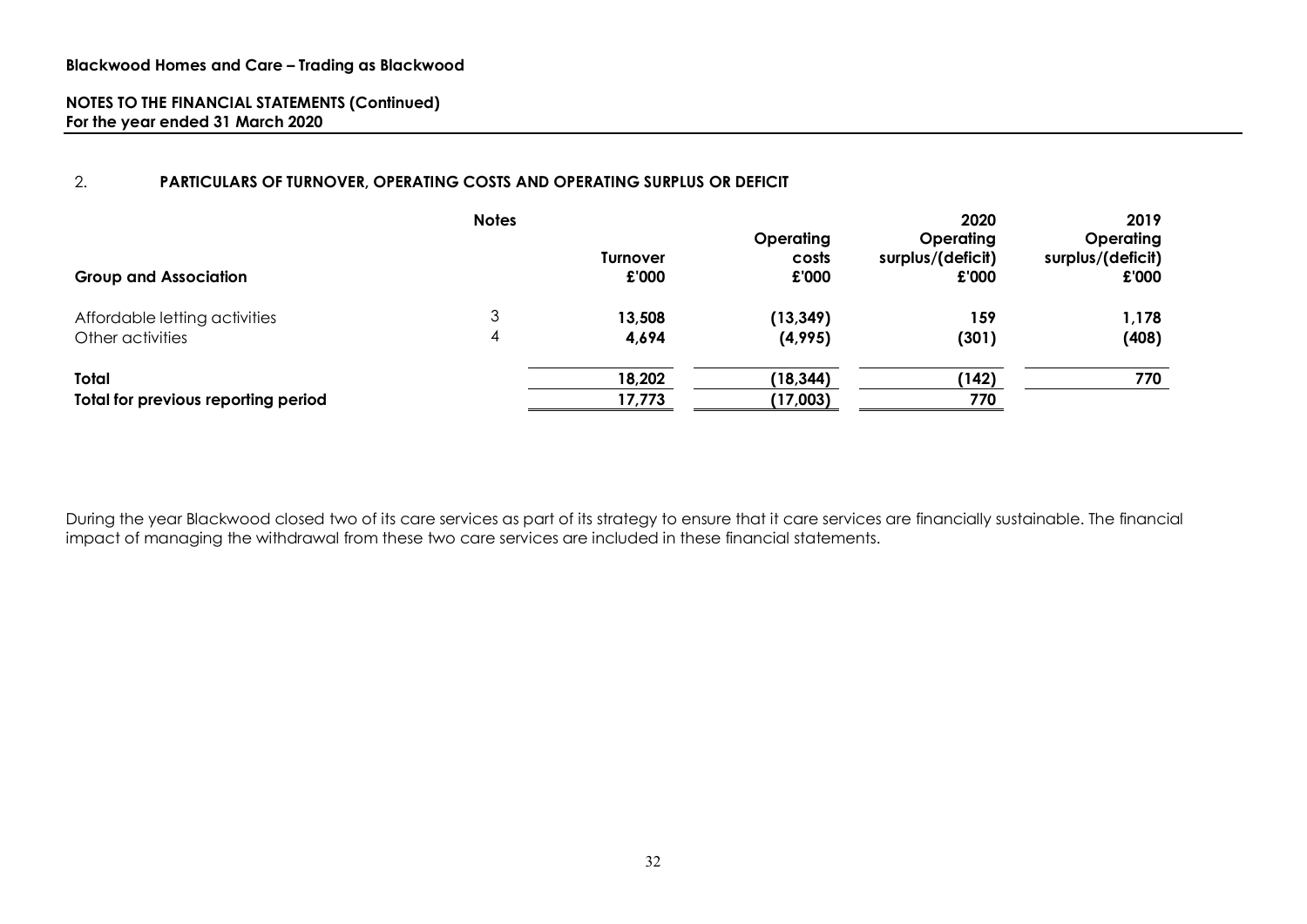## 3. **PARTICULARS OF TURNOVER, OPERATING COSTS AND OPERATING SURPLUS OR DEFICIT FROM AFFORDABLE LETTING ACTIVITES**

| <b>Group and Association</b>                                                                    | General<br><b>Needs Social</b><br>Housing<br>£'000 | <b>Supported Social</b><br>Housing<br><b>Accommodation</b><br>£'000 | <b>Shared</b><br>Ownership<br>Housing<br>£'000 | <b>Total</b><br>2020<br>£'000 | Total<br>2019<br>£'000 |
|-------------------------------------------------------------------------------------------------|----------------------------------------------------|---------------------------------------------------------------------|------------------------------------------------|-------------------------------|------------------------|
| Rent receivable net of service charges                                                          | 7,677                                              | 3,651                                                               | 9                                              | 11,337                        | 11,175                 |
| Service charges                                                                                 | 568                                                |                                                                     |                                                | 568                           | 552                    |
| Gross income from rents and service charges                                                     | 8,245                                              | 3,651                                                               | 9                                              | 11,905                        | 11,727                 |
| Less voids                                                                                      | (110)                                              |                                                                     |                                                | (110)                         | (48)                   |
| Net income from rents and service charges                                                       | 8,135                                              | 3,651                                                               | 9                                              | 11,795                        | 11,679                 |
| Grants released from deferred income                                                            | 1,545                                              |                                                                     |                                                | 1,546                         | 1,512                  |
| Revenue grants from Scottish Ministers                                                          |                                                    |                                                                     |                                                |                               |                        |
| Other revenue grants                                                                            | 4                                                  | 163                                                                 |                                                | 167                           | 167                    |
| <b>Total turnover from affordable letting activities</b>                                        | 9,684                                              | 3,815                                                               | 9                                              | 13,508                        | 13,358                 |
| Management and maintenance administration costs                                                 | 3,933                                              | 547                                                                 |                                                | 4,480                         | 3,948                  |
| Service costs                                                                                   | 508                                                | 3,729                                                               |                                                | 4,237                         | 3,936                  |
| Planned and cyclical maintenance including major repairs                                        | 273                                                | 135                                                                 |                                                | 408                           | 375                    |
| costs<br>Reactive maintenance costs                                                             | 1,260                                              | 85                                                                  |                                                | 1,345                         | 1,134                  |
|                                                                                                 | 74                                                 |                                                                     |                                                | 74                            | 28                     |
| Bad debts - rents and service charges<br>Depreciation of affordable let properties              | 2,773                                              | 30                                                                  |                                                | 2,805                         | 2,759                  |
|                                                                                                 |                                                    |                                                                     |                                                |                               |                        |
| <b>Operating Costs for affordable letting activities</b>                                        | 8,821                                              | 4,526                                                               | $\overline{\mathbf{2}}$                        | 13,349                        | 12,180                 |
| Operating surplus or deficit for affordable letting activities                                  | 863                                                | (711)                                                               | 7                                              | 159                           | 1,178                  |
| Operating surplus or deficit for affordable letting activities for<br>previous reporting period | 1,276                                              | (107)                                                               | 9                                              | 1,178                         |                        |

During the year Blackwood took the decion to close one of its supported social housing services. The impact of the closure is included in the financial statements above.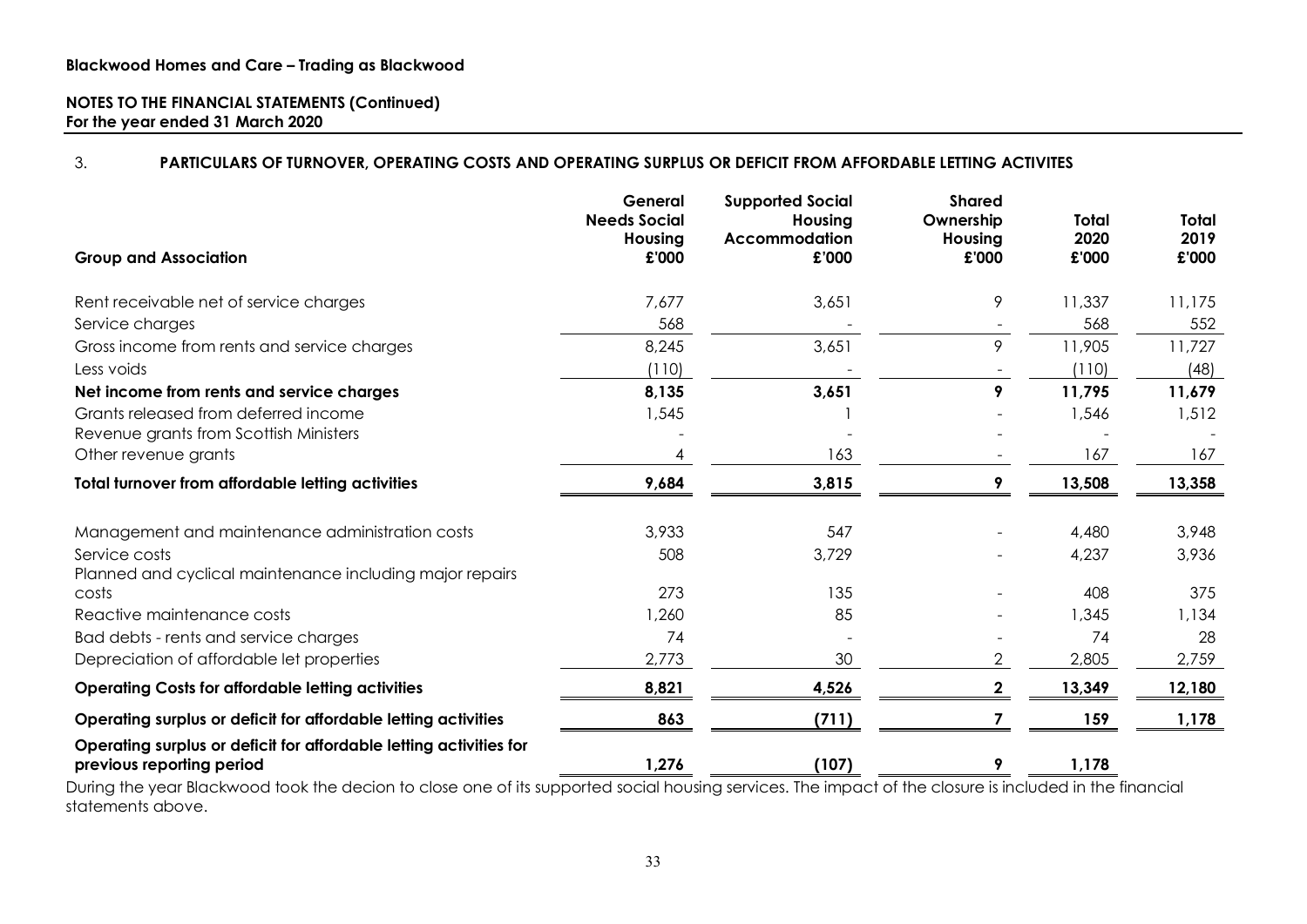## 4. **PARTICULARS OF TURNOVER, OPERATING COSTS AND OPERATING SURPLUS OR DEFICIT FROM OTHER ACTIVITES**

| <b>Group and Association</b>                                                                                                                            | Grants<br>From<br>Scottish<br><b>Ministers</b><br>£'000 | Other<br>revenue<br>grants<br>£'000 | Supporting<br>people<br>income<br>£'000 | Other<br>income<br>£'000 | Total<br>turnover<br>£'000 | Operating<br>costs<br>bad debts<br>£'000 | Other<br>operating<br>costs<br>£'000 | <b>Operating</b><br>surplus or<br>deficit<br>£'000 | Operating<br>surplus or<br>deficit<br>for previous<br>reporting<br>period<br>£'000 |
|---------------------------------------------------------------------------------------------------------------------------------------------------------|---------------------------------------------------------|-------------------------------------|-----------------------------------------|--------------------------|----------------------------|------------------------------------------|--------------------------------------|----------------------------------------------------|------------------------------------------------------------------------------------|
| Wider role activities<br>undertaken to support the<br>community, other than the<br>provision, construction,<br>improvement and<br>management of housing |                                                         |                                     |                                         |                          |                            |                                          |                                      |                                                    |                                                                                    |
| Care activities                                                                                                                                         |                                                         | 11                                  | 4,584                                   | 6                        | 4,601                      |                                          | (4,94]                               | (340)                                              | (441)                                                                              |
| <b>Business Development</b>                                                                                                                             |                                                         |                                     |                                         |                          |                            |                                          |                                      |                                                    |                                                                                    |
| activities                                                                                                                                              |                                                         |                                     |                                         |                          |                            |                                          |                                      |                                                    |                                                                                    |
| Other Income                                                                                                                                            | 19                                                      | 37                                  | $\overline{2}$                          | 35                       | 93                         |                                          | (54)                                 | 39                                                 | 33                                                                                 |
| <b>Total from other activities</b>                                                                                                                      | 19                                                      | 48                                  | 4,586                                   | 41                       | 4,694                      |                                          | (4,995)                              | (301)                                              | (408)                                                                              |
| <b>Total from other activities</b><br>for the previous reporting                                                                                        |                                                         |                                     |                                         |                          |                            |                                          |                                      |                                                    |                                                                                    |
| period                                                                                                                                                  | 46                                                      | 35                                  | 4,296                                   | 38                       | 4,415                      |                                          | (4,823)                              | (408)                                              |                                                                                    |

During the year Blackwood took the decision to close one of its supporting people care services. The impact of the closure is included in the statements above.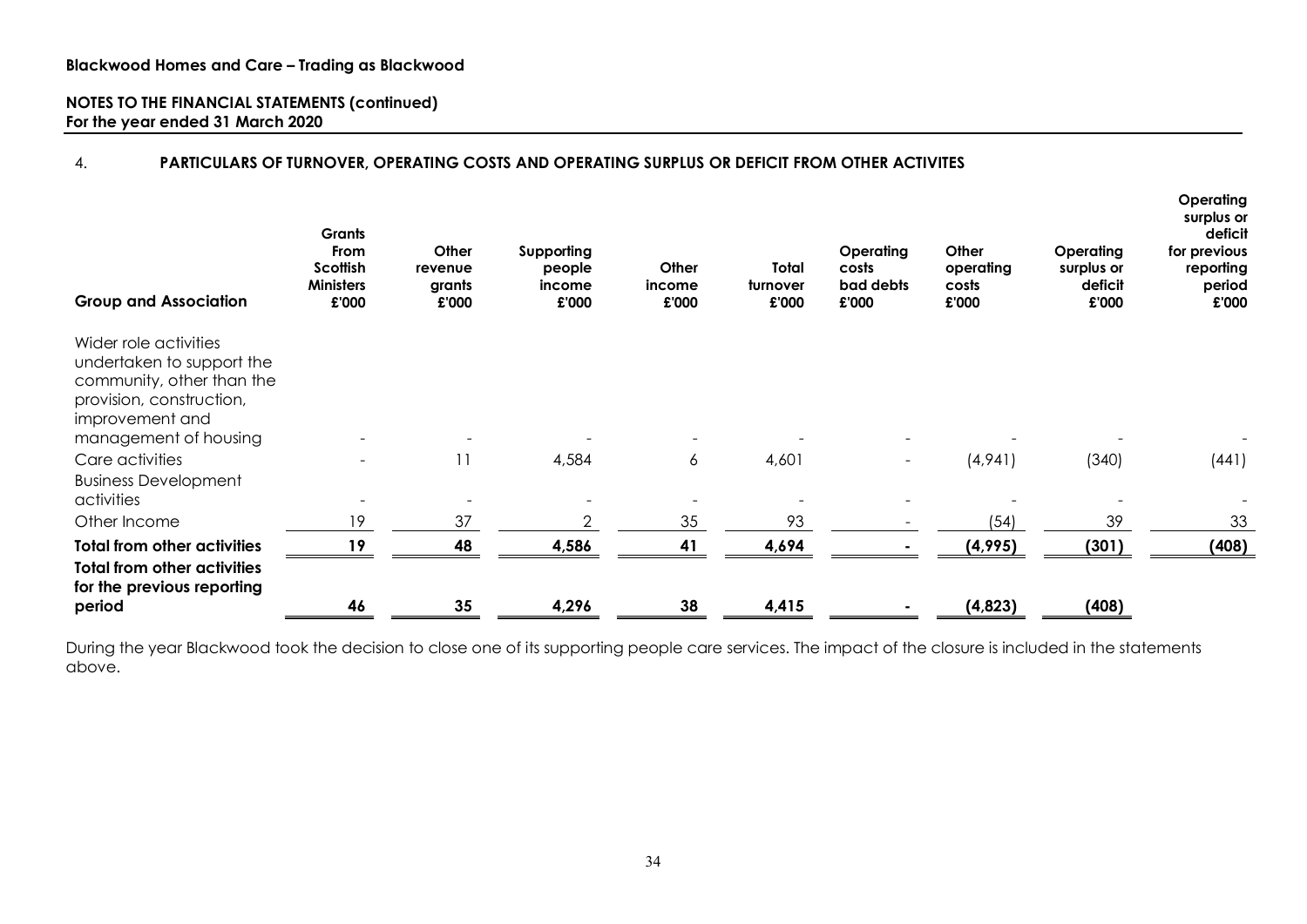# **Blackwood Homes and Care – Trading as Blackwood**

## **NOTES TO THE FINANCIAL STATEMENTS (continued) For the year ended 31 March 2020**

| 5. | <b>ACCOMMODATION IN MANAGEMENT</b><br><b>Group and Association</b>                                                                                                                                                                 | 2020<br><b>Units</b>      | 2019<br><b>Units</b>      |
|----|------------------------------------------------------------------------------------------------------------------------------------------------------------------------------------------------------------------------------------|---------------------------|---------------------------|
|    | General needs housing<br>Shared ownership<br>Supported housing                                                                                                                                                                     | 1,537<br>3<br>68          | 1,539<br>4<br>68          |
|    | <b>TOTAL UNITS IN MANAGEMENT</b>                                                                                                                                                                                                   | 1,608                     | 1,611                     |
| 6. | <b>INTEREST RECEIVABLE AND SIMILAR INCOME</b><br><b>Group and Association</b>                                                                                                                                                      | 2020<br>£'000             | 2019<br>£'000             |
|    | Interest on bank deposits                                                                                                                                                                                                          | 19                        | 12 <sup>°</sup>           |
|    |                                                                                                                                                                                                                                    | 19                        | 12                        |
| 7. | <b>INTEREST PAYABLE AND SIMILAR CHARGES</b><br><b>Group and Association</b><br>Interest arising on:                                                                                                                                | 2020<br>£'000             | 2019<br>£'000             |
|    | <b>Bank loans and overdrafts</b><br>Less capitalised                                                                                                                                                                               | 791<br>(88)               | 763<br>(33)               |
|    |                                                                                                                                                                                                                                    | 703                       | 730                       |
| 8. | <b>OPERATING SURPLUS OR DEFICIT</b><br><b>Group and Association</b>                                                                                                                                                                | 2020<br>£'000             | 2019<br>£'000             |
|    | Operating surplus is stated after charging/(crediting):<br>Depreciation of housing properties<br>Depreciation of other tangible fixed assets<br>Amortisation of other intangible fixed assets<br>Operating lease rentals (note 24) | 2,805<br>236<br>80<br>286 | 2,759<br>169<br>70<br>258 |
|    | Fees payable to RSM UK Audit LLP and its associates in respect of both audit and<br>non-audit services are as follows:                                                                                                             | 2020                      | 2019                      |

|                                                     | £'000 | £'000 |
|-----------------------------------------------------|-------|-------|
| <b>Group and Association</b>                        |       |       |
| Audit services - statutory audit of the Association | 25    | 25    |
| Other services :-                                   |       |       |
| Audit-related assurance services                    |       |       |
| <b>Taxation compliance services</b>                 |       |       |
| All other non-audit services                        |       |       |
|                                                     |       |       |
|                                                     |       |       |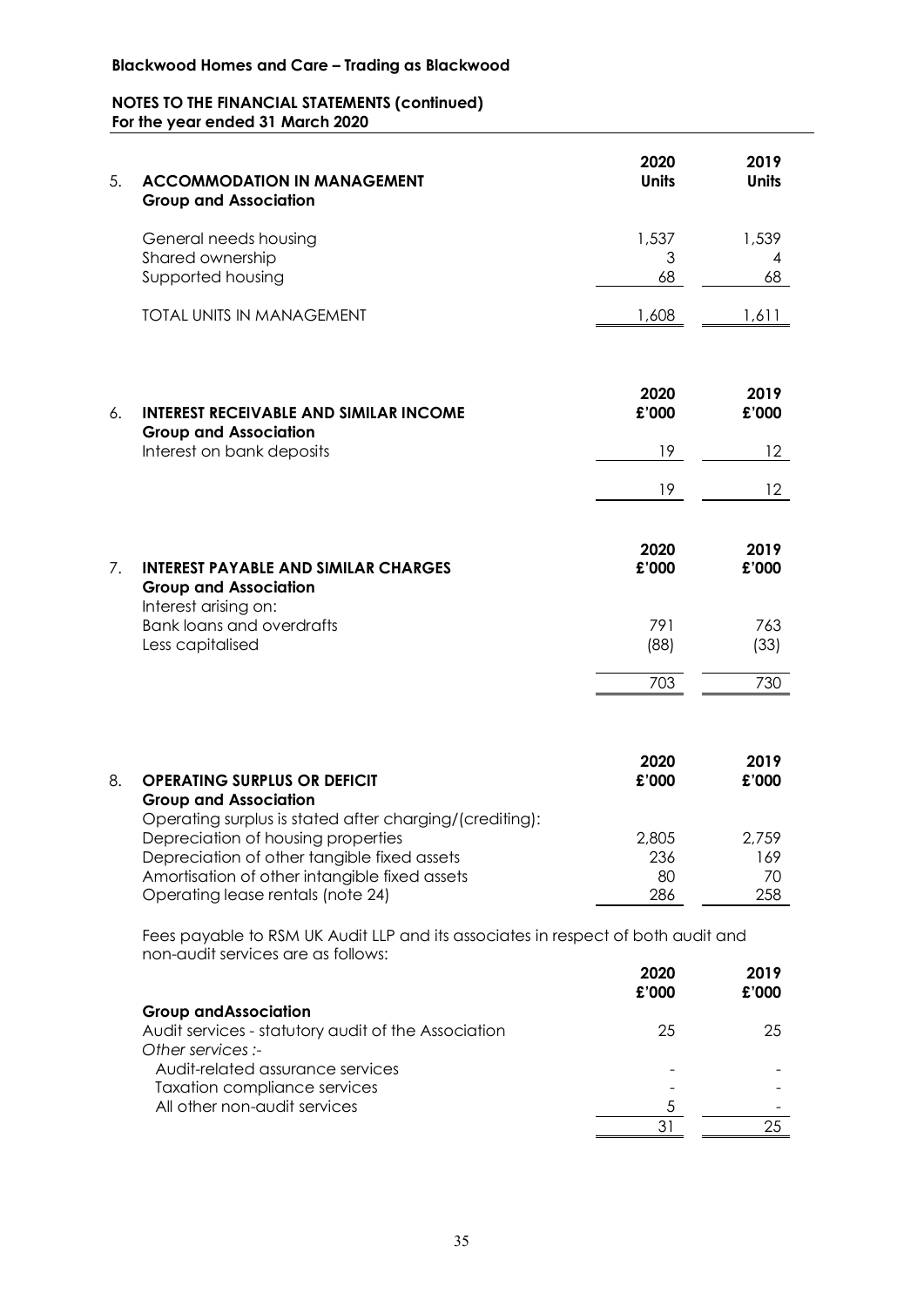| 9.  | <b>DEFICIT ON SALE OF FIXED ASSETS - HOUSING PROPERTIES</b> | 2020<br>£'000 | 2019<br>£'000 |
|-----|-------------------------------------------------------------|---------------|---------------|
|     | <b>Group and Association</b>                                |               |               |
|     | Disposal proceeds                                           | 223           |               |
|     | Carrying value of fixed assets                              | (232)         | (25)          |
|     | <b>Deficit</b>                                              | (10)          | (25)          |
|     | Capital grant repaid                                        |               |               |
|     | <b>Deficit</b>                                              | (10)          | (25)          |
| 10. | <b>EMPLOYEES</b>                                            | 2020<br>£'000 | 2019<br>£'000 |
|     | <b>Group and Association</b>                                |               |               |
|     | The average monthly number of full time equivalent          |               |               |
|     | persons (including key management personnel) employed       |               |               |
|     | by the Association during the year was:                     |               |               |
|     | Office and management/administration                        | 51            | 48            |
|     | Housing support and care                                    | 244           | 261           |
|     |                                                             | 295           | 309           |
|     | The average monthly number of employees (including key      |               |               |
|     | management personnel) employed by the Association           |               |               |
|     | during the year was:                                        |               |               |
|     | Office and management/administration                        | 54            | 52            |
|     | Housing support and care                                    | 336           | 348           |
|     |                                                             |               |               |
|     | Staff costs for the above persons:                          |               |               |
|     | Wages and salaries                                          | 8,074         | 7,573         |
|     | Social security costs                                       | 697           | 667           |
|     | Other pension costs                                         | 267           | 160           |
|     | Death in Service and permanent health insurance             | 24            | 27            |
|     | Temporary and contract staff                                | 1,023         | 945           |
|     | Redundancy                                                  | 152           | 21            |
|     |                                                             | 10,237        | 9,393         |

Key management personnel are defined as members of the Board and the Chief Executive and any other person who reports directly to the Chief Executive or directly to the Board and listed on page 3. No emoluments were paid to any member of the Board during the year.

The number of key management personnel who received emoluments (excluding employers' pension contributions) in excess of £60,000 during the reporting period fell within the following bands:

|                                                          | 2020 | 2019 |
|----------------------------------------------------------|------|------|
|                                                          | No.  | No.  |
| £60,000 - £70,000                                        |      | 3    |
| £70,001 - £80,000                                        |      |      |
| £80,001 - £90,000                                        |      |      |
| £90,001 - £100,000                                       |      |      |
| £100,001-£110,000                                        |      |      |
| Aggregate emoluments for the key management personnel    | 410  | 396  |
| The emoluments of the Chief Executive (excluding pension |      |      |
| contributions)                                           | 107  | 105  |
|                                                          |      |      |
| Aggregate pension contributions in relation to the key   |      |      |
| management personnel                                     | 16   |      |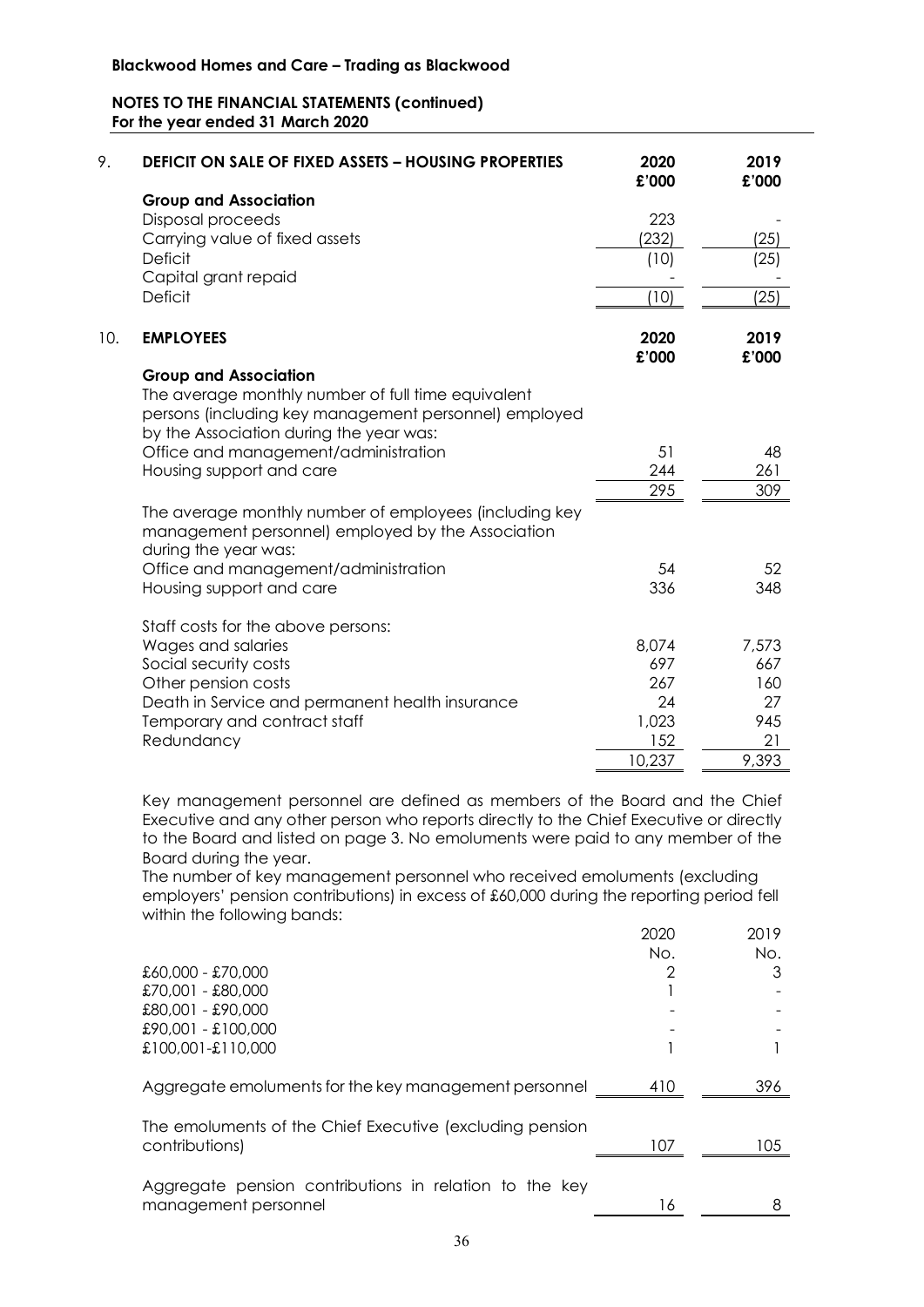| 11. | <b>INTANGIBLE ASSETS</b>     | Computer<br>Software<br>£'000 | Total<br>£'000 |  |
|-----|------------------------------|-------------------------------|----------------|--|
|     | <b>Group and Association</b> |                               |                |  |
|     | Cost                         |                               |                |  |
|     | 1 April 2019                 | 610                           | 610            |  |
|     | <b>Additions</b>             | 83                            | 83             |  |
|     | 31 March 2020                | 693                           | 693            |  |
|     | Amortisation                 |                               |                |  |
|     | 1 April 2019                 | 307                           | 307            |  |
|     | Amortisation charged in year | 80                            | 80             |  |
|     | 31 March 2020                | 387                           | 387            |  |
|     | Net book value               |                               |                |  |
|     | $31$ March 2020              | ふして                           | ふして            |  |

| 31 March 2020 | 306 | 306 |
|---------------|-----|-----|
| 31 March 2019 | 303 | 303 |

| 12.A | <b>TANGIBLE FIXED ASSETS -</b><br><b>HOUSING PROPERTIES</b><br><b>Group and Association</b> | <b>Social</b><br>housing<br>properties<br>held for<br>letting<br>£'000 | Housing<br>properties<br>for letting<br>under<br>construction<br>£'000 | Completed<br>shared<br>ownership<br>housing<br>properties<br>£'000 | <b>Total housing</b><br>properties<br>£'000 |
|------|---------------------------------------------------------------------------------------------|------------------------------------------------------------------------|------------------------------------------------------------------------|--------------------------------------------------------------------|---------------------------------------------|
|      | Cost<br>1 April 2019                                                                        | 127,704                                                                | 1,943                                                                  | 171                                                                | 129,818                                     |
|      | Works to existing properties                                                                | 2,036                                                                  |                                                                        |                                                                    | 2,036                                       |
|      | Works to new properties                                                                     |                                                                        | 3,160                                                                  |                                                                    | 3,160                                       |
|      | Transfers                                                                                   |                                                                        |                                                                        |                                                                    |                                             |
|      | <b>Disposals</b>                                                                            | (640)                                                                  |                                                                        | (23)                                                               | (663)                                       |
|      | 31 March 2020                                                                               | 129,100                                                                | 5,103                                                                  | 148                                                                | 134,351                                     |
|      | <b>Depreciation and impairment</b>                                                          |                                                                        |                                                                        |                                                                    |                                             |
|      | 1 April 2019                                                                                | 45,939                                                                 |                                                                        | 16                                                                 | 45,955                                      |
|      | Depreciation charged in<br>year                                                             | 2,803                                                                  |                                                                        | $\overline{2}$                                                     | 2,805                                       |
|      | Released on disposal                                                                        | (425)                                                                  |                                                                        | (7)                                                                | (432)                                       |
|      | 31 March 2020                                                                               | 48,317                                                                 |                                                                        | 11                                                                 | 48,328                                      |
|      | Net book value                                                                              |                                                                        |                                                                        |                                                                    |                                             |
|      | 31 March 2020                                                                               | 80,783                                                                 | 5,103                                                                  | 137                                                                | 86,023                                      |
|      | 31 March 2019                                                                               | 81,765                                                                 | 1,943                                                                  | 155                                                                | 83,863                                      |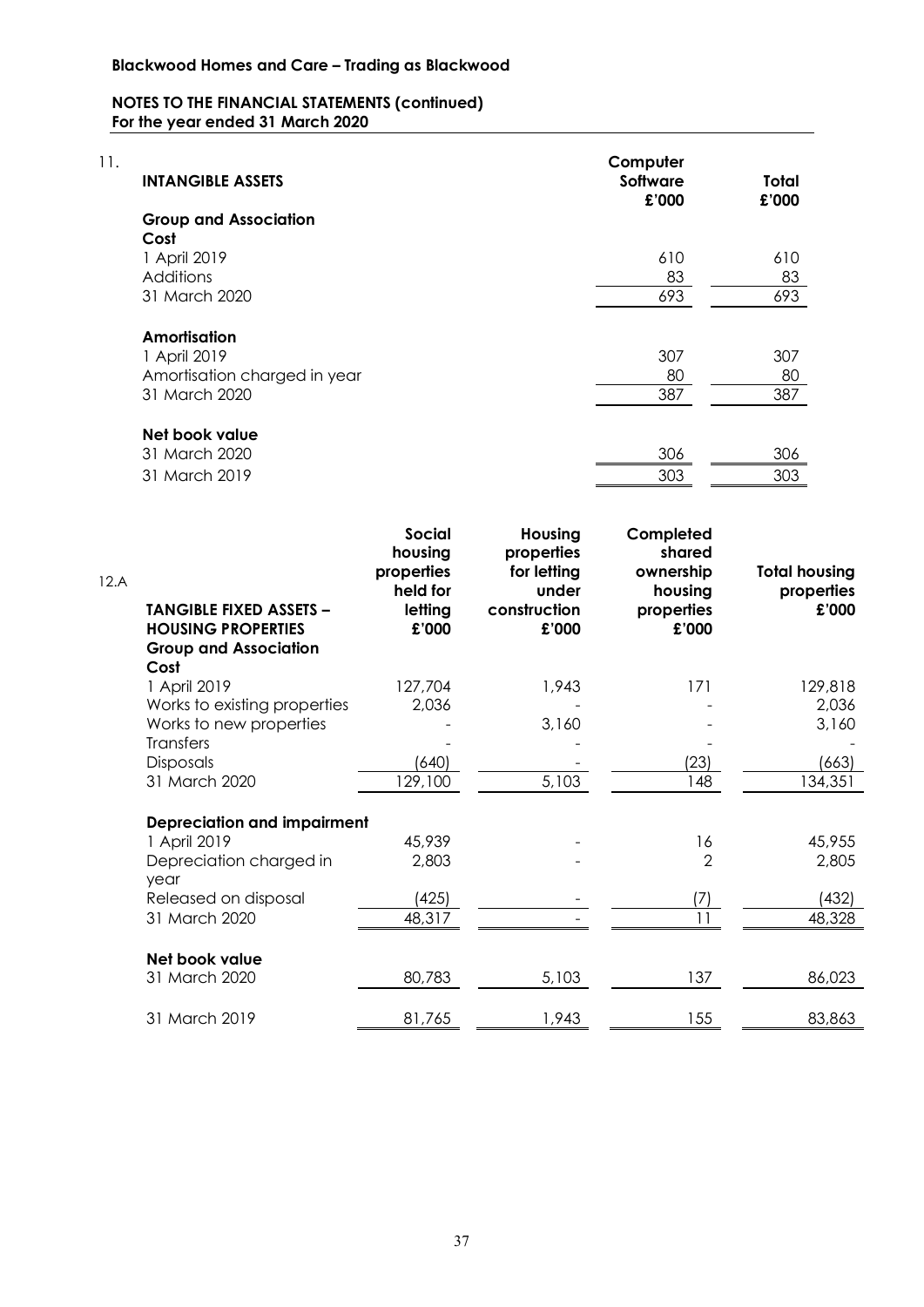#### 12.A **TANGIBLE FIXED ASSETS – HOUSING PROPERTIES (continued) Group and Association**

| Group and Association                                      | 2020          | 2019   |
|------------------------------------------------------------|---------------|--------|
| EXPENDITURE ON WORKS TO EXISTING PROPERTIES                | £'000         | £'000  |
| Improvement work capitalised                               | 883           | 581    |
| Replacement component spend capitalised                    | 1,153         | 1,150  |
| Amounts charged to income and expenditure                  | 179           | 205    |
| Total major repairs spend                                  | 2,215         | 1,936  |
| Value of capitalised land<br>Value of capitalised interest | 12,284<br>-59 | 12,334 |

## 12.B **TANGIBLE FIXED ASSETS – OTHER**

| <b>Group and Association</b>       | Computers<br>and Office<br>Equipment<br>£'000 | Furniture,<br>fixtures<br>and<br>fittings<br>£'000 | Total<br>£'000 |
|------------------------------------|-----------------------------------------------|----------------------------------------------------|----------------|
| Cost                               |                                               |                                                    |                |
| 1 April 2019                       | 1,209                                         | 488                                                | 1,697          |
| Additions                          | 213                                           | 178                                                | 391            |
| <b>Transfers</b>                   |                                               |                                                    |                |
| <b>Disposals</b>                   | (342)                                         |                                                    | (342)          |
| 31 March 2020                      | 1,080                                         | 666                                                | 1,746          |
| <b>Depreciation and impairment</b> |                                               |                                                    |                |
| 1 April 2019                       | 745                                           | 206                                                | 951            |
| Depreciation charged in year       | 142                                           | 94                                                 | 236            |
| Released on disposal               | (343)                                         |                                                    | (343)          |
| 31 March 2020                      | 544                                           | 300                                                | 844            |
| Net book value                     |                                               |                                                    |                |
| 31 March 2020                      | 536                                           | 366                                                | 902            |
| 31 March 2019                      | 464                                           | 282                                                | 746            |

## 13. **SUBSIDIARY UNDERTAKINGS**

#### **Association only**

The RSL's subsidiary undertakings are:

| Name of<br>undertaking                                                                                                                                                                                                                                                                | Class of<br>shareholding | <b>Proportion of</b><br>nominal value held<br>directly | Nature of<br><b>Business</b> |
|---------------------------------------------------------------------------------------------------------------------------------------------------------------------------------------------------------------------------------------------------------------------------------------|--------------------------|--------------------------------------------------------|------------------------------|
| Margaret Blackwood<br>Technical                                                                                                                                                                                                                                                       | Ordinary                 | 100%                                                   | Dormant                      |
| Consultants Limited<br>(MBTC)                                                                                                                                                                                                                                                         |                          |                                                        |                              |
| MBTC is exempt from the requirement to prepare individual accounts, and the<br>Directors of the company are exempt from the requirement to deliver a copy of the<br>company's individual accounts to the registrar, by virtue of sections 394A and 488A of<br>the Companies Act 2006. |                          |                                                        |                              |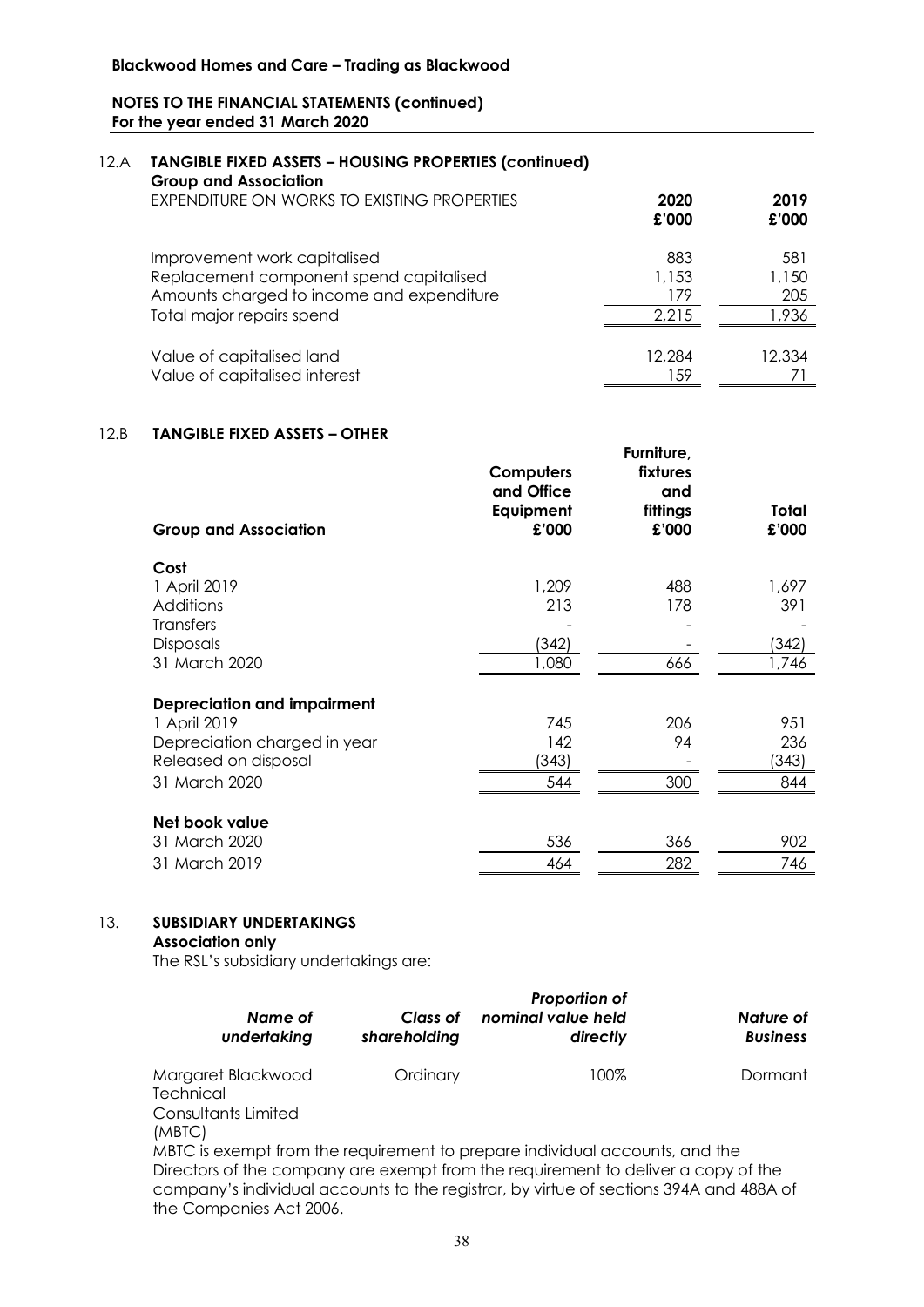| 14. | <b>DEBTORS</b>                                                                         | 2020<br>£'000    | 2019<br>£'000    |
|-----|----------------------------------------------------------------------------------------|------------------|------------------|
|     | <b>Group and Association</b>                                                           |                  |                  |
|     | Amounts falling due within one year:                                                   |                  |                  |
|     | Rent and service charges receivable<br>Less: provision for bad and doubtful debts      | 251<br>(56)      | 225<br>(35)      |
|     |                                                                                        | 195              | 190              |
|     | Other debtors                                                                          | 1,056            | 1,707            |
|     | Prepayments and accrued income                                                         | 617              | 410              |
|     |                                                                                        | 1,868            | 2,307            |
|     |                                                                                        | 2020             | 2019             |
| 15. | <b>CREDITORS: AMOUNTS FALLING DUE WITHIN ONE YEAR</b>                                  | £'000            | £'000            |
|     | <b>Group and Association</b>                                                           |                  |                  |
|     | Debt (note 18)                                                                         | 728              | 624              |
|     | Rent and service charges received in advance                                           | 236              | 207              |
|     | Other grants received in advance                                                       |                  | 2                |
|     | Deferred capital grants (note 17)                                                      | 1,509            | 1,512            |
|     | Trade creditors                                                                        | 845              | 438              |
|     | Other taxation and social security costs                                               | 141              | 141              |
|     | Accruals and deferred income                                                           | 2,019            | 2,115            |
|     |                                                                                        | 5,478            | 5,039            |
| 16. | <b>CREDITORS: AMOUNTS FALLING DUE AFTER MORE THAN ONE</b><br><b>YEAR</b>               | 2020<br>£'000    | 2019<br>£'000    |
|     | <b>Group and Association</b>                                                           |                  |                  |
|     | Debt (note 18)                                                                         | 29,395           | 19,621           |
|     | Deferred capital grant (note 17)                                                       | 48,672<br>78,067 | 49,152<br>68,773 |
|     |                                                                                        |                  |                  |
|     | Included in creditors are:                                                             |                  |                  |
|     | Amounts repayable other than by instalments falling due                                |                  |                  |
|     | after more than five years                                                             | 48,672           | 49,152           |
|     | Amounts repayable by instalments falling due after more than                           |                  |                  |
|     | five years                                                                             | 26,314           | 15,072           |
|     |                                                                                        |                  |                  |
| 17. | <b>DEFERRED CAPITAL GRANT</b>                                                          | 2020             | 2019             |
|     | <b>Group and Association</b>                                                           | £'000            | £'000            |
|     | As at 1 April                                                                          | 50,664           | 50,590           |
|     | Grant received in the year                                                             | 1,063            | 1,586            |
|     | Capital grant released                                                                 | (1, 546)         | (1, 512)         |
|     | As at 31 March                                                                         | 50,181           | 50,664           |
|     |                                                                                        |                  |                  |
|     | Amounts to be released within one year<br>Amounts to be released in more than one year | 1,509<br>48,672  | 1,512<br>49,152  |
|     |                                                                                        | 50,181           | 50,664           |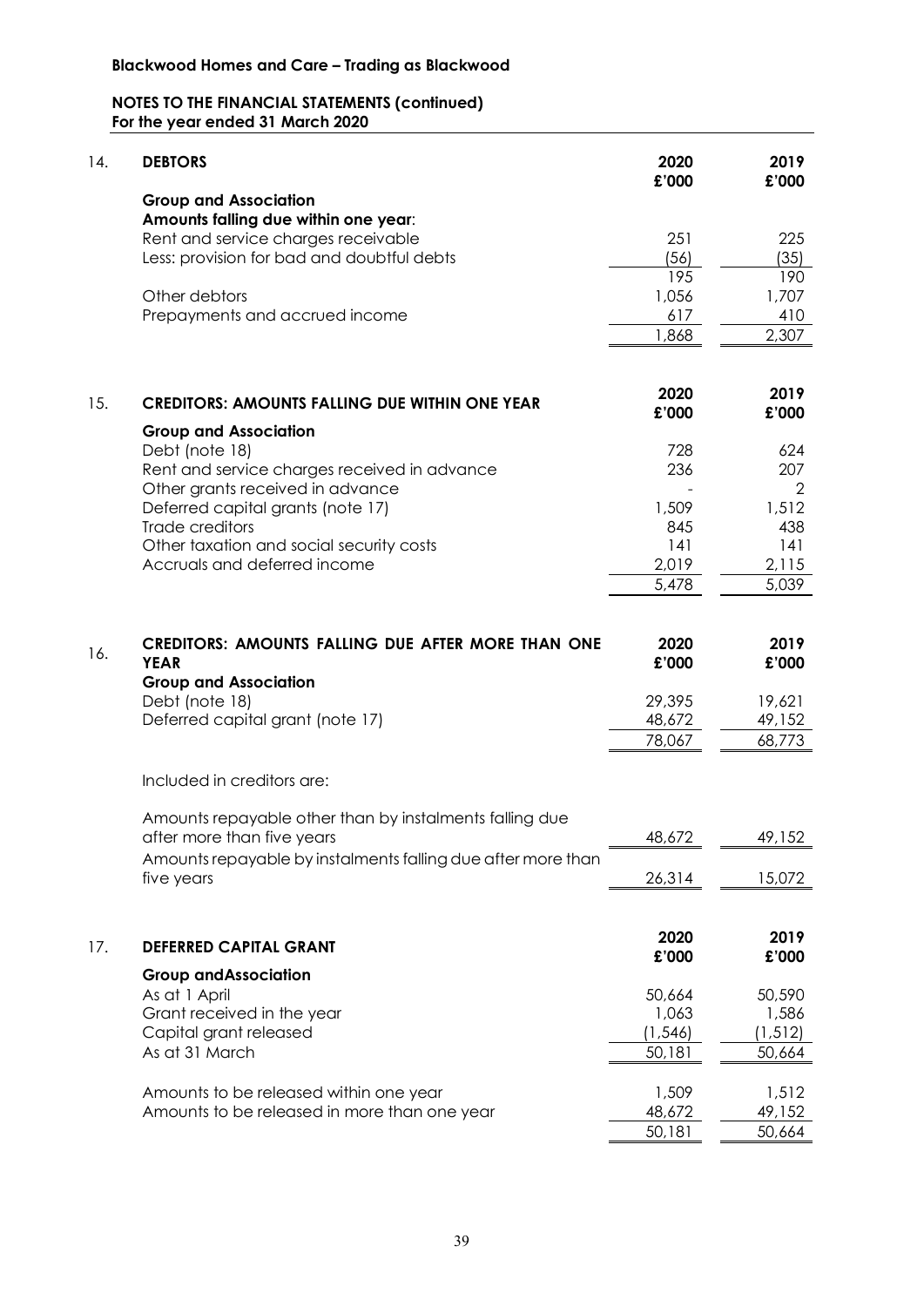| 18. | <b>DEBT ANALYSIS - BORROWINGS</b>                        | 2020<br>£'000 | 2019<br>£'000 |
|-----|----------------------------------------------------------|---------------|---------------|
|     | <b>Group and Association</b>                             |               |               |
|     | Creditors: amounts falling due within one year:          |               |               |
|     | Bank loans                                               | 728           | 624           |
|     |                                                          | 728           | 624           |
|     | Creditors: amounts falling due after more than one year: |               |               |
|     | <b>Bank loans</b>                                        | 29,395        | 19,621        |
|     | Total                                                    | 30,123        | 20,245        |
|     |                                                          |               |               |

Borrowings are denominated and repaid in pounds sterling, have contractual interest rates that are either fixed rates or variable rates linked to LIBOR that are not leveraged, and do not contain conditional returns or repayment provisions other than to protect the lender against credit deterioration or changes in relevant legislation or taxation.

The Association makes quarterly repayments of the bank borrowings.

Bank borrowings of £30,123,000 (2019: £20,245,000) are secured against the Association's housing properties.

Based on the lender's earliest repayment date, borrowings are repayable as follows:

|                                                 | 2020<br>£'000 | 2019<br>£'000 |
|-------------------------------------------------|---------------|---------------|
| Due within one year                             | 728           | 624           |
| Due in one year or more but less than two years | 746           | 636           |
| Due between two and five years                  | 2,335         | 3.913         |
| Due more than five years                        | 26,314        | 15,072        |
|                                                 | 30,123        | 20,245        |

| 19. | <b>PROVISIONS</b>                | Holiday<br>pay<br>£'000 |
|-----|----------------------------------|-------------------------|
|     | <b>Group and Association</b>     |                         |
|     | 1 April 2019                     | 33                      |
|     | Utilised in the year             | (33)                    |
|     | Additional Provision in the Year | 50                      |
|     | 31 March 2020                    | 50                      |
|     |                                  |                         |

#### Holiday Pay

This represents holiday accrued as a result of services rendered in the current period and which employees are entitled to carry forward. The provision is measured as the statutory cost payable for the period of absence.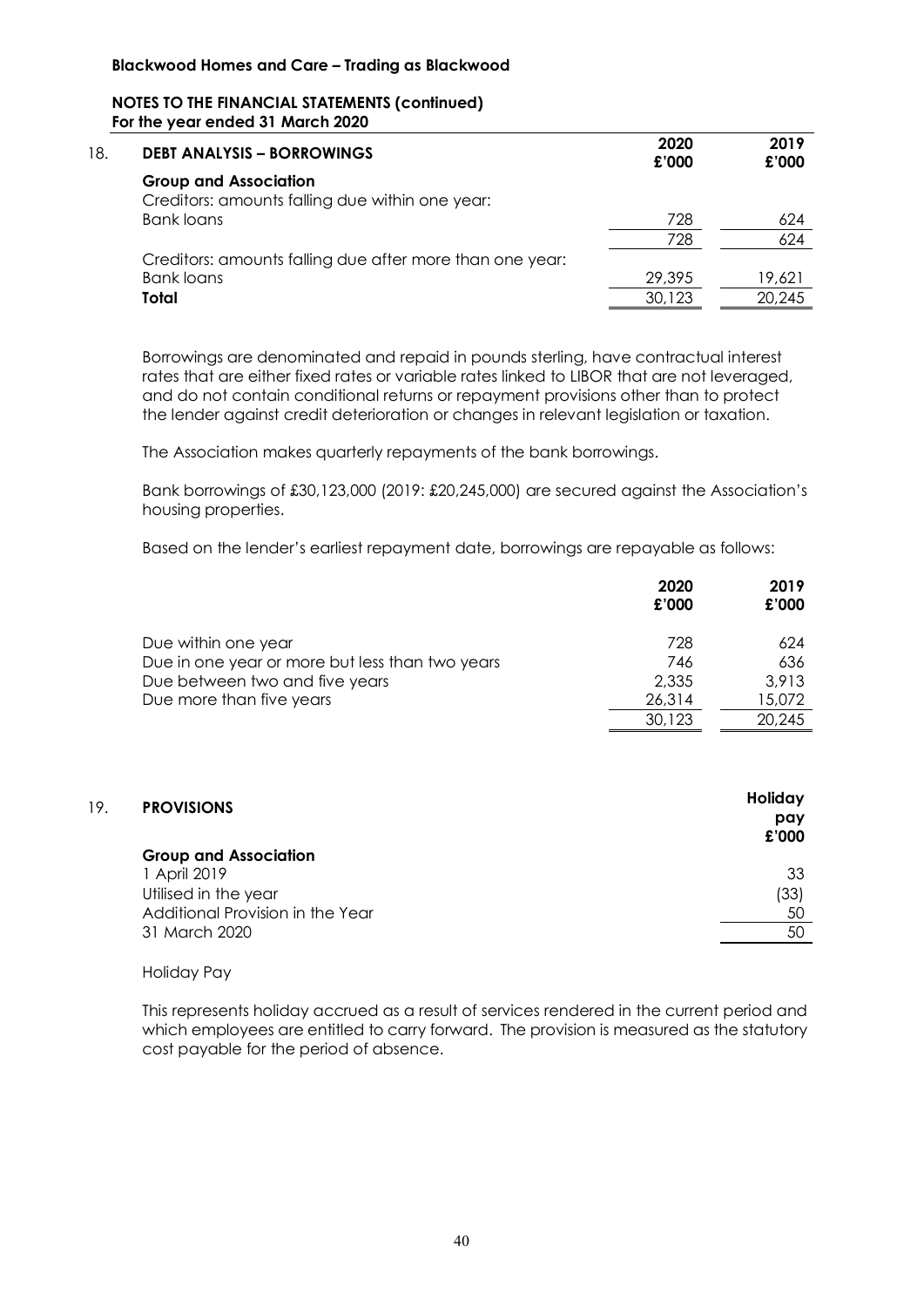| 20. | <b>FINANCIAL INSTRUMENTS</b><br><b>Group and Association</b>     | 2020<br>£'000 | 2019<br>£'000 |
|-----|------------------------------------------------------------------|---------------|---------------|
|     | Financial assets:<br>Debt instruments measured at amortised cost | 1.419         | 1.976         |
|     | Financial liabilities<br>Measured at amortised cost              | 32.045        | 21.923        |

## 21. **SHARE CAPITAL**

The Association is limited by guarantee and consequently has no share capital. Each of the Association's members agrees to contribute £1 in the event of the Association winding up.

|     |                                                                   | 2020<br><b>Number</b> | 2019<br><b>Number</b> |
|-----|-------------------------------------------------------------------|-----------------------|-----------------------|
|     | <b>Association only</b>                                           |                       |                       |
|     | Number of members                                                 |                       |                       |
|     | 1 April 2019                                                      | 59                    | 57                    |
|     | Joined during the year                                            | $\overline{2}$        | 4                     |
|     | Left during year                                                  | (9)                   | (2)                   |
|     | 31 March 2020                                                     | 52                    | 59                    |
|     |                                                                   |                       |                       |
| 22. | RECONCILIATION OF SURPLUS/(DEFICIT) TO NET CASH                   | 2020                  | 2019                  |
|     | <b>GENERATED FROM OPERATIONS</b>                                  | £'000                 | £'000                 |
|     | <b>Group and Association</b>                                      |                       |                       |
|     | (Deficit)/Surplus for the year<br>Adjustments for non-cash items: | (836)                 | 27                    |
|     | Depreciation of tangible fixed assets                             | 3,041                 | 2,928                 |
|     | Depreciation of Intangible Assets                                 | 80                    | 70                    |
|     | <b>Amortisation of Capital Grants</b>                             | (1, 546)              | (1, 512)              |
|     | Loss/(Gain) on disposal of tangible fixed assets                  | 10                    | 25                    |
|     | Other amounts deducted from tangible fixed assets                 |                       |                       |
|     | Amortisation of loan fee                                          | 21                    | 21                    |
|     | Interest receivable                                               | (19)                  | (12)                  |
|     | Interest payable                                                  | 791                   | 763                   |
|     | Operating cash flows before movements in working capital          | 1,542                 | 2,310                 |
|     | Decrease in properties held for sale                              |                       |                       |
|     | (Increase)/Decrease in trade and other debtors                    | 439                   | (271)                 |
|     | Increase/(Decrease) in trade and other creditors                  | 338                   | 550                   |
|     | Increase/(Decrease) in other provisions                           | 17<br>2,336           | (11)                  |
|     | <b>Cash generated from operations</b>                             |                       | 2,578                 |
|     |                                                                   |                       |                       |
|     | CASH AND CASH EQUIVALENTS                                         | 2020                  | 2019                  |
|     |                                                                   | £'000                 | £'000                 |
|     | Cash and cash equivalents represents: -                           |                       |                       |
|     | Cash at bank                                                      | 9,806                 | 2,772                 |
|     |                                                                   | 9,806                 | 2,772                 |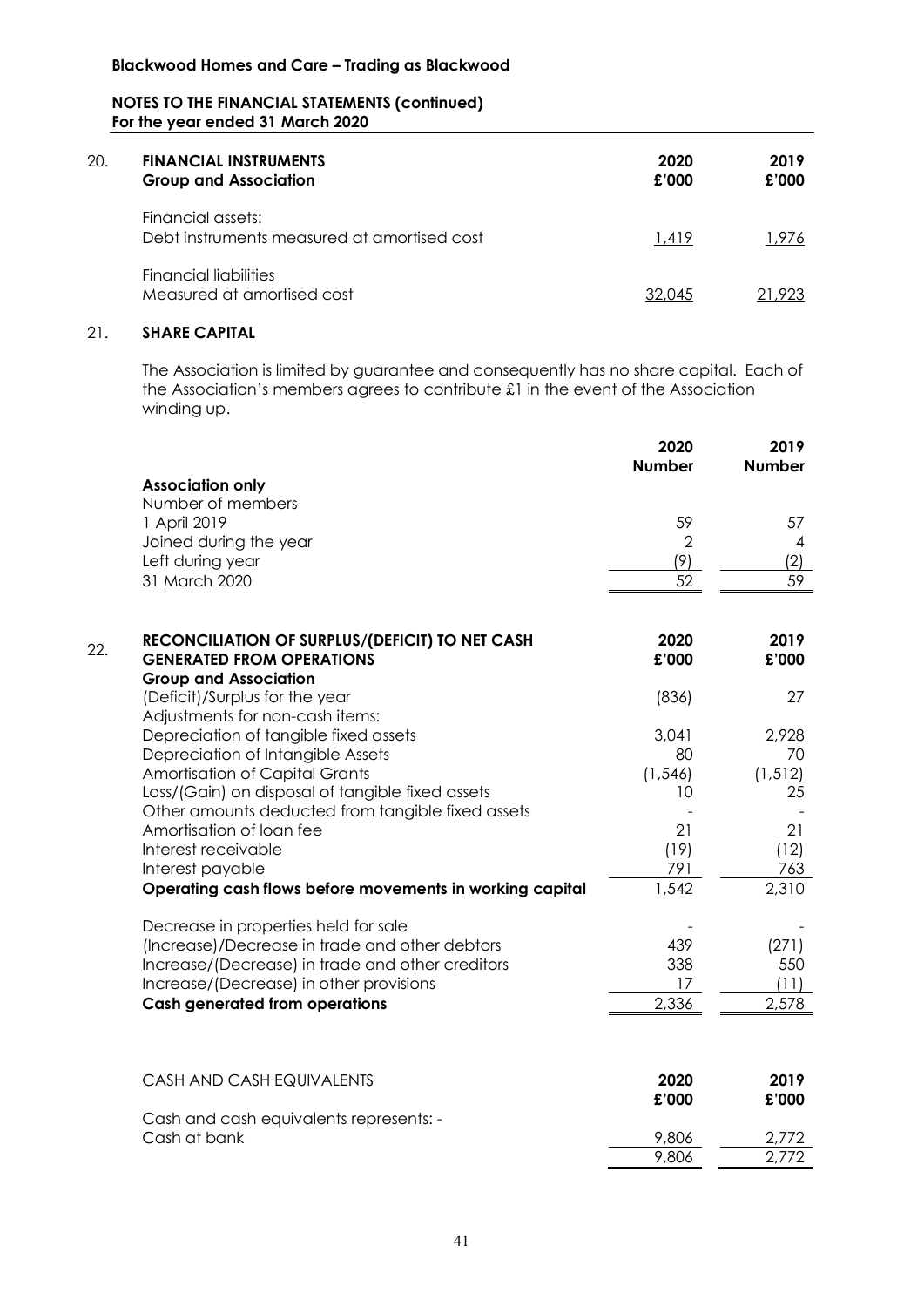#### 23. **ANALYSIS OF MOVEMENT IN NET DEBT AND RECONCILIATION OF NET CASH FLOW TO MOVEMENT IN NET DEBT**

| <b>Group and Association</b>                             | At 1 April<br>2019<br>£'000    | Cash flow<br>£'000          | At 31<br>March<br>2020<br>£'000 |
|----------------------------------------------------------|--------------------------------|-----------------------------|---------------------------------|
| Loans due within 1 year<br>Loans due in more than 1 year | (624)<br>(19,621)<br>(20, 245) | (104)<br>(9,774)<br>(9.878) | (728)<br>(29,395)<br>(30, 123)  |
| Cash at bank & in hand<br>Total net debt                 | 2,772<br>(17,473)              | 7,034<br>(2,844)            | 9,806<br>(20, 317)              |

| 24. | <b>CAPITAL COMMITMENTS AND OTHER CONTRACTUAL</b><br><b>OBLIGATIONS</b><br><b>Group and Association</b>                                                                                                            | 2020<br>£'000 | 2019<br>£'000 |
|-----|-------------------------------------------------------------------------------------------------------------------------------------------------------------------------------------------------------------------|---------------|---------------|
|     | Expenditure authorised by the Board, but not<br>contracted                                                                                                                                                        | 5,628         | 3.222         |
|     | The above commitments will be funded through a mixture<br>of our own funds, Housing Association Grant and borrowing<br>from the drawndown Allia Bond £12m and £5m revolving<br>credit facility from Triodos Bank. |               |               |
|     | At 31 March 2020 Blackwood had committed under non-                                                                                                                                                               |               |               |

cancellable operating leases as follows;

|                                                                             | 2020<br>£'000   | 2019<br>£'000 |
|-----------------------------------------------------------------------------|-----------------|---------------|
| Within One Year<br>In the second to fifth year inclusive<br>Over Five years | 286<br>794<br>- | 258<br>910    |
|                                                                             | ,080            | 168           |

#### 25. **RETIREMENT BENEFITS**

The Association participates in a defined contribution pension scheme for all qualifying employees in the United Kingdom. The assets of the scheme are held separately from those of the Association in an independently administered fund. The contributions payable by the Association charged to income and expenditure amounted to £266,752 (2019: £159,532). Contributions totalling £44,297 (2019: £27,001) were payable to the fund at the year end and are included in creditors.